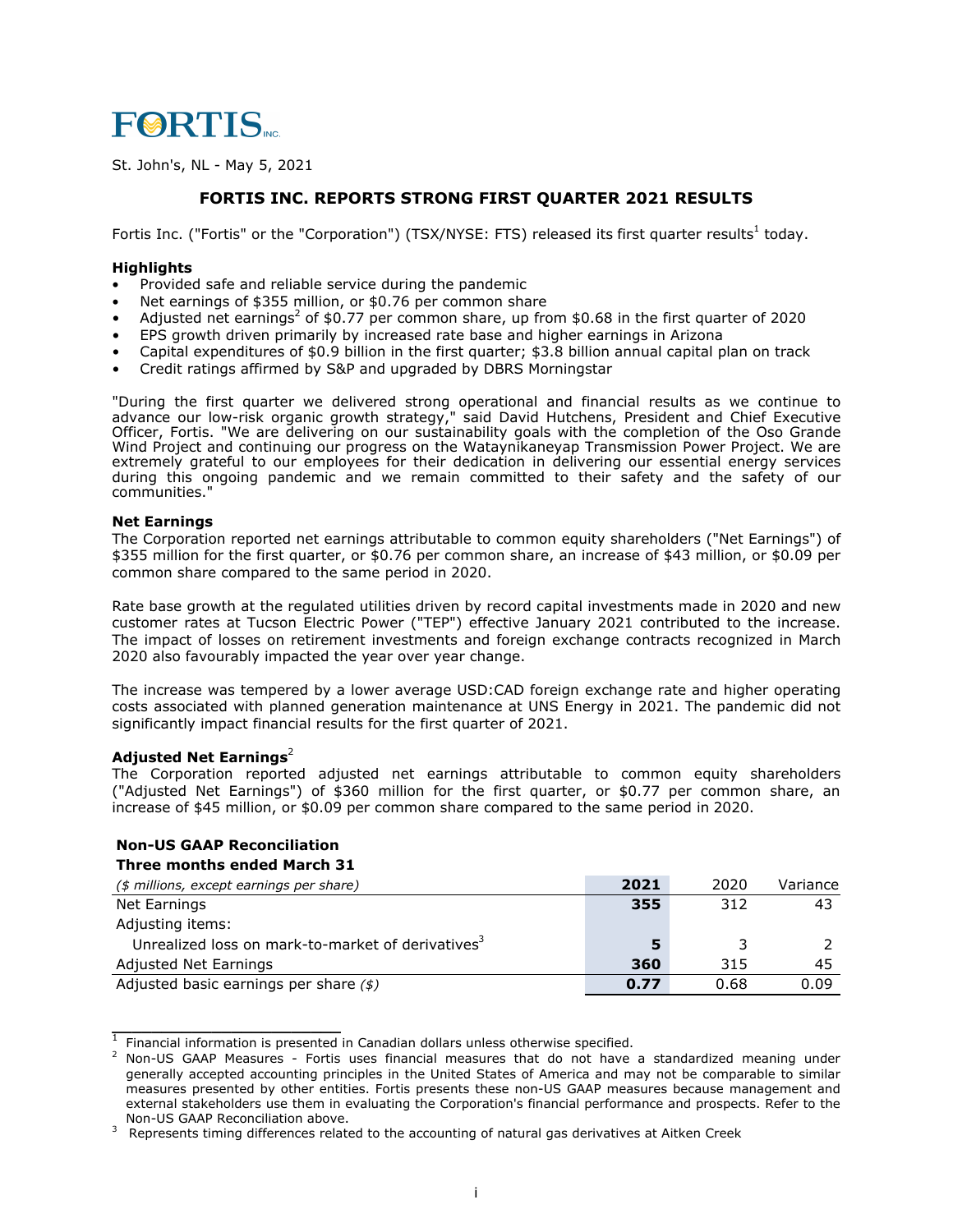### **Capital Expenditures**

The 2021 \$3.8 billion capital plan is on track with \$0.9 billion invested during the first quarter. Higher forecast capital expenditures for the year are expected to offset the impact of a lower foreign exchange rate.

In May 2021, construction of the Oso Grande Wind Project was completed. The 250-megawatt windpowered electric project is TEP's largest renewable energy resource with enough power to energize nearly 100,000 homes. The project complements TEP's Integrated Resource Plan which calls to reduce emissions by exiting coal generation and adding 2,400 megawatts of new wind and solar power and 1,400 megawatts of energy storage systems by 2035.

The Wataynikaneyap Transmission Power Project is progressing well, with nearly 850 transmission towers installed at the end of the quarter and approximately 1,100 workers on site including First Nations members. It is the largest majority-owned First Nations construction project in Canada's history. The project, which brings many socio-economic benefits to 17 remote communities, is on schedule for completion at the end of 2023. Fortis holds a 39% equity interest in the project.

## **Credit Ratings**

In April 2021, Standard & Poor's Financial Services ("S&P") affirmed the Corporation's 'A-' issuer and 'BBB+' senior unsecured debt credit ratings. S&P revised the outlook to stable from negative recognizing the Corporation's operational and financial stability throughout the pandemic.

In May 2021, DBRS Morningstar upgraded Fortis' issuer and senior unsecured debt credit ratings to A (low) from BBB (high). The upgrade reflects Fortis' business risk profile and improved credit metrics, as well as the Corporation's financial resiliency during the pandemic.

### **Regulatory Proceedings**

In March 2021, the Alberta Utilities Commission concluded the 2022 Generic Cost of Capital proceeding and extended the allowed return on common equity ("ROE") of 8.5% using a 37% equity component of capital structure through 2022.

In April 2021, the Federal Energy Regulatory Commission ("FERC") issued a supplemental notice of proposed rulemaking ("NOPR") on transmission incentives modifying the proposal in the initial NOPR initiated in March 2020. The supplemental NOPR proposes to eliminate the 50-basis point regional transmission organization ("RTO") ROE incentive adder for existing RTO members, like ITC, that have been members longer than three years. The timeline for FERC to issue a final ruling in this proceeding and the likely outcome cannot be determined at this time.

### **Outlook**

"The outlook for Fortis remains positive and we affirm our 6% dividend growth guidance," said Mr. Hutchens. "We continue to enhance shareholder value through strong growth across our diversified businesses and our focus on meeting our carbon emission reduction target. We will also pursue additional growth opportunities as economic and climate related policy accelerates the transition to cleaner energy across our North American footprint."

The Corporation's \$19.6 billion five-year capital plan is expected to increase midyear rate base from \$30.5 billion in 2020 to \$36.4 billion by 2023 and \$40.3 billion by 2025, translating into three- and five-year compound annual growth rates of approximately 6.5% and 6.0%, respectively, using a constant foreign exchange rate. Beyond the five-year capital plan, Fortis continues to pursue additional energy infrastructure opportunities.

Fortis is driving the transition to a cleaner energy future. Its corporate-wide target to reduce carbon emissions by 75% by 2035 represents avoided emissions equivalent to taking approximately 2 million cars off the road in 2035 compared to 2019 levels. Upon achieving this target, the Corporation expects 99% of its assets will be dedicated to energy delivery and carbon-free generation.

Additional opportunities to extend and expand growth include: further expansion of the electric transmission grid in the United States to facilitate the interconnection of cleaner energy including infrastructure investments associated with the proposed American Jobs Plan; liquefied natural gas infrastructure in British Columbia; and the acceleration of cleaner energy infrastructure investments across our jurisdictions.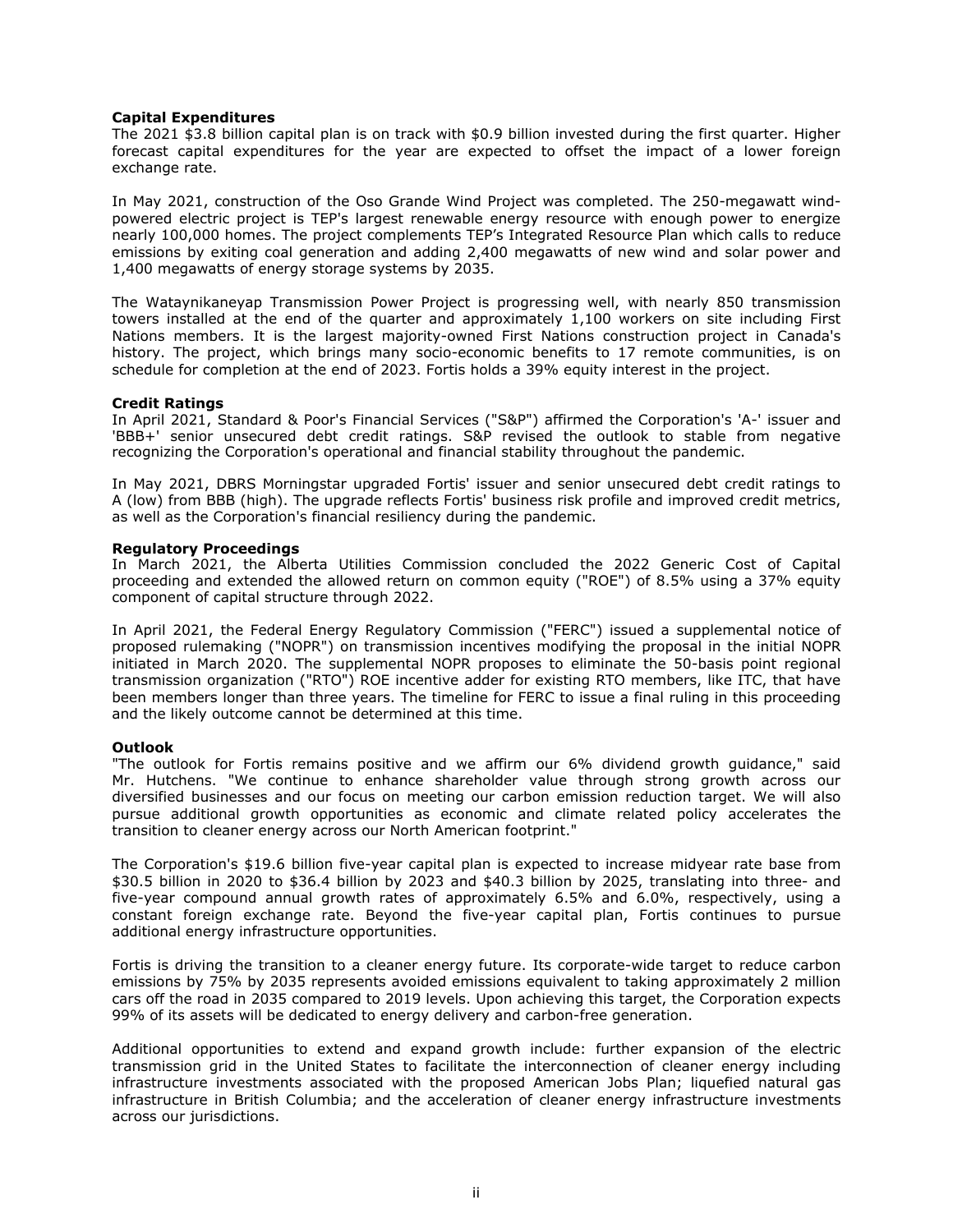The proposed 1,000 megawatt cross-border, Lake Erie Connector electric transmission project continues to progress. In April 2021, the Canada Infrastructure Bank announced that it had entered into an agreement with ITC Investment Holdings to fund up to 40% of the proposed \$1.7 billion project. The fully permitted project is not currently included in the Corporation's five-year capital plan as the transmission service agreements remain outstanding.

Fortis expects long-term growth in rate base will support earnings growth and the annual dividend growth guidance of approximately 6% through 2025. This dividend growth guidance is premised on the assumptions listed under "Forward-Looking Information" below, including no material impact from the COVID-19 pandemic, the expectation of reasonable outcomes for regulatory proceedings and the successful execution of the five-year capital plan.

#### **About Fortis**

Fortis is a well-diversified leader in the North American regulated electric and gas utility industry with 2020 revenue of \$8.9 billion and total assets of \$56 billion as at March 31, 2021. The Corporation's 9,000 employees serve utility customers in five Canadian provinces, nine US states and three Caribbean countries.

#### **Forward-Looking Information**

*Fortis includes forward-looking information in this media release within the meaning of applicable Canadian securities laws and forward-looking statements within the meaning of the U.S. Private Securities Litigation Reform Act of 1995 (collectively referred to as "forward-looking information"). Forward-looking information reflects expectations of Fortis management regarding future growth, results of operations, performance and business prospects and opportunities. Wherever possible, words such as anticipates, believes, budgets, could, estimates, expects, forecasts, intends, may, might, plans, projects, schedule, should, target, will, would and the negative of these terms and other similar terminology or expressions have been used to identify the forward-looking information, which includes, without limitation: forecast capital expenditures for 2021 and 2021-2025; the expectation that higher capital expenditures for the year will offset the impact of a lower foreign exchange rate; TEP's targeted 2035 generation mix; the nature, timing, benefits and expected costs of certain capital projects including the Wataynikaneyap Transmission Power Project and additional opportunities beyond the capital plan, including the Lake Erie Connector Project; targeted average annual dividend growth through 2025; forecast rate base and rate base growth for 2023 and 2025; the 2035 carbon emissions reduction target and projected asset mix; and the expectation that long-term growth in rate base will support earnings and dividend growth.*

*Forward-looking information involves significant risks, uncertainties and assumptions. Certain material factors or assumptions have been applied in drawing the conclusions contained in the forward-looking information, including, without limitation: no material impact from the COVID-19 pandemic; reasonable outcomes for regulatory proceedings and the expectation of regulatory stability; the successful execution of the five-year capital plan; no material capital project and financing cost overrun; sufficient human resources to deliver service and execute the capital plan; the realization of additional opportunities; the impact of fluctuations in foreign exchange; no significant variability in interest rates; and the Board exercising its discretion to declare dividends, taking into account the business performance and financial condition of the Corporation. Fortis cautions readers that a number of factors could cause actual results, performance or achievements to differ materially from the results discussed or implied in the forward-looking information. For additional information with respect to certain risk factors, reference should be made to the continuous disclosure materials filed from time to time by the Corporation with Canadian securities regulatory authorities and the Securities and Exchange Commission. All forward-looking information herein is given as of the date of this media release. Fortis disclaims any intention or obligation to update or revise any forward-looking information, whether as a result of new information, future events or otherwise.*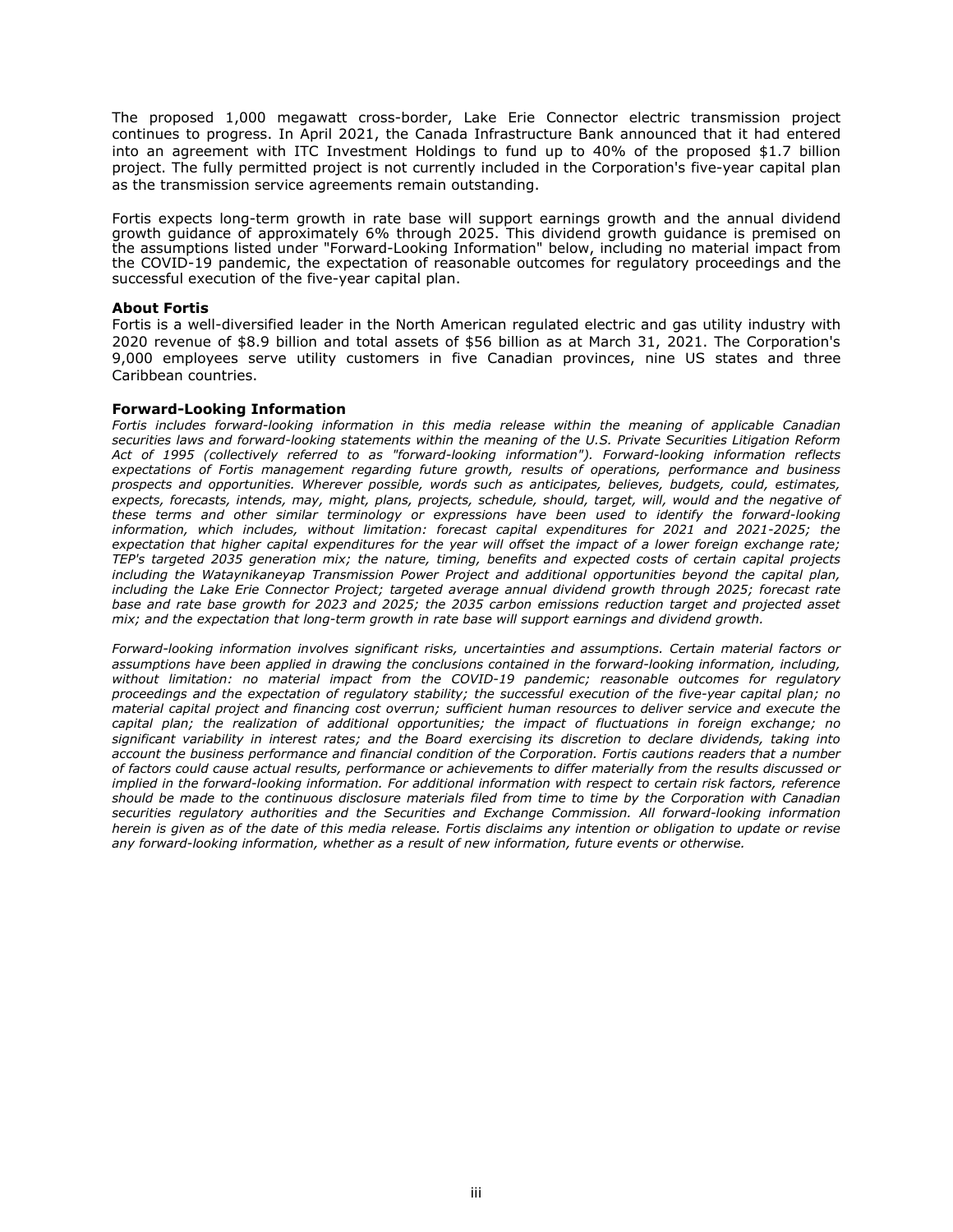### **Teleconference to Discuss First Quarter 2021 Results**

A teleconference and webcast will be held on May 5, 2021 at 8:30 a.m. (Eastern). David Hutchens, President and Chief Executive Officer and Jocelyn Perry, Executive Vice President and Chief Financial Officer, will discuss the Corporation's first quarter 2021 results.

Shareholders, analysts, members of the media and other interested parties in North America are invited to participate by calling 1.877.223.4471. International participants may participate by calling 647.788.4922. Please dial in 10 minutes prior to the start of the call. No pass code is required.

A live and archived audio webcast of the teleconference will be available on the Corporation's website, www.fortisinc.com.

A replay of the conference will be available two hours after the conclusion of the call until June 5, 2021. Please call 1.800.585.8367 or 416.621.4642 and enter pass code 5765755.

#### **Additional Information**

This media release should be read in conjunction with the Corporation's Management Discussion and Analysis and Consolidated Financial Statements. This and additional information can be accessed at www.fortisinc.com, www.sedar.com, or www.sec.gov.

*For more information, please contact:*

Investor Enquiries **Media Enquiries** Media Enquiries Ms. Stephanie Amaimo Ms. Karen McCarthy Fortis Inc. Fortis Inc. 248.946.3572 709.737.5323 investorrelations@fortisinc.com media@fortisinc.com

Vice President, Investor Relations Vice President, Communications & Corporate Affairs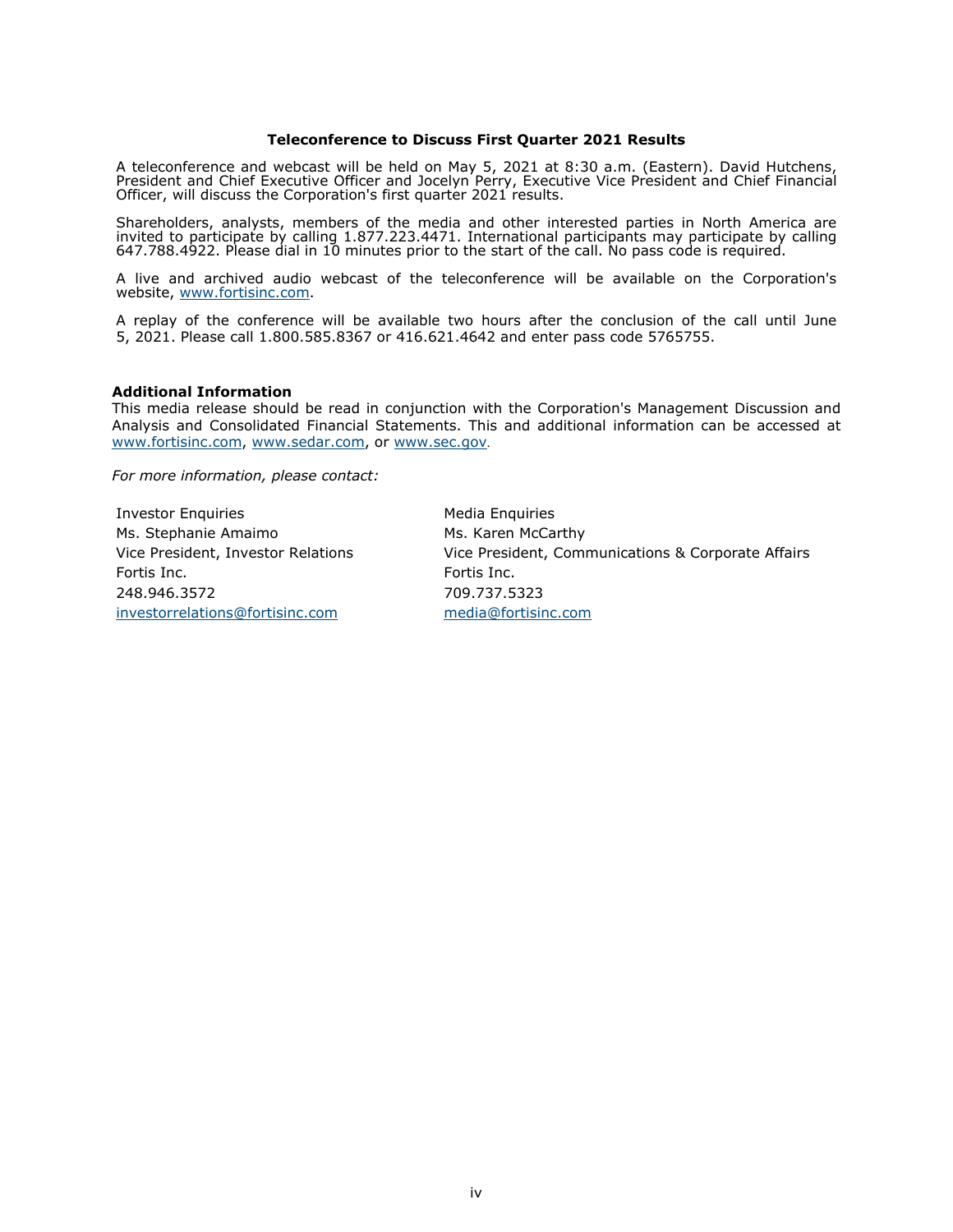# **CONTENTS**

| About Fortis.  | 1.           |                                              | 10    |
|----------------|--------------|----------------------------------------------|-------|
|                | 1.           |                                              | 10    |
|                | 3            |                                              | 12    |
|                | 5            |                                              | 13    |
|                | 5            | Capital Structure and Credit Ratings         | 13    |
|                | 5            |                                              | 14    |
|                | 6            |                                              | 14    |
|                | 6            |                                              | 15    |
|                | 7            |                                              | 15    |
|                | 7            |                                              | 15    |
| Other Electric | 8            |                                              | 15    |
|                | 8            |                                              | 15    |
|                | 8            | Related-Party and Inter-Company Transactions | 16    |
|                | $\mathsf{q}$ |                                              | 17    |
|                | 9            |                                              | 17    |
|                | 10           |                                              | 19    |
|                |              | Condensed Consolidated Interim Financial     | $F-1$ |

## **Dated May 4, 2021**

This Interim MD&A has been prepared in accordance with National Instrument 51-102 - *Continuous Disclosure Obligations*. It should be read in conjunction with the Interim Financial Statements, the 2020 Annual Financial Statements and the 2020 Annual MD&A and is subject to the cautionary statement and disclaimer provided under "Forward-Looking Information" on page 17. Further information about Fortis, including its Annual Information Form filed on SEDAR, can be accessed at www.fortisinc.com, www.sedar.com, or www.sec.gov.

Financial information herein has been prepared in accordance with US GAAP (except for indicated Non-US GAAP Financial Measures) and, unless otherwise specified, is presented in Canadian dollars based, as applicable, on the following US-to-Canadian dollar exchange rates: (i) average of 1.27 and 1.34 for the quarters ended March 31, 2021 and 2020, respectively; (ii) 1.26 and 1.41 as at March 31, 2021 and 2020, respectively; (iii) 1.27 as at December 31, 2020; and (iv) 1.32 for all forecast periods. Certain terms used in this Interim MD&A are defined in the "Glossary" on page 19.

## **ABOUT FORTIS**

Fortis (TSX/NYSE: FTS) is a well-diversified leader in the North American regulated electric and gas utility industry, with 2020 revenue of \$8.9 billion and total assets of \$56 billion as at March 31, 2021. The Corporation's 9,000 employees serve 3.4 million utility customers in five Canadian provinces, nine US states and three Caribbean countries.

For additional information on the Corporation's operations, reportable segments and strategy, refer to the "About Fortis" section of the 2020 Annual MD&A and Note 1 to the Interim Financial Statements.

## **KEY DEVELOPMENTS**

### **COVID-19 Pandemic**

The Corporation's utilities continue to reliably and safely deliver an essential service during the COVID-19 Pandemic. Developments are continuously monitored with commensurate measures being taken. The Corporation's utilities have assessed supply chain risk and other potential impacts of the pandemic to ensure that they can continue to provide safe, reliable service while supporting public health.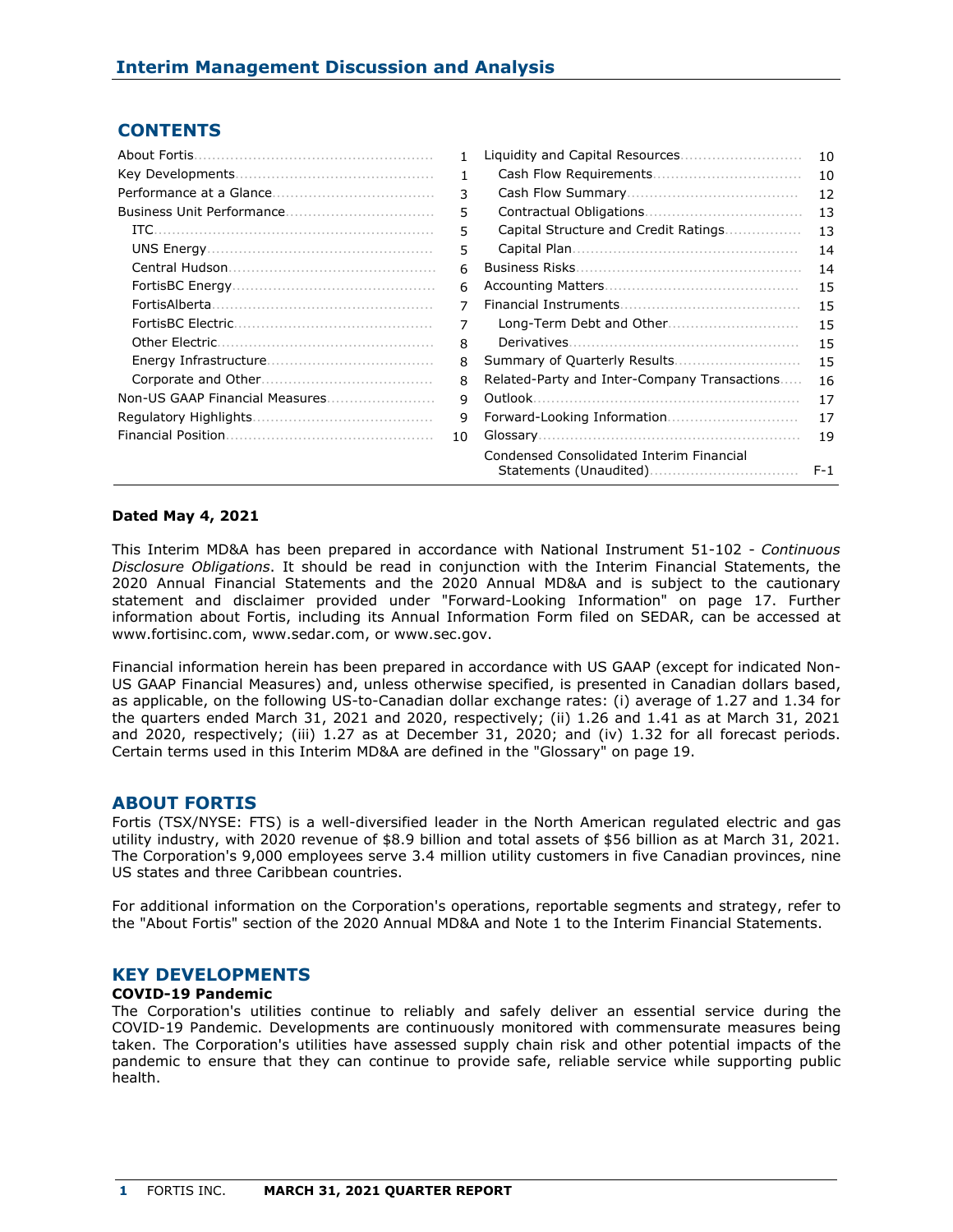The Corporation is continuing to assess economic conditions in its service territories and the associated impact on: (i) energy sales, particularly for UNS Energy and the Other Electric segment as revenue in these segments is not protected by regulatory mechanisms; (ii) the ability of customers to pay their energy bills and the related impact on Operating Cash Flow; (iii) the progress of regulatory proceedings and the ability to recover costs in a timely manner; and (iv) the execution of the 2021 and five-year capital plan. The COVID-19 Pandemic did not have a significant impact on energy sales, earnings, EPS, Operating Cash Flow or capital expenditures for the three months ended March 31, 2021. As well, ongoing regulatory proceedings continue to progress as anticipated.

The continued uncertainty surrounding the evolution of the pandemic makes it difficult to predict the ultimate operational and financial impacts on Fortis. Potential impacts are discussed in the "Significant Item" and "Business Risks" sections of the 2020 Annual MD&A.

## **Regulatory Developments**

### *ITC - Transmission Incentives*

In April 2021, FERC issued a supplemental NOPR on transmission incentives modifying the proposal in the initial NOPR initiated in March 2020. The supplemental NOPR proposes to eliminate the 50-basis point RTO ROE incentive adder for existing RTO members, like ITC, that have been members longer than three years. The timeline for FERC to issue a final ruling in this proceeding and the likely outcome cannot be determined at this time. Although any potential impact to Fortis remains uncertain, every 10-basis point change in ROE at ITC impacts Fortis' annual EPS by approximately \$0.01.

### *FortisAlberta 2022 GCOC*

In March 2021, the AUC concluded the 2022 GCOC proceeding and extended the existing allowed ROE of 8.5% using a 37% equity component of capital structure through 2022. The Office of the Utilities Consumer Advocate has filed an application seeking permission to appeal the decision to the Alberta Court of Appeal.

## **American Jobs Plan and New Tax Proposals**

In March 2021, the "American Jobs Plan" was released which outlined significant intended infrastructure spending, including investments in transmission, electrification and economic development, as well as electrical grid resilience. Fortis continues to review the plan to assess the impact on its forecast capital investments and energy sales.

The US federal government also released the "Made in America Tax Plan" which included proposals, amongst other things, to increase the corporate tax rate, and to introduce a minimum tax on book income and a transmission investment tax credit. Draft legislation has not yet been released but may be available in 2021 and could be enacted as early as the end of 2021. In April 2021, the Canadian federal budget was released and also proposed changes in relation to interest deductibility and international taxation. Draft legislation has not yet been released. Changes in tax legislation could affect the results of operations, financial condition and cash flows of the Corporation. Fortis will continue to assess the impact as more details become available.

### **Credit Ratings**

In April 2021, S&P affirmed the Corporation's 'A-' issuer credit rating and 'BBB+' senior unsecured debt rating and revised the ratings outlook to stable from negative, reflecting Fortis' operational and financial stability during the pandemic and the expectation that this will continue.

In May 2021, DBRS Morningstar upgraded Fortis' Corporate and unsecured debt credit ratings to A (low) from BBB (high). The upgrade reflects Fortis' business risk profile, improved credit metrics, financial resiliency during the COVID-19 Pandemic, and the expectation that this will continue.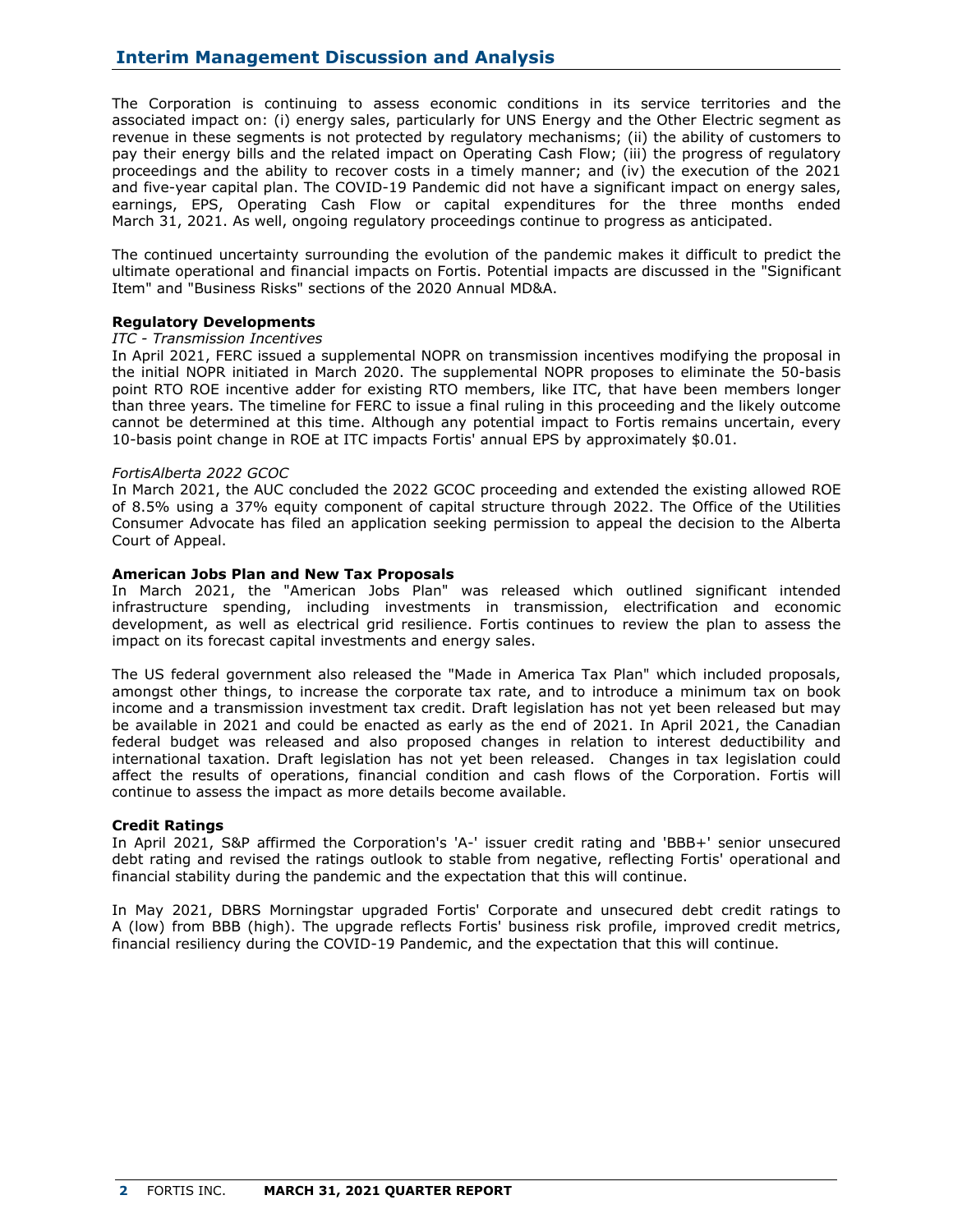# **PERFORMANCE AT A GLANCE**

## **Key Financial Metrics**

Quarter ended March 31

| (\$ millions, except as indicated)                                | 2021  | 2020   | Variance |
|-------------------------------------------------------------------|-------|--------|----------|
| Revenue                                                           | 2,539 | 2,391  | 148      |
| Common Equity Earnings                                            |       |        |          |
| Actual                                                            | 355   | 312    | 43       |
| Adjusted <sup>(1)</sup>                                           | 360   | 315    | 45       |
| Basic EPS $($ \$)                                                 |       |        |          |
| Actual                                                            | 0.76  | 0.67   | 0.09     |
| Adjusted $(1)$                                                    | 0.77  | 0.68   | 0.09     |
| Dividends Paid per Common Share (\$)                              | 0.505 | 0.4775 | 0.0275   |
| Weighted Average Number of Common Shares Outstanding (# millions) | 467.8 | 463.9  | 3.9      |
| Operating Cash Flow                                               | 739   | 590    | 149      |
| Capital Expenditures <sup>(2)</sup>                               | 880   | 1,174  | (294)    |

*(1) See "Non-US GAAP Financial Measures" on page 9.*

*(2) Includes Fortis' \$76 million share of development costs and capital spending for the Wataynikaneyap Transmission Power Project* (*2020 - \$12 million)*

## **Revenue**

The \$148 million increase in revenue was due primarily to: (i) Rate Base growth; (ii) higher shortterm wholesale sales and new customer rates, effective January 1, 2021, at TEP; and (iii) higher flowthrough costs in customer rates. The increase was partially offset by unfavourable foreign exchange of \$74 million.

## **Earnings and EPS**

The \$43 million increase in earnings was due primarily to Rate Base growth, new customer rates at TEP, discussed above, and higher hydroelectric production in Belize. The impact of losses on retirement investments and foreign exchange contracts recognized in March 2020 at UNS Energy and Corporate, respectively, also favourably impacted the year over year change. The increase was partially offset by higher operating costs related to planned generation maintenance at UNS Energy and unfavourable foreign exchange.

In addition to the above-noted items impacting earnings, the change in EPS reflected an increase in the weighted average number of common shares outstanding, largely associated with the Corporation's DRIP.

Adjusted Common Equity Earnings and Adjusted Basic EPS increased by \$45 million and \$0.09, respectively. Refer to "Non-US GAAP Financial Measures" on page 9 for a reconciliation of these measures. The changes in Adjusted Basic EPS are illustrated in the following chart.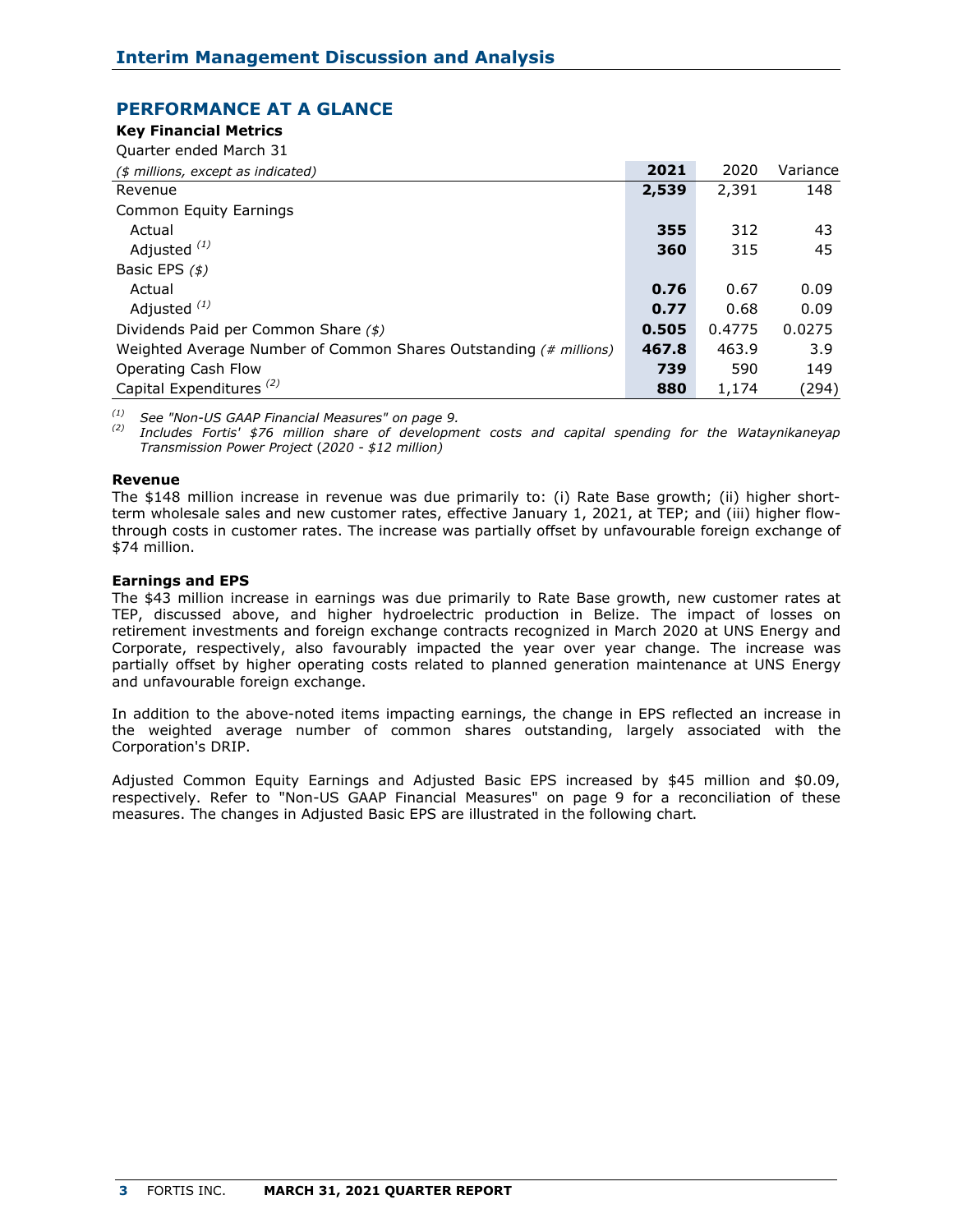

## **CHANGES IN ADJUSTED BASIC EPS**

- *(1) UNS Energy and Central Hudson. Earnings at UNS Energy reflect new customer rates at TEP effective January 1, 2021 and the impact of losses on retirement investments recognized in the first quarter of 2020, partially offset by higher generation maintenance costs. Earnings at Central Hudson reflect Rate Base growth and the timing of operating expenses*
- *(2) Primarily reflects Rate Base growth*
- *(3) FortisBC Energy, FortisAlberta and FortisBC Electric. Primarily reflects Rate Base growth*
- *(4) Primarily reflects increased hydroelectric production in Belize due to higher rainfall*
- *(5) Reflects mark-to-market losses recognized in the first quarter of 2020 on foreign exchange contracts, largely associated with the COVID-19 Pandemic, partially offset by the increase in weighted average common shares from 463.9 million in 2020 to 467.8 million in 2021*
- *(6) Average foreign exchange rate of \$1.27 in 2021 compared to \$1.34 in 2020*

### **Dividends and TSR**

Dividends paid per common share in the first quarter of 2021 were \$0.505, up 5.8% from the same period in 2020.

Fortis has increased its common share dividend for 47 consecutive years. Growth of dividends and the market price of the Corporation's common shares have together yielded a one-year, three-year, fiveyear, 10-year and 20-year TSR of 4.3%, 11.9%, 10.0%, 9.1% and 13.2%, respectively.

The Corporation's targeted average annual dividend growth of approximately 6% through 2025 remains unchanged.

### **Operating Cash Flow**

The \$149 million increase in Operating Cash Flow was due to higher cash earnings reflecting Rate Base growth and new customer rates at TEP effective January 1, 2021, partially offset by higher generation maintenance costs in the first quarter of 2021 at UNS Energy. Changes in working capital, largely related to the timing of flow-through mechanisms, also contributed to the increase, including lower transmission costs at FortisAlberta partially offset by higher fuel costs at UNS Energy.

The economic impact of the COVID-19 Pandemic may affect customers' ability to pay their energy bills with commensurate short-term working capital impacts. Since the start of the pandemic, the Corporation's utilities instituted various customer relief initiatives, including the temporary suspension of non-payment disconnections. Accordingly, the Corporation has seen an increase in accounts receivable as at March 31, 2021 as compared to the same period last year. The unfavourable impact on Operating Cash Flow for the first quarter of 2021 associated with the slower collection of customer balances was offset by other changes in Operating Cash Flow discussed above.

### **Capital Expenditures**

Capital expenditures were \$0.9 billion for the first quarter of 2021, representing 24% of the 2021 capital plan of \$3.8 billion. Capital expenditures were down \$0.3 billion compared to the first quarter of 2020 largely related to construction of the Oso Grande Wind Project at UNS Energy, which was completed in May 2021.

The Corporation does not expect the COVID-19 Pandemic to impact its 2021 or overall five-year capital plan, although certain planned expenditures may shift within the five years depending on the length and severity of the pandemic. See "Capital Plan" on page 14.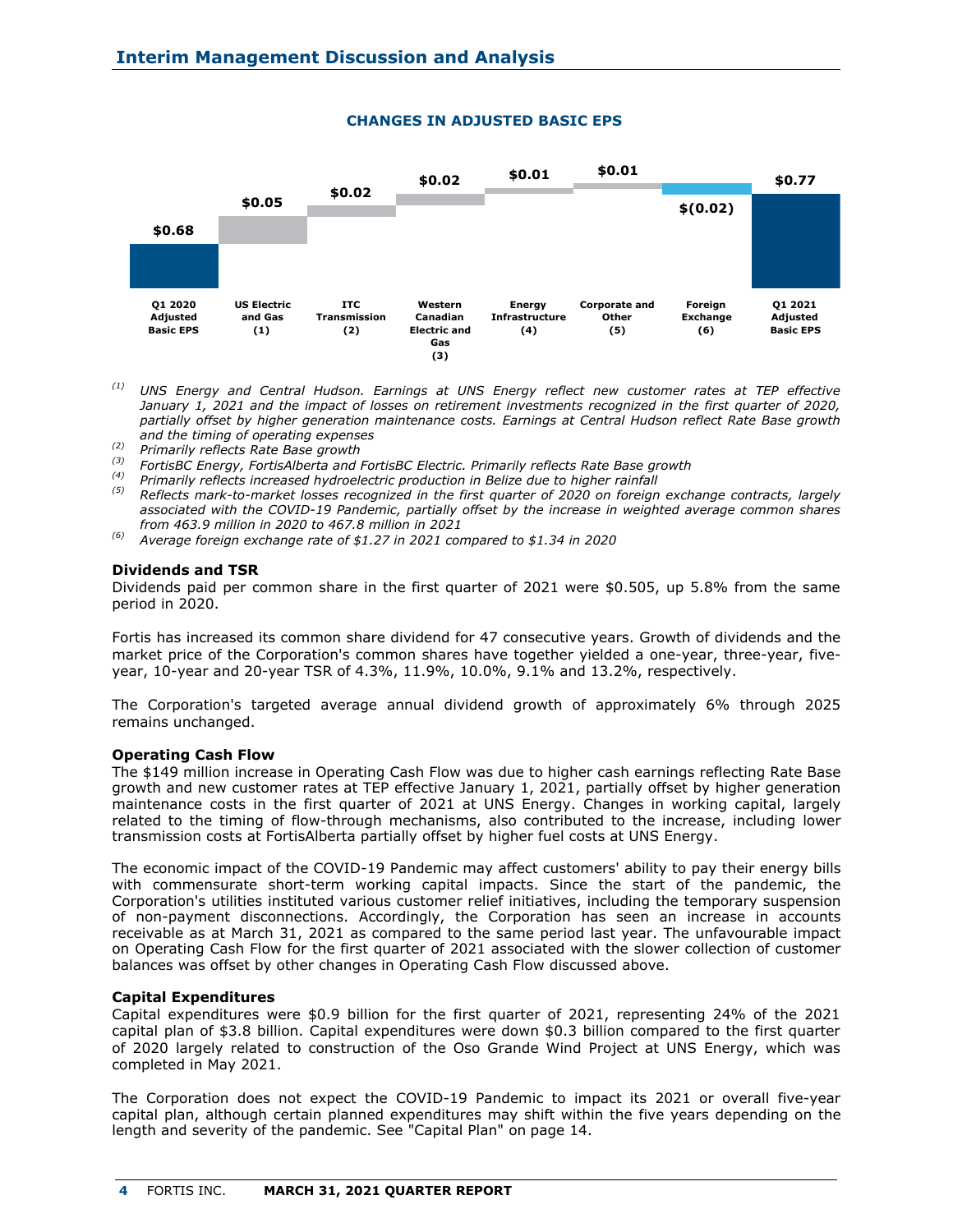## **BUSINESS UNIT PERFORMANCE**

**Common Equity Earnings**

| Quarter ended March 31               |      |      | Variance   |       |
|--------------------------------------|------|------|------------|-------|
| $($$ millions)                       | 2021 | 2020 | $FX^{(1)}$ | Other |
| <b>Regulated Utilities</b>           |      |      |            |       |
| ITC.                                 | 103  | 101  | (6)        | 8     |
| <b>UNS Energy</b>                    | 45   | 28   | (2)        | 19    |
| Central Hudson                       | 39   | 35   | (2)        | 6     |
| FortisBC Energy                      | 111  | 106  |            | 5     |
| FortisAlberta                        | 35   | 32   |            | 3     |
| <b>FortisBC Electric</b>             | 16   | 15   |            |       |
| Other Electric <sup>(2)</sup>        | 20   | 23   |            | (3)   |
|                                      | 369  | 340  | (10)       | 39    |
| <b>Non-Regulated</b>                 |      |      |            |       |
| Energy Infrastructure <sup>(3)</sup> | 14   | 9    |            | 5.    |
| Corporate and Other <sup>(4)</sup>   | (28) | (37) | 2          |       |
| <b>Common Equity Earnings</b>        | 355  | 312  | (8)        | 51    |

*(1) The reporting currency of ITC, UNS Energy, Central Hudson, Caribbean Utilities, FortisTCI and BECOL is the*  US dollar. The reporting currency of Belize Electricity is the Belizean dollar, which is pegged to the US dollar at *BZ\$2.00=US\$1.00. The Corporate and Other segment includes certain transactions denominated in US dollars.*

*(2) Consists of the utility operations in eastern Canada and the Caribbean: Newfoundland Power; Maritime Electric; FortisOntario; Caribbean Utilities; FortisTCI; and Belize Electricity.*

*(3) Primarily consists of long-term contracted generation assets in Belize and Aitken Creek in British Columbia*

*(4) Includes Fortis net corporate expenses and non-regulated holding company expenses*

# **ITC**

| Quarter ended March 31 |      |      | Variance       |       |
|------------------------|------|------|----------------|-------|
| $(*)$ millions)        | 2021 | 2020 |                | Other |
| Revenue <sup>(1)</sup> | 426  | 433  | $^{\prime}25)$ |       |
| Earnings $(1)$         | 103  | 101  | ΄6)            |       |

*(1) Revenue represents 100% of ITC. Earnings represent the Corporation's 80.1% controlling ownership interest in ITC and reflect consolidated purchase price accounting adjustments.*

### **Revenue**

The increase in revenue, net of foreign exchange, was due to Rate Base growth and higher flowthrough costs in customer rates.

### **Earnings**

The increase in earnings, net of foreign exchange, was due to Rate Base growth partially offset by higher non-recoverable finance costs.

### **UNS ENERGY**

| Quarter ended March 31                    |       |       | Variance |       |
|-------------------------------------------|-------|-------|----------|-------|
| (\$ millions, except as indicated)        | 2021  | 2020  | FX       | Other |
| Retail electricity sales (GWh)            | 2,150 | 2,168 |          | (18)  |
| Wholesale electricity sales $(GWh)^{(1)}$ | 1,727 | 1,330 |          | 397   |
| Gas sales (PJ)                            |       | 6     |          |       |
| Revenue                                   | 522   | 473   | (28)     | 77    |
| Earnings                                  | 45    | 28    | (2)      | 19    |

*(1) Primarily short-term wholesale sales*

### **Sales**

Retail electricity sales were slightly lower than the first quarter of 2020 due primarily to reduced heating load as a result of warmer temperatures. The COVID-19 Pandemic has not had a material impact on sales as a decrease in consumption by commercial and industrial customers was offset by an increase in consumption by residential customers, due to work-from-home practices.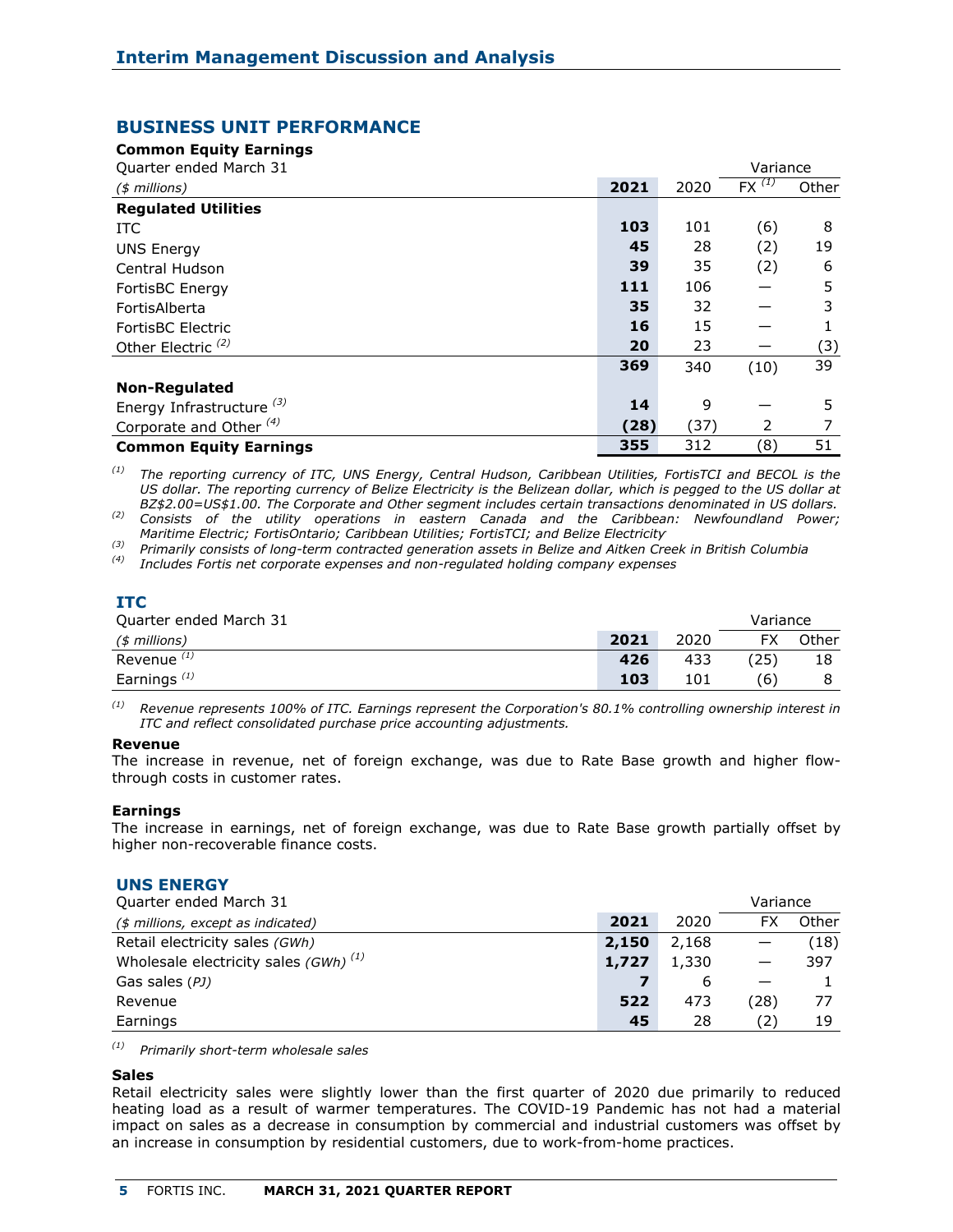The increase in wholesale electricity sales was due primarily to favourable market pricing. Revenue from short-term wholesale sales is primarily credited to customers through regulatory deferral mechanisms and, therefore, does not materially impact earnings.

Gas sales were comparable to the first quarter of 2020.

### **Revenue**

The increase in revenue, net of foreign exchange, was due primarily to: (i) higher short-term wholesale electricity sales reflecting favourable pricing and volumes; (ii) new customer rates effective January 1, 2021 at TEP; and (iii) higher flow-through costs related to Springerville Units 3 and 4.

### **Earnings**

The increase in earnings, net of foreign exchange, was due primarily to: (i) new customer rates at TEP discussed above; (ii) losses recognized in the first quarter of 2020 on certain investments that support retirement benefits; and (iii) higher allowance for funds used during construction. The increase was partially offset by higher operating costs, largely related to planned generation maintenance.

Changes in the market value of investments that support retirement benefits in 2020 were driven by financial market volatility associated with the COVID-19 Pandemic. The losses recognized in the first quarter of 2020 were substantially recovered by the end of the year, but did impact the timing of quarterly earnings.

## **CENTRAL HUDSON**

| Quarter ended March 31             |       |       | Variance |       |
|------------------------------------|-------|-------|----------|-------|
| (\$ millions, except as indicated) | 2021  | 2020  | FX       | Other |
| Electricity sales (GWh)            | 1,290 | 1,243 |          | -47   |
| Gas sales (PJ)                     | 9     |       |          |       |
| Revenue                            | 285   | 280   | (16)     | 21    |
| Earnings                           | 39    | 35    | (2)      |       |

### **Sales**

The increase in electricity sales was due primarily to higher average consumption by residential customers, due partly to work-from-home practices as a result of the COVID-19 Pandemic, and colder temperatures compared to the first quarter of 2020. The increase was partially offset by lower average consumption by commercial customers as a result of the COVID-19 Pandemic. Gas sales were comparable to the first quarter of 2020.

Changes in electricity and gas sales at Central Hudson are subject to regulatory revenue decoupling mechanisms and, therefore, do not materially impact earnings.

### **Revenue**

The increase in revenue, net of foreign exchange, was due primarily to: (i) an increase in gas and electricity delivery rates effective July 1, 2020, reflecting a return on increased Rate Base assets as well as the recovery of higher operating and financing expenses; and (ii) the flow through of higher energy supply costs driven by higher sales and commodity prices.

### **Earnings**

The increase in earnings, net of foreign exchange, was due primarily to Rate Base growth, discussed above, and the timing of operating expenses.

#### **FORTISBC ENERGY** Quarter ended March 31

| Quarter emueu march JI             |      |      |          |
|------------------------------------|------|------|----------|
| (\$ millions, except as indicated) | 2021 | 2020 | Variance |
| Gas sales (PJ)                     | 80   | 82   |          |
| Revenue                            | 586  | 466  | 120      |
| Earnings                           | 111  | 106  |          |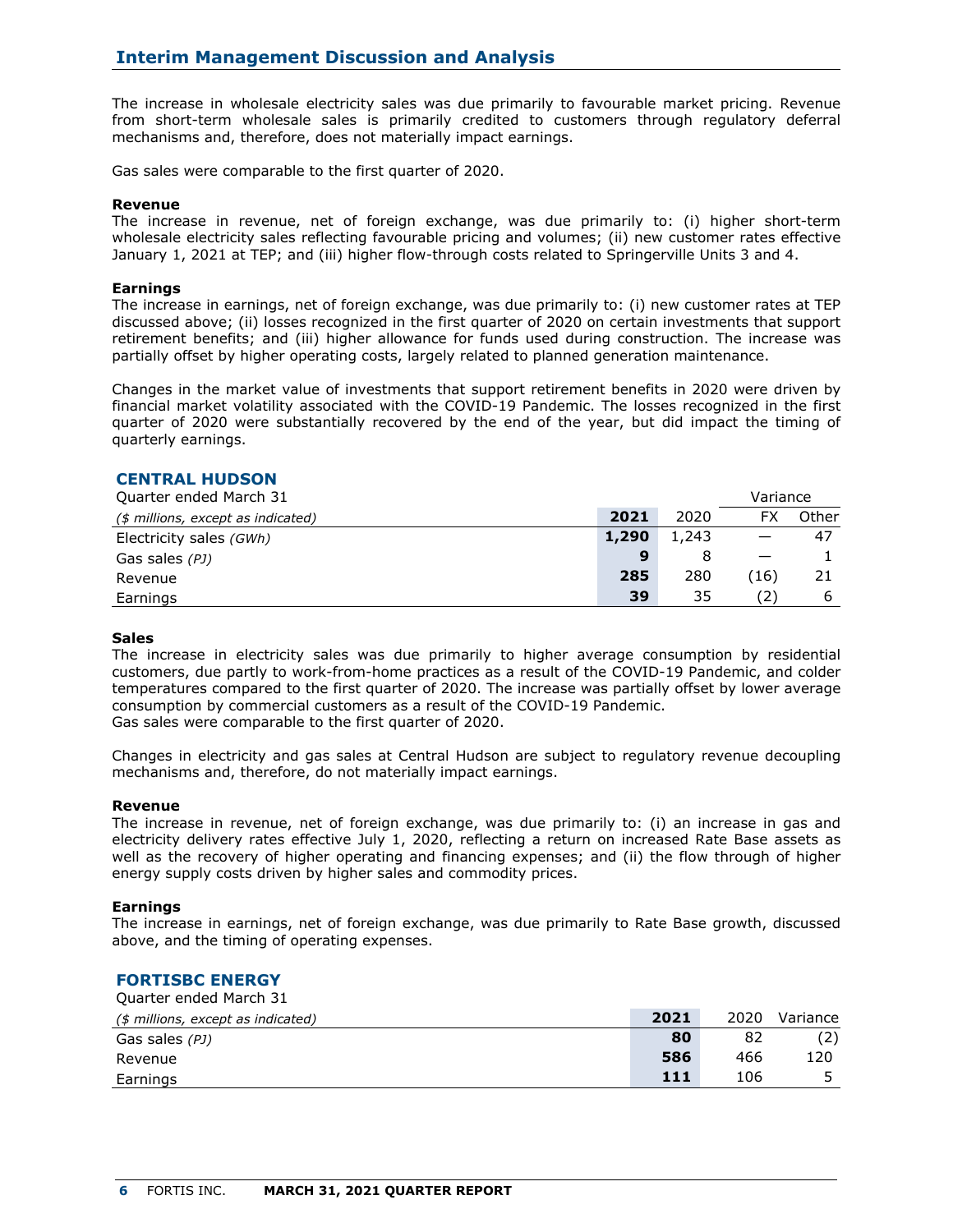### **Sales**

The decrease in gas sales was due primarily to lower consumption by transportation and commercial customers. An increase in residential sales as a result of the COVID-19 Pandemic was offset by the impact of warmer temperatures compared to the first quarter of 2020.

#### **Revenue**

The increase in revenue was due primarily to a higher cost of natural gas to be recovered from customers, Rate Base growth and the normal operation of regulatory deferrals.

#### **Earnings**

The increase in earnings was due to Rate Base growth and the timing of operating expenses.

FortisBC Energy earns approximately the same margin regardless of whether a customer contracts for the purchase and delivery of natural gas or only for the delivery. Due to regulatory deferral mechanisms, changes in consumption levels and commodity costs do not materially impact earnings.

## **FORTISALBERTA**

Quarter ended March 31 *(\$ millions, except as indicated)* **2021** 2020 Variance Electricity deliveries *(GWh)* **4,412** 4,553 (141) Revenue **158** 152 6 Earnings **35** 32 3

#### **Deliveries**

The decrease in electricity deliveries was due to lower average consumption by oil and gas and commercial customers, largely associated with the downturn in the oil and gas sector, partially offset by higher average consumption by residential customers due to colder-than-normal temperatures in the first quarter of 2021 and customer additions.

As approximately 85% of FortisAlberta's revenue is derived from fixed or largely fixed billing determinants, changes in quantities of electricity delivered are not entirely correlated with changes in revenue. Revenue is a function of numerous variables, many of which are independent of actual electricity deliveries.

#### **Revenue and Earnings**

The increase in revenue and earnings was due primarily to: (i) Rate Base growth and customer additions; (ii) higher revenue associated with the increase in residential electricity deliveries due to colder temperatures, discussed above; and (iii) higher revenue associated with a long-term energy retailer agreement.

### **FORTISBC ELECTRIC**

Quarter ended March 31

| (\$ millions, except as indicated) | 2021 | 2020 | Variance |
|------------------------------------|------|------|----------|
| Electricity sales (GWh)            | 933  | 915  |          |
| Revenue                            | 120  | 114  | b        |
| Earnings                           | 16   |      |          |

#### **Sales**

The increase in electricity sales was due primarily to higher average consumption by residential customers, partially offset by lower average consumption by commercial and industrial customers, both as a result of the COVID-19 Pandemic.

#### **Revenue**

The increase in revenue was due to higher electricity sales and Rate Base growth, partially offset by the normal operation of regulatory deferrals.

#### **Earnings**

The increase in earnings was due to Rate Base growth.

Due to regulatory deferral mechanisms, changes in consumption levels do not materially impact earnings.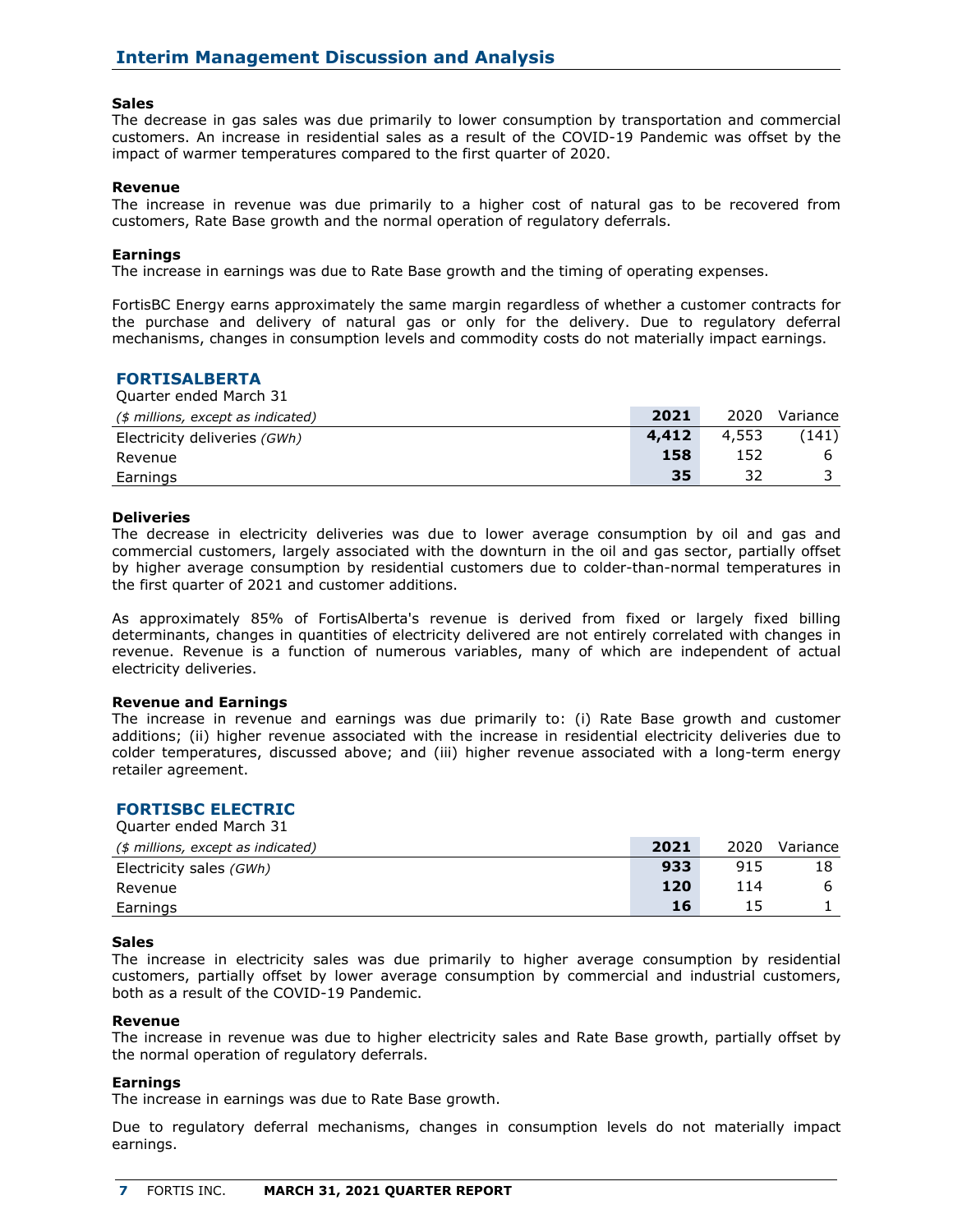| <b>OTHER ELECTRIC</b>              |       |       |          |       |
|------------------------------------|-------|-------|----------|-------|
| Quarter ended March 31             |       |       | Variance |       |
| (\$ millions, except as indicated) | 2021  | 2020  | FX       | Other |
| Electricity sales (GWh)            | 2,842 | 2,938 |          | (96)  |
| Revenue                            | 413   | 448   | (5       | (30)  |
| Earnings                           | 20    | 23    |          |       |

### **Sales**

The decrease in electricity sales was due primarily to overall lower average consumption, largely experienced at Newfoundland Power. Electricity sales continued to be impacted by economic conditions in the applicable service territories, in part reflecting the COVID-19 Pandemic which caused the temporary closure of non-essential businesses, and lower tourism-related activities in the Caribbean.

#### **Revenue**

The decrease in revenue, net of foreign exchange, was due primarily to lower sales and the flow through of lower energy supply costs.

#### **Earnings**

The decrease in earnings was due primarily to lower sales and a reduction in equity income from Belize Electricity.

### **ENERGY INFRASTRUCTURE**

Quarter ended March 31 *(\$ millions, except as indicated)* **2021** 2020 Variance Electricity sales *(GWh)* **53** 16 37 Revenue **29** 25 4 Earnings **14** 9 5

#### **Sales**

The increase in electricity sales was due to increased hydroelectric production in Belize due to higher rainfall levels.

#### **Revenue and Earnings**

The increase in revenue and earnings was driven by higher hydroelectric production in Belize, partially offset by the unfavourable impact of mark-to-market accounting of natural gas derivatives at Aitken Creek which resulted in unrealized losses of \$5 million in the first quarter of 2021 compared to \$3 million for the same period in 2020.

Aitken Creek is subject to commodity price risk, as it purchases and holds natural gas in storage to earn a profit margin from its ultimate sale. Aitken Creek mitigates this risk by using derivatives to materially lock in the profit margin that will be realized upon the sale of natural gas. The fair value accounting of these derivatives creates timing differences and the resultant earnings volatility can be significant.

## **CORPORATE AND OTHER**

| Quarter ended March 31 |      |      | Variance |       |
|------------------------|------|------|----------|-------|
| (\$ millions)          | 2021 | 2020 | FX       | Other |
| Net expenses           | (28) |      |          |       |

The decrease in net expenses, net of foreign exchange, was due primarily to mark-to-market losses recognized in the first quarter of 2020 on foreign exchange contracts. Market conditions, largely associated with the COVID-19 Pandemic, impacted the US-to-Canadian dollar exchange rate in the first quarter of 2020.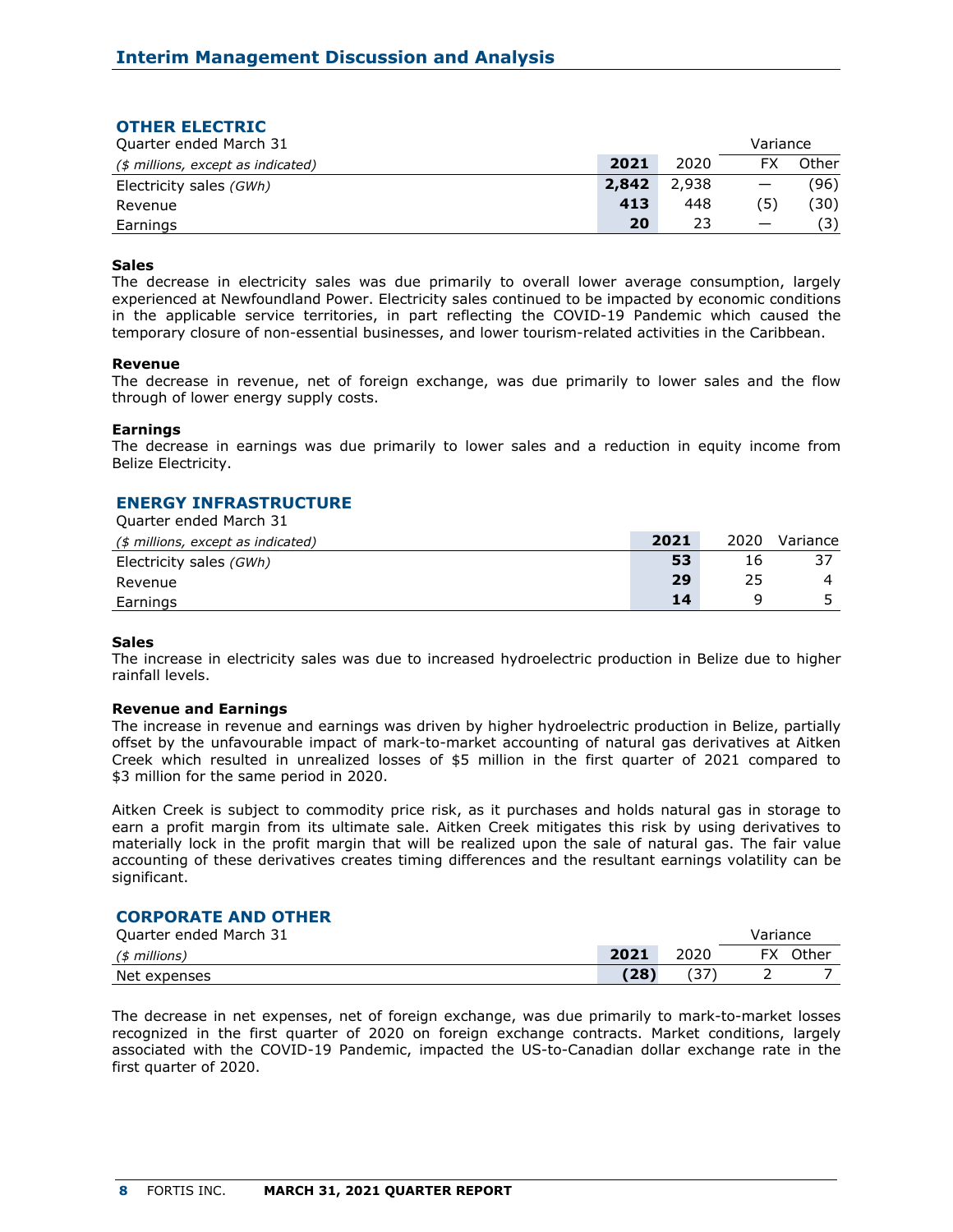## **NON-US GAAP FINANCIAL MEASURES**

Adjusted Common Equity Earnings and Adjusted Basic EPS are Non-US GAAP Financial Measures and may not be comparable with similar measures used by other entities. They are presented because management and external stakeholders use them in evaluating the Corporation's financial performance and prospects.

Net earnings attributable to common equity shareholders (i.e., Common Equity Earnings) and basic EPS are the most directly comparable US GAAP measures to Adjusted Common Equity Earnings and Adjusted Basic EPS, respectively.

Adjusted Common Equity Earnings and Adjusted Basic EPS reflect the removal of items that management excludes in its key decision-making processes and evaluation of operating results, and are reconciled as follows.

## **Non-US GAAP Reconciliation**

| Ouarter ended March 31                               |      |      |          |
|------------------------------------------------------|------|------|----------|
| (\$ millions, except as indicated)                   | 2021 | 2020 | Variance |
| Common Equity Earnings                               | 355  | 312  | 43       |
| Adjusting item:                                      |      |      |          |
| Unrealized loss on mark-to-market of derivatives (1) | 5    |      |          |
| Adjusted Common Equity Earnings                      | 360  | 315  | 45       |
| Adjusted Basic EPS (\$)                              | 0.77 | 0.68 | 0.09     |

*(1) Represents timing differences related to the accounting of natural gas derivatives at Aitken Creek, included in the Energy Infrastructure segment*

## **REGULATORY HIGHLIGHTS**

### **ITC**

*Transmission Incentives:* In April 2021, FERC issued a supplemental NOPR on transmission incentives modifying the proposal in the initial NOPR initiated in March 2020. The supplemental NOPR proposes to eliminate the 50-basis point RTO ROE incentive adder for existing RTO members, like ITC, that have been members longer than three years. The timeline for FERC to issue a final ruling in this proceeding and the likely outcome cannot be determined at this time. Although any potential impact to Fortis remains uncertain, every 10-basis point change in ROE at ITC impacts Fortis' annual EPS by approximately \$0.01.

### **Central Hudson**

*General Rate Application:* In August 2020, Central Hudson filed a rate application with the PSC requesting an increase in electric and natural gas delivery revenue of \$44 million and \$19 million, respectively, effective July 1, 2021. In January 2021, Central Hudson filed a notice of impending settlement negotiations and the first settlement conference was held in February 2021. An order from the PSC is expected in 2021.

*COVID-19 Proceeding:* The generic proceeding initiated by the PSC in June 2020 to identify and address the financial effects of the COVID-19 Pandemic and any associated cost recovery is ongoing. The potential impacts of this proceeding are unknown at this time.

### **FortisBC Energy and FortisBC Electric**

*GCOC Proceeding:* In January 2021, the BCUC issued a notice that a GCOC proceeding will be initiated in the second quarter of 2021 and will include a review of the common equity component of capital structure and the allowed ROE effective January 1, 2022. In March 2021, participants were invited to comment on the scope of the proceeding, including the proposed effective date.

### **FortisAlberta**

*GCOC Proceeding:* In March 2021, the AUC concluded the 2022 GCOC proceeding and extended the existing allowed ROE of 8.5% using a 37% equity component of capital structure through 2022. The Office of the Utilities Consumer Advocate has filed an application seeking permission to appeal the decision to the Alberta Court of Appeal.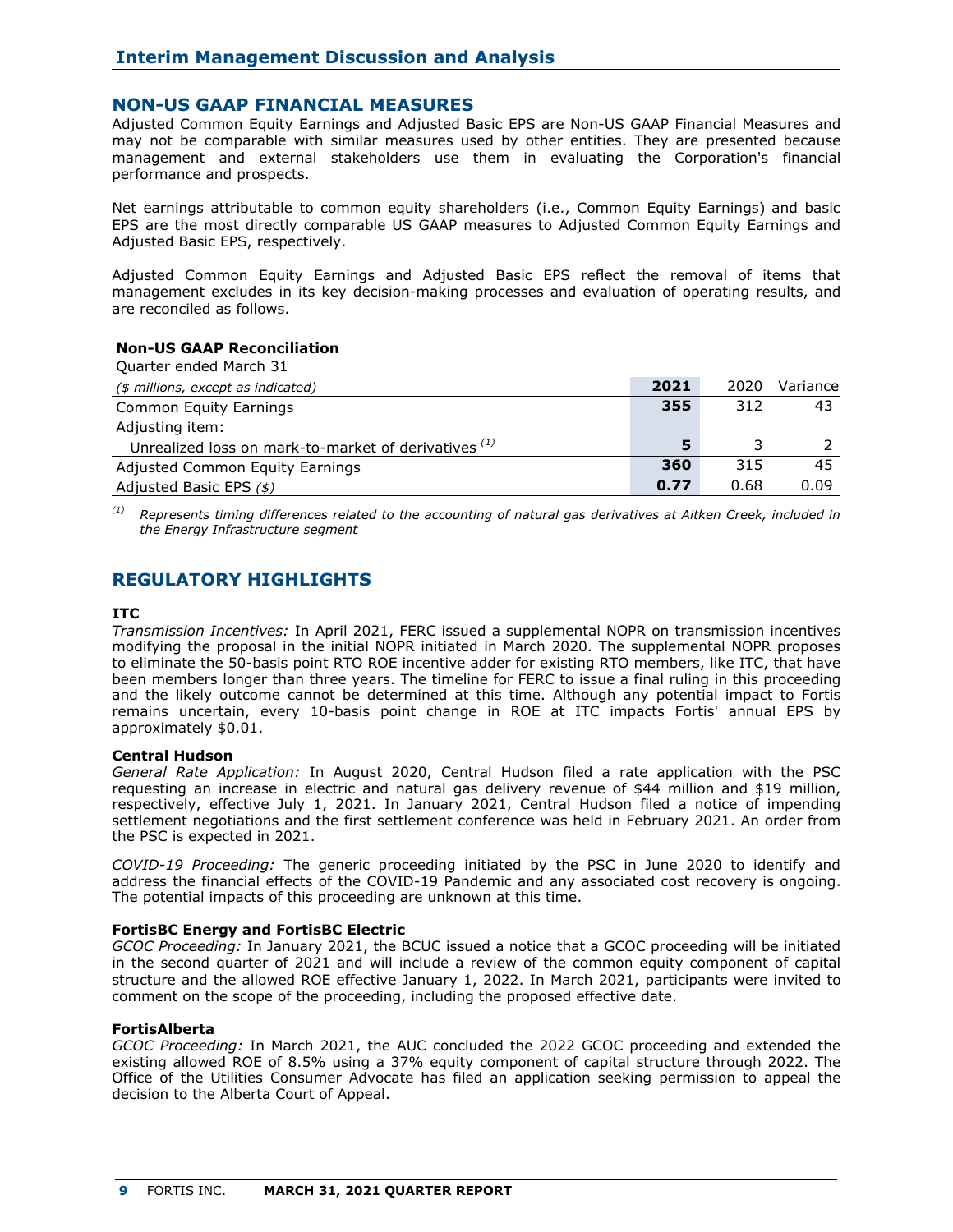*2023 Generic COS Proceeding and Evaluation of PBR:* In March 2021, the AUC initiated: (i) a generic COS proceeding to establish the process for setting 2023 rates; and (ii) a generic proceeding to evaluate the effectiveness of the past and current PBR plans to determine whether a third PBR term should be established. The rates established for 2023 under the COS proceeding may be used as going-in rates for a subsequent PBR term. Decisions on the timing and form of both proceedings are expected in the second quarter of 2021.

*Independent System Operator Tariff Proceeding:* In April 2021, the AUC issued a decision confirming that distribution facility owners, such as FortisAlberta, will no longer be permitted to earn a return on AESO contributions made on a prospective basis from the date of the decision. Contributions made prior to that date are not impacted. This decision is not expected to have a material financial impact on the Corporation.

## **FINANCIAL POSITION**

|                                               |                | Increase/(Decrease) |                                                                                                                                                                                                                                                                                                          |
|-----------------------------------------------|----------------|---------------------|----------------------------------------------------------------------------------------------------------------------------------------------------------------------------------------------------------------------------------------------------------------------------------------------------------|
|                                               | <b>FX</b>      | <b>Other</b>        |                                                                                                                                                                                                                                                                                                          |
| <b>Balance Sheet Account</b>                  | $($$ millions) | $($$ millions)      | <b>Explanation</b>                                                                                                                                                                                                                                                                                       |
| Regulatory assets (current and<br>long-term)  | (16)           | 123                 | Due primarily to the operation of rate<br>stabilization accounts, largely at: (i)<br>UNS Energy, reflecting higher energy<br>costs resulting from a severe winter<br>storm in southwestern US in February<br>2021; and (ii) ITC, due to the normal<br>operation of the annual flow-through<br>mechanism. |
| Property, plant and equipment, net            | (288)          | 359                 | Due to capital expenditures, partially<br>offset by depreciation.                                                                                                                                                                                                                                        |
| Goodwill                                      | (133)          |                     |                                                                                                                                                                                                                                                                                                          |
| Short-term borrowings                         | (1)            | 104                 | Reflects the issuance of commercial<br>paper at ITC to finance working capital<br>and capital investment requirements.                                                                                                                                                                                   |
| Long-term debt (including current<br>portion) | (207)          | 205                 | Reflects higher net borrowings under<br>committed credit facilities and<br>the<br>issuance of debt at Central Hudson.                                                                                                                                                                                    |
| Shareholders' equity                          | (169)          | 244                 | Due primarily to: (i) Common Equity<br>Earnings for the three months ended<br>March 31, 2021, less dividends declared<br>common shares; and<br>(ii)<br>the<br>on<br>issuance of common shares.                                                                                                           |

| Significant Changes between March 31, 2021 and December 31, 2020 |  |  |  |  |
|------------------------------------------------------------------|--|--|--|--|
|                                                                  |  |  |  |  |

## **LIQUIDITY AND CAPITAL RESOURCES**

## **CASH FLOW REQUIREMENTS**

At the subsidiary level, it is expected that operating expenses and interest costs will be paid from Operating Cash Flow, with varying levels of residual cash flow available for capital expenditures and/or dividend payments to Fortis. Remaining capital expenditures are expected to be financed primarily from borrowings under credit facilities, long-term debt offerings and equity injections from Fortis. Borrowings under credit facilities may be required periodically to support seasonal working capital requirements and there could be higher-than-normal working capital deficiencies in the short term if the continuing impacts of the COVID-19 Pandemic affect the ability of customers to pay their energy bills. See "Performance at a Glance - Operating Cash Flow" on page 4.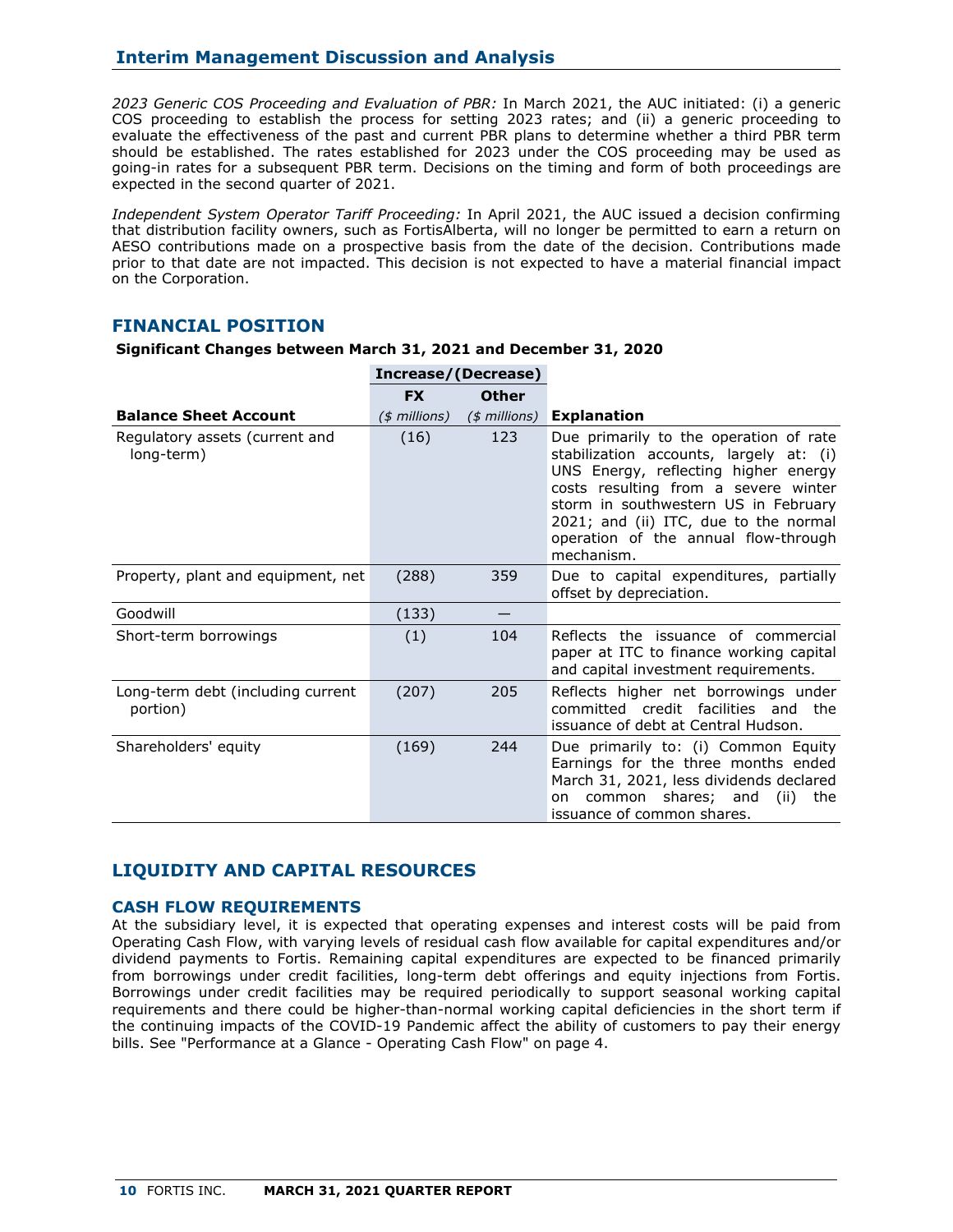Cash required by Fortis to support subsidiary growth is generally derived from borrowings under the Corporation's committed credit facility, proceeds from the DRIP and issuances of common shares, preference equity and long-term debt. The subsidiaries pay dividends to Fortis and receive equity injections from Fortis when required. Both Fortis and its subsidiaries initially borrow through their committed credit facilities and periodically replace these borrowings with long-term debt. Financing needs also arise periodically for acquisitions and to refinance maturing debt.

Credit facilities are syndicated primarily with large banks in Canada and the US, with no one bank holding more than approximately 25% of the total facilities. Approximately \$5.2 billion of the total credit facilities are committed with maturities ranging from 2021 through 2025. Available credit facilities are summarized in the following table.

|                                        |                  |           |         | As at                  |
|----------------------------------------|------------------|-----------|---------|------------------------|
| <b>Credit Facilities</b>               | Regulated        | Corporate |         | March 31, December 31, |
| $($$ millions)                         | <b>Utilities</b> | and Other | 2021    | 2020                   |
| Total credit facilities <sup>(1)</sup> | 3,585            | 1,880     | 5,465   | 5,581                  |
| Credit facilities utilized:            |                  |           |         |                        |
| Short-term borrowings                  | (235)            |           | (235)   | (132)                  |
| Long-term debt (including              |                  |           |         |                        |
| current portion)                       | (740)            | (345)     | (1,085) | (980)                  |
| Letters of credit outstanding          | (77)             | (47)      | (124)   | (130)                  |
| <b>Credit facilities unutilized</b>    | 2,533            | 1,488     | 4,021   | 4,339                  |

*(1) See Note 14 in the 2020 Annual Financial Statements for a description of the credit facilities as at December 31, 2020.*

In April 2021 the Corporation's unsecured \$500 million committed revolving term credit facility expired and was not renewed.

The Corporation's ability to service debt and pay dividends is dependent on the financial results of, and the related cash payments from, its subsidiaries. Certain regulated subsidiaries are subject to restrictions that limit their ability to distribute cash to Fortis, including restrictions by certain regulators limiting annual dividends and restrictions by certain lenders limiting debt to total capitalization. There are also practical limitations on using the net assets of the regulated subsidiaries to pay dividends, based on management's intent to maintain the subsidiaries' regulator-approved capital structures. Fortis does not expect that maintaining such capital structures will impact its ability to pay dividends in the foreseeable future.

As at March 31, 2021, consolidated fixed-term debt maturities/repayments are expected to average \$881 million annually over the next five years and approximately 81% of the Corporation's consolidated long-term debt, excluding credit facility borrowings, had maturities beyond five years.

In December 2020, Fortis filed a short-form base shelf prospectus with a 25-month life under which it may issue common or preference shares, subscription receipts or debt securities in an aggregate principal amount of up to \$2.0 billion. As at March 31, 2021, \$2.0 billion remained available under the short-form base shelf prospectus.

Fortis is well positioned with strong liquidity. The combination of available credit facilities and manageable annual debt maturities/repayments provides flexibility in the timing of access to capital markets. Given current credit ratings and capital structures, the Corporation and its subsidiaries currently expect to continue to have reasonable access to long-term capital in 2021.

Fortis and its subsidiaries were in compliance with debt covenants as at March 31, 2021 and are expected to remain compliant throughout 2021.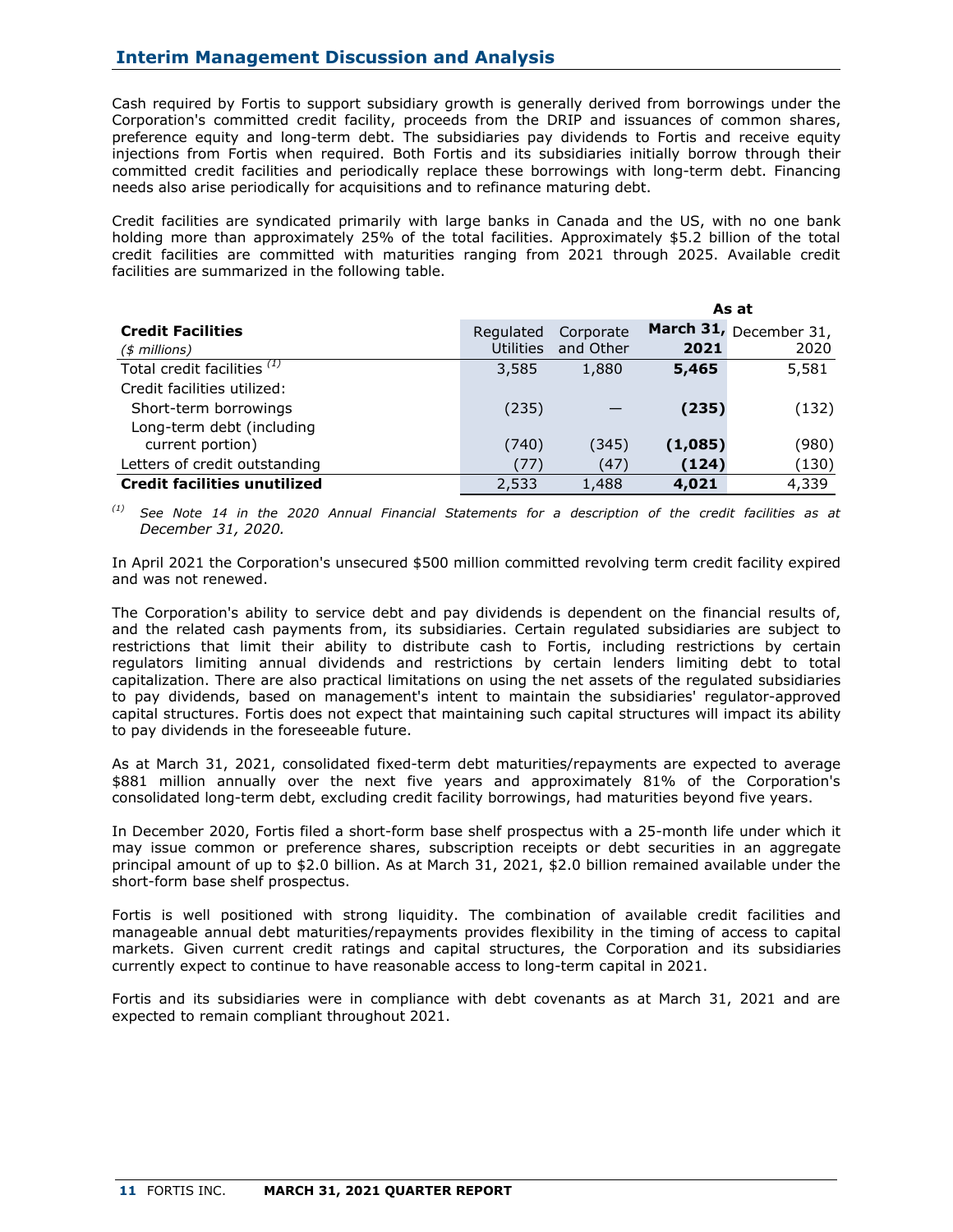## **CASH FLOW SUMMARY**

## **Summary of Cash Flows**

| Quarter ended March 31                                       |       |          |          |
|--------------------------------------------------------------|-------|----------|----------|
| $($$ millions)                                               | 2021  | 2020     | Variance |
| Cash, beginning of period                                    | 249   | 370      | (121)    |
| Cash provided from (used in):                                |       |          |          |
| Operating activities                                         | 739   | 590      | 149      |
| Investing activities                                         | (838) | (1, 189) | 351      |
| Financing activities                                         | 169   | 486      | (317)    |
| Effect of exchange rate changes on cash and cash equivalents | (2)   | 15       | (17)     |
| Cash, end of period                                          | 317   | 272      | 45       |

## **Operating Activities**

See "Performance at a Glance - Operating Cash Flow" on page 4.

## **Investing Activities**

Cash used in investing activities reflects higher capital expenditures in the first quarter of 2020, largely related to the Oso Grande Wind Project at UNS Energy. See "Performance at a Glance - Capital Expenditures" on page 4 and "Capital Plan" on page 14.

## **Financing Activities**

Cash flows related to financing activities will fluctuate largely as a result of changes in the subsidiaries' capital expenditures and the amount of Operating Cash Flow available to fund those capital expenditures, which together impact the amount of funding required from debt and common equity issuances. See "Cash Flow Requirements" on page 10.

## **Debt Financing**

In March 2021, Central Hudson issued 30-year US\$75 million unsecured senior notes at 3.29%. The net proceeds were used to repay maturing long-term debt and for general corporate purposes.

In April 2021, FortisBC Energy issued 10-year \$150 million unsecured debentures at 2.42%. The net proceeds were used to repay credit facility borrowings, finance capital expenditures and for general corporate purposes.

### **Common Equity Financing Common Equity Issuances and Dividends Paid**

| Quarter ended March 31                            |        |        |          |
|---------------------------------------------------|--------|--------|----------|
| (\$ millions, except as indicated)                | 2021   | 2020   | Variance |
| Common shares issued:                             |        |        |          |
| Cash $(1)$                                        | 35     | 34     |          |
| Non-cash $(2)$                                    | 90     | 9      | 81       |
| Total common shares issued $($                    | 125    | 43     | 82       |
| Number of common shares issued (# millions)       | 2.6    | 0.9    | 1.7      |
| Common share dividends paid:                      |        |        |          |
| Cash                                              | (147)  | (213)  | 66       |
| Non-cash $^{(3)}$                                 | (89)   | (8)    | (81)     |
| Total common share dividends paid $(\frac{2}{3})$ | (236)  | (221)  | (15)     |
| Dividends paid per common share $(\frac{2}{3})$   | 0.5050 | 0.4775 | 0.0275   |

*(1) Includes common shares issued under stock option and employee share purchase plans*

*(2) Common shares issued under the DRIP and stock option plan. The 2% discount offered on common share issuances under the DRIP was reinstated December 1, 2020.*

*(3) Common share dividends reinvested under the DRIP*

On February 11, 2021, Fortis declared a dividend of \$0.505 per common share payable on June 1, 2021. The payment of dividends is at the discretion of the board of directors and depends on the Corporation's financial condition and other factors.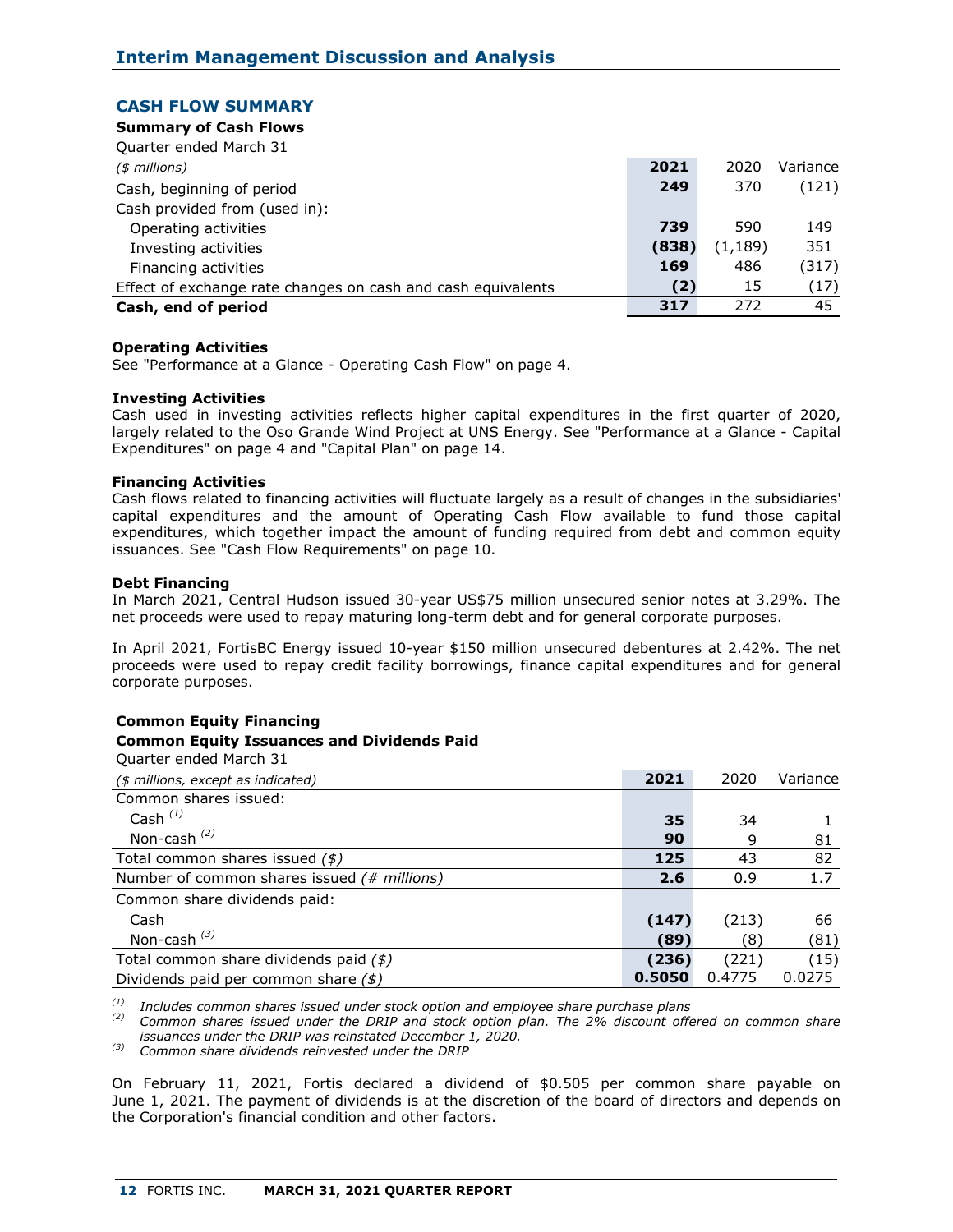## **CONTRACTUAL OBLIGATIONS**

There were no material changes to the contractual obligations disclosed in the 2020 Annual MD&A, except issuances of long-term debt and credit facility utilization. See "Cash Flow Summary" on page 12.

## **Off-Balance Sheet Arrangements**

There were no material changes to off-balance sheet arrangements from those disclosed in the 2020 Annual MD&A.

### **CAPITAL STRUCTURE AND CREDIT RATINGS**

Fortis requires ongoing access to capital and, therefore, targets a consolidated long-term capital structure that will enable it to maintain investment-grade credit ratings. The regulated utilities maintain their own capital structures in line with those reflected in customer rates.

## **Consolidated Capital Structure As at March 31,** December 31, *(%)* **2021** 2020 Debt *(1)* **54.8** 54.8 Preference shares 3.6 **3.6** 3.6 **3.6** 3.6 **3.6** 3.6 **3.6** 3.6 **3.6** Common shareholders' equity and minority interest <sup>(2)</sup> 41.6 41.6 41.6  **100.0** 100.0

*(1) Includes long-term debt and finance leases, including current portion, and short-term borrowings, net of cash (2) Includes minority interest of 3.5% as at March 31, 2021 (December 31, 2020 - 3.5%)*

#### **Outstanding Share Data**

As at May 4, 2021, the Corporation had issued and outstanding 469.4 million common shares and the following First Preference Shares: 5.0 million Series F; 9.2 million Series G; 7.7 million Series H; 2.3 million Series I; 8.0 million Series J; 10.0 million Series K; and 24.0 million Series M.

Only the common shares of the Corporation have voting rights. The Corporation's first preference shares do not have voting rights unless and until Fortis fails to pay eight quarterly dividends, whether or not consecutive or declared.

If all outstanding stock options were exercised as at May 4, 2021, an additional 3.1 million common shares would be issued and outstanding.

### **Credit Ratings**

The Corporation's credit ratings shown below reflect its low risk profile, diversity of operations, the stand-alone nature and financial separation of each regulated subsidiary, and the level of holding company debt.

| As at March 31, 2021    | Rating     | <b>Type</b>    | <b>Outlook</b> |
|-------------------------|------------|----------------|----------------|
| S&P                     | A-         | Corporate      | Negative       |
|                         | BBB+       | Unsecured debt |                |
| <b>DBRS Morningstar</b> | BBB (high) | Corporate      | Positive       |
|                         | BBB (high) | Unsecured debt |                |
| Moody's                 | Baa3       | Issuer         | Stable         |
|                         | Baa3       | Unsecured debt |                |

In April 2021, S&P affirmed the Corporation's credit ratings and revised the ratings outlook to stable from negative, reflecting Fortis' operational and financial stability during the COVID-19 Pandemic and the expectation that this will continue. S&P also revised the ratings outlook for ITC, TEP and FortisAlberta to stable from negative.

In May 2021, DBRS Morningstar upgraded Fortis' Corporate and unsecured debt credit ratings to A (low) from BBB (high). The upgrade reflects Fortis' business risk profile, improved credit metrics, financial resiliency during the COVID-19 Pandemic, and the expectation that this will continue.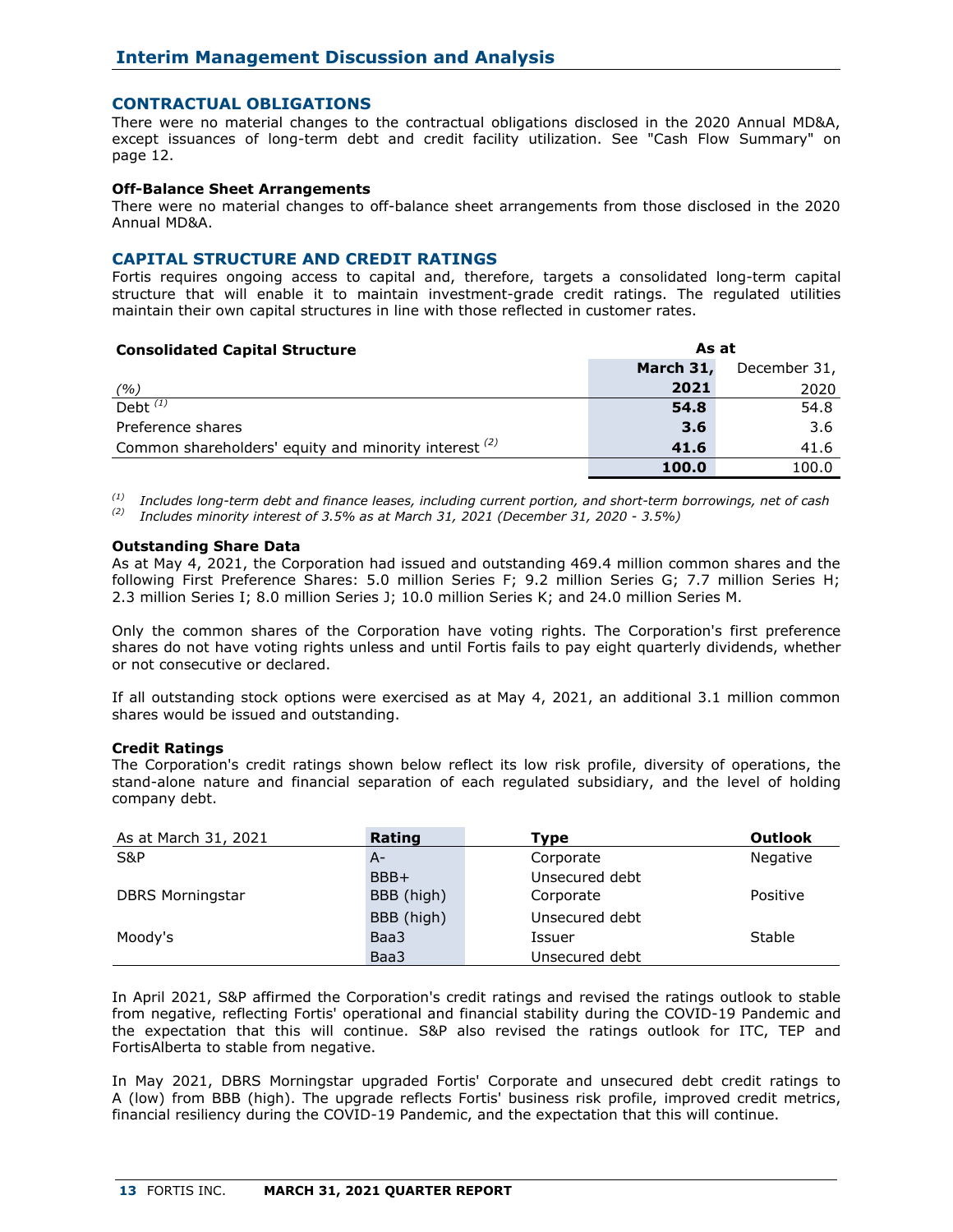## **CAPITAL PLAN**

Currently, the Corporation does not expect any material change in the 2021 annual capital plan. Higher than anticipated capital expenditures for the year are expected to offset the impact of the lower than forecast US-to-Canadian dollar exchange rate. The composition of the 2021 annual capital plan remains unchanged with 31% related to growth, 54% sustaining and 15% for other areas.

The impact of the COVID-19 Pandemic on forecast capital expenditures will continue to be evaluated and, depending on the length and severity of the pandemic, any change in 2021 capital expenditures is expected to shift to subsequent years within the five-year plan period. See "Performance at a Glance - Capital Expenditures" on page 4, "Business Risks" on page 14 and "Outlook" on page 17.

### **2021 Capital Plan**

Year-to-date capital expenditures of \$0.9 billion are consistent with expectations and in line with the Corporation's \$3.8 billion capital plan.

## **Consolidated Capital Expenditures** *(1)*

| Quarter ended March 31, 2021 |       |        |    |                         |     |                           |       |                  |                 |              |
|------------------------------|-------|--------|----|-------------------------|-----|---------------------------|-------|------------------|-----------------|--------------|
| $($$ millions)               |       |        |    | Regulated               |     |                           |       | <b>Total</b>     |                 |              |
|                              |       | UNS    |    | Central FortisBC Fortis |     | FortisBC                  | Other | Regulated        | Non-            |              |
|                              | ITC . | Enerav |    | Hudson Energy           |     | Alberta Electric Electric |       | <b>Utilities</b> | Regulated $(2)$ | <b>Total</b> |
| Total                        | 302   | 152    | 61 | 93                      | 104 | 28                        | 139   | 879              |                 | 880          |

*(1) Reflects cash outlay for property, plant and equipment and intangible assets as shown on the consolidated statements of cash flows in the Interim Financial Statements, as well as Fortis' \$76 million share of development costs and capital spending for the Wataynikaneyap Transmission Power Project included in the Other Electric segment.* 

*(2) Includes Energy Infrastructure segment* 

### **Five-Year Capital Plan**

The Corporation's five-year 2021-2025 capital plan is targeted at \$19.6 billion, which includes \$3.8 billion for 2021 and an average of \$4.0 billion per year for the remaining four years of the plan. The capital plan is low risk and highly executable, with 99% of planned expenditures to occur at the regulated utilities and only 15% relating to Major Capital Projects.

The Corporation's capital plan, which reflects a US-to-Canadian dollar exchange rate of 1.32, has exposure to fluctuations in foreign exchange. On average, Fortis estimates that a five-cent increase or decrease in the US dollar relative to the Canadian dollar would increase or decrease capital expenditures by \$400 million over the five-year planning period.

Planned capital expenditures are based on detailed forecasts of energy sales, labour and material costs, general economic conditions, foreign exchange rates and other factors. These could change for many reasons, including the COVID-19 Pandemic, and cause actual expenditures to differ from forecast.

## **Major Capital Project Updates**

#### *Oso Grande Wind Project*

In May 2021, construction of UNS Energy's 250 MW wind-powered electric generating facility was completed.

#### *Transmission Integrity Management Capabilities Projec***t**

This FortisBC Energy project will improve gas line safety and transmission integrity, including gas line modifications and looping. In February 2021, FortisBC Energy filed a CPCN application with the BCUC for the coastal transmission system section of this project.

### **BUSINESS RISKS**

The Corporation's business risks remain substantially unchanged from those disclosed in its 2020 Annual MD&A. See "Key Developments" on page 1, "Regulatory Highlights" on page 9 and "Capital Structure and Credit Ratings" on page 13 for applicable updates.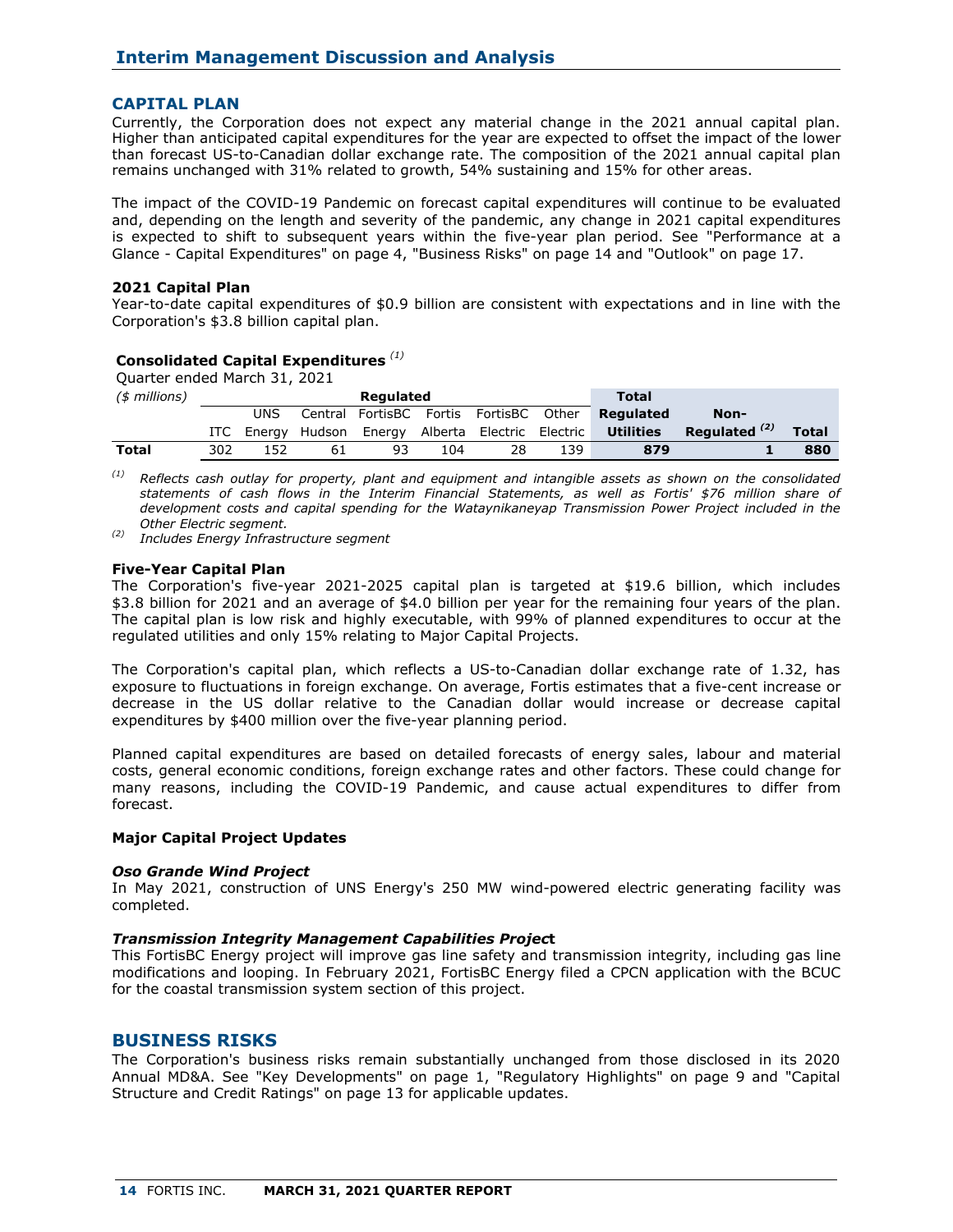## **ACCOUNTING MATTERS**

#### **Accounting Policies**

The Interim Financial Statements have been prepared following the same accounting policies and methods as those used to prepare the 2020 Annual Financial Statements.

#### **Critical Accounting Estimates**

The preparation of the Interim Financial Statements requires management to make estimates and judgments that affect the reported amounts of, and disclosures related to, assets, liabilities, revenues, expenses and contingencies. Actual results could differ materially from estimates.

There were no material changes to the nature of the Corporation's critical accounting estimates or contingencies from that disclosed in the 2020 Annual MD&A.

#### *Allowance for Credit Losses*

The amount of estimation and judgment involved in the Corporation's allowance for credit losses has increased as the impact of the COVID-19 Pandemic on forecast economic and other conditions continues to be monitored. In response to the pandemic, certain of the Corporation's utilities temporarily suspended non-payment disconnects. The Corporation has seen an increase in accounts receivable and, accordingly, its allowance for credit losses since March 2020. There was no material change to credit loss expense, however, in the three months ended March 31, 2021 as compared to the same period in 2020. Additional information on the Corporation's allowance for credit losses and credit risk is provided in Notes 5 and 12 in the Interim Financial Statements.

## **FINANCIAL INSTRUMENTS**

#### **LONG-TERM DEBT AND OTHER**

As at March 31, 2021, the carrying value of long-term debt including the current portion, was \$24.5 billion (December 31, 2020 - \$24.5 billion) compared to an estimated fair value of \$27.1 billion (December 31, 2020 - \$29.1 billion). Since Fortis does not intend to settle long-term debt prior to maturity, the excess of fair value over carrying value does not represent an actual liability.

The consolidated carrying value of the remaining financial instruments, other than derivatives, approximates fair value, reflecting their short-term maturity, normal trade credit terms and/or nature.

#### **DERIVATIVES**

Derivatives are recorded at fair value with certain exceptions including those derivatives that qualify for the normal purchase and normal sale exception.

There were no material changes with respect to the nature and purpose, methodologies for fair value determination, and carrying values of the Corporation's derivatives from that disclosed in the 2020 Annual MD&A. Additional details are provided in Note 12 to the Interim Financial Statements.

|                      |                | <b>Common Equity</b> |                  |                    |
|----------------------|----------------|----------------------|------------------|--------------------|
|                      | <b>Revenue</b> | <b>Earnings</b>      | <b>Basic EPS</b> | <b>Diluted EPS</b> |
| <b>Quarter Ended</b> | (\$ millions)  | (\$ millions)        | (\$)             | $($ \$)            |
| March 31, 2021       | 2,539          | 355                  | 0.76             | 0.76               |
| December 31, 2020    | 2,346          | 331                  | 0.71             | 0.71               |
| September 30, 2020   | 2,121          | 292                  | 0.63             | 0.63               |
| June 30, 2020        | 2,077          | 274                  | 0.59             | 0.59               |
| March 31, 2020       | 2,391          | 312                  | 0.67             | 0.67               |
| December 31, 2019    | 2,326          | 346                  | 0.77             | 0.77               |
| September 30, 2019   | 2,051          | 278                  | 0.64             | 0.63               |
| June 30, 2019        | 1,970          | 720                  | 1.66             | 1.66               |

## **SUMMARY OF QUARTERLY RESULTS**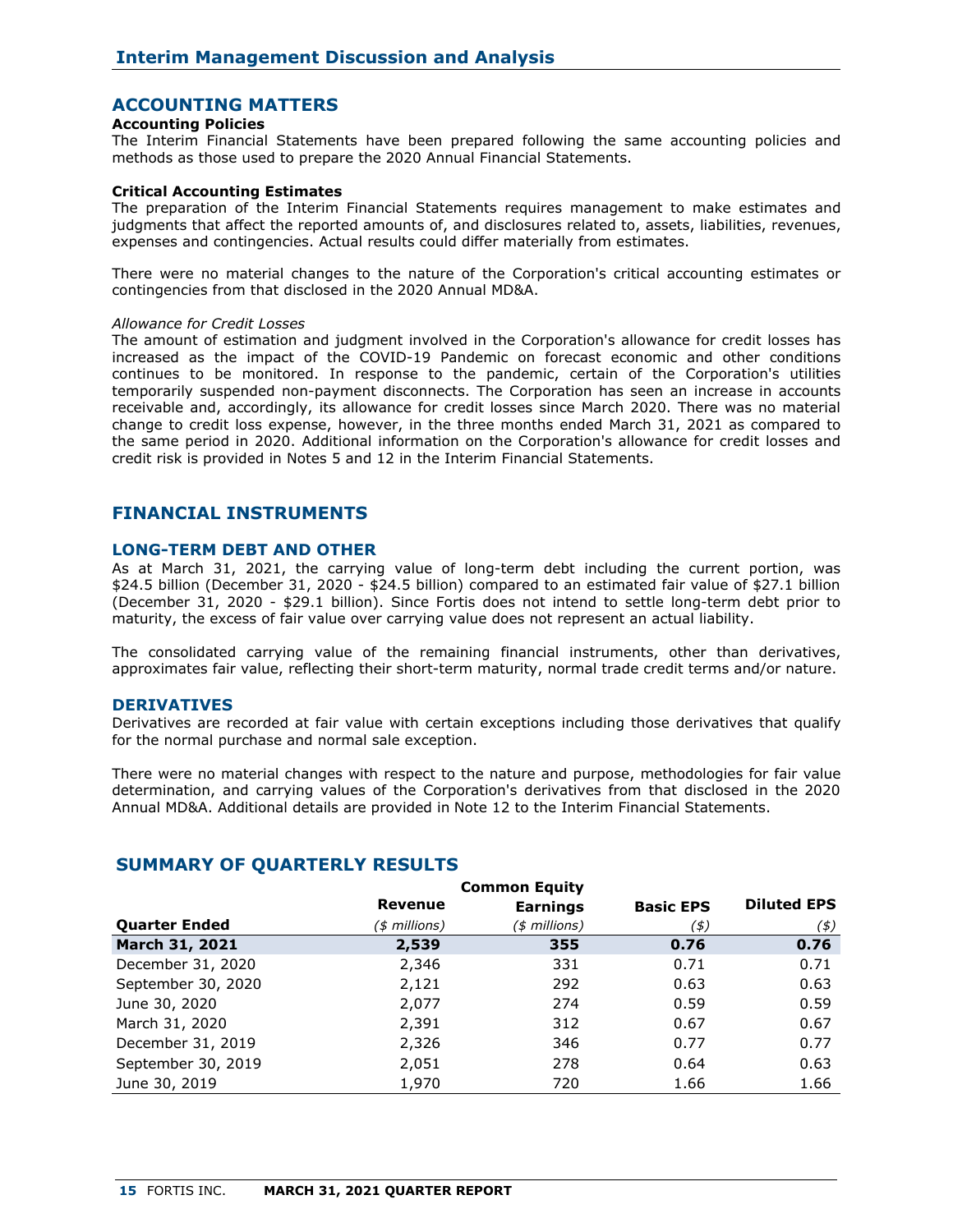Generally, within each calendar year, quarterly results fluctuate primarily in accordance with seasonality. Given the diversified nature of the Corporation's subsidiaries, seasonality varies. Most of the annual earnings of the gas utilities are realized in the first and fourth quarters due to spaceheating requirements. Earnings for the electric distribution utilities in the US are generally highest in the second and third quarters due to the use of air conditioning and other cooling equipment.

Generally, from one calendar year to the next, quarterly results reflect: (i) continued organic growth driven by the Corporation's capital plan; (ii) any acquisitions and dispositions; (iii) any significant temperature fluctuations from seasonal norms; (iv) the timing and significance of any regulatory decisions; (v) for revenue, the flow through in customer rates of commodity costs; and (vi) for EPS, increases in the weighted average number of common shares outstanding.

### **March 2021/March 2020**

See "Performance at a Glance" on page 3.

## **December 2020/December 2019**

Common Equity Earnings decreased by \$15 million and basic EPS decreased by \$0.06, due mainly to the implementation of the November 2019 FERC decision at ITC in the fourth quarter of 2019 including the reversal of prior period liabilities. This impact was partially offset by: (i) Rate Base growth; (ii) the favourable impact of mark-to-market accounting of natural gas derivatives at Aitken Creek; and (iii) higher hydroelectric production in Belize. An increase in the weighted average number of common shares outstanding, associated with the Corporation's \$1.2 billion December 2019 common equity offering, also contributed to the decrease in basic EPS.

## **September 2020/September 2019**

Common Equity Earnings increased by \$14 million due mainly to: (i) Rate Base growth; (ii) increased retail sales at UNS Energy, driven largely by weather; and (iii) higher earnings from Belize, mainly from increased hydroelectric production. This growth was tempered by: (i) the delay in TEP's general rate application, resulting in approximately \$1 billion of Rate Base not reflected in customer rates; and (ii) lower contributions from ITC, due to the timing of earnings associated with the FERC ROE decisions, and a lower effective tax rate in 2019. The \$0.01 decrease in basic EPS was due primarily to an increase in the weighted average number of common shares outstanding, mainly associated with the Corporation's \$1.2 billion common equity issuance in the fourth quarter of 2019, partially offset by the above noted factors.

### **June 2020/June 2019**

Common Equity Earnings decreased by \$446 million and basic EPS decreased by \$1.07. Earnings for the quarter reflected significant one-time items: (i) a \$484 million gain on the disposition of the Waneta Expansion in April 2019; and (ii) the reversal of a \$13 million tax recovery, originally recognized in 2019, due to the finalization in April 2020 of anti-hybrid regulations associated with US tax reform, partially offset by; (iii) a \$27 million favourable base ROE adjustment at ITC as a result of the May 2020 FERC decision reflecting the reversal of liabilities accrued in prior years. Notwithstanding the significant one-time items, the regulated utilities delivered improved financial results reflecting: (i) Rate Base growth; (ii) increased retail sales at UNS Energy, driven largely by weather; (iii) favourable foreign exchange; and (iv) timing of operating expenses at FortisBC Energy. This growth was tempered by lower sales in the Caribbean due to a decline in tourism-related activities and higher COVID-related expenses, driven by Central Hudson.

## **RELATED-PARTY AND INTER-COMPANY TRANSACTIONS**

Related-party transactions are in the normal course of operations and are measured at the amount of consideration agreed to by the related parties. There were no material related-party transactions for the three months ended March 31, 2021 and 2020.

Inter-company transactions between non-regulated and regulated entities not eliminated on consolidation include the lease of gas storage capacity and gas sales by Aitken Creek to FortisBC Energy. These transactions did not have a material impact on consolidated earnings, financial position or cash flows.

As at March 31, 2021, accounts receivable included approximately \$30 million due from Belize Electricity (December 31, 2020 - \$28 million).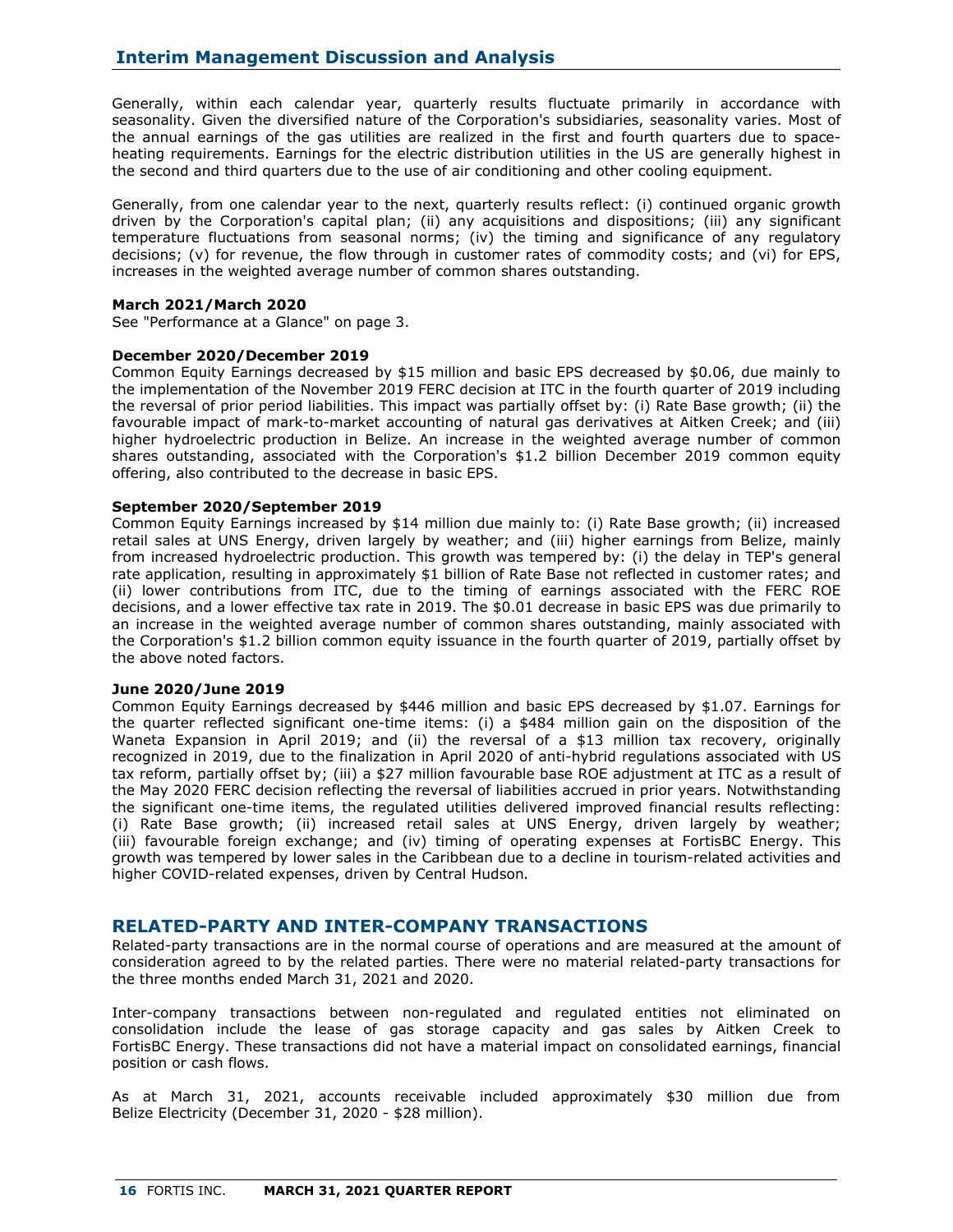Fortis periodically provides short-term financing, the impacts of which are eliminated on consolidation, to subsidiaries to support capital expenditures, acquisitions and seasonal working capital requirements. There were no inter-segment loans outstanding as at March 31, 2021 and December 31, 2020. Interest charged on inter-segment loans was not material for the three months ended March 31, 2021 and 2020.

## **OUTLOOK**

The Corporation maintains its positive long-term outlook. Fortis continues to enhance shareholder value through the execution of its capital plan, the balance and strength of its diversified portfolio of utility businesses, and growth opportunities within and proximate to its service territories. While uncertainty exists due to the COVID-19 Pandemic, the Corporation does not currently expect it to have a material financial impact in 2021.

The Corporation's \$19.6 billion five-year capital plan is expected to increase midyear Rate Base from \$30.5 billion in 2020 to \$36.4 billion by 2023 and \$40.3 billion by 2025, translating into three- and five-year CAGRs of approximately 6.5% and 6.0%, respectively. Beyond the five-year capital plan, Fortis continues to pursue additional energy infrastructure opportunities.

Fortis is driving the transition to a cleaner energy future. Its corporate-wide target to reduce carbon emissions by 75% by 2035 represents avoided emissions equivalent to taking approximately 2 million cars off the road in 2035 compared to 2019 levels. Upon achieving this target, the Corporation expects 99% of its assets will be dedicated to energy delivery and carbon-free generation.

Additional opportunities to extend and expand growth include: further expansion of the electric transmission grid in the US to facilitate the interconnection of cleaner energy including infrastructure investments associated with the proposed American Jobs Plan; liquefied natural gas infrastructure in British Columbia; and the acceleration of cleaner energy infrastructure investments across our jurisdictions.

The proposed 1,000 MW cross-border, Lake Erie Connector electric transmission project continues to progress. In April 2021, the CIB announced that it had entered into an agreement with ITC to fund up to 40% of the proposed \$1.7 billion project. The fully permitted project is not currently included in the Corporation's five-year capital plan as the transmission service agreements remain outstanding.

Fortis expects long-term growth in Rate Base will support earnings growth and the annual dividend growth guidance of approximately 6% through 2025. This dividend growth guidance is premised on the assumptions listed under "Forward-Looking Information" below, including no material impact from the COVID-19 Pandemic, the expectation of reasonable outcomes for regulatory proceedings and the successful execution of the five-year capital plan.

## **FORWARD-LOOKING INFORMATION**

*Fortis includes forward-looking information in the MD&A within the meaning of applicable Canadian securities laws and forward-looking statements within the meaning of the U.S. Private Securities Litigation Reform Act of 1995, (collectively referred to as "forward-looking information"). Forward-looking information reflects expectations of Fortis management regarding future growth, results of operations, performance, business prospects and opportunities. Wherever possible, words such as anticipates, believes, budgets, could, estimates, expects, forecasts, intends, may, might, plans, projects, schedule, should, target, will, would and the negative of these terms and other similar terminology or expressions have been used to identify the forward-looking information, which includes, without limitation: targeted average annual dividend growth through 2025; the expectation that the COVID-19 Pandemic will not impact the 2021 or five-year capital plan; expected timing of regulatory decisions; expected or potential funding sources for operating expenses, interest costs and capital plans; the expectation that maintaining the targeted capital structure of the regulated operating subsidiaries will not have an impact on the Corporation's ability to pay dividends in the foreseeable future; expected consolidated fixed-term*  debt maturities and repayments over the next five years; the expectation that the Corporation and its subsidiaries will *continue to have access to long-term capital and will remain compliant with debt covenants in 2021; forecast capital expenditures for 2021-2025; the nature, timing, benefits and expected costs of certain capital projects including the Transmission Integrity Management Capabilities Project and additional opportunities beyond the capital plan, including the*  Lake Erie Connector Project; the expectation that the COVID-19 Pandemic will not have a material financial impact in *2021; forecast Rate Base and Rate Base growth for 2023 and 2025; the 2035 carbon emissions reduction target and projected asset mix; and the expectation that long-term growth in Rate Base will support earnings and dividend growth.*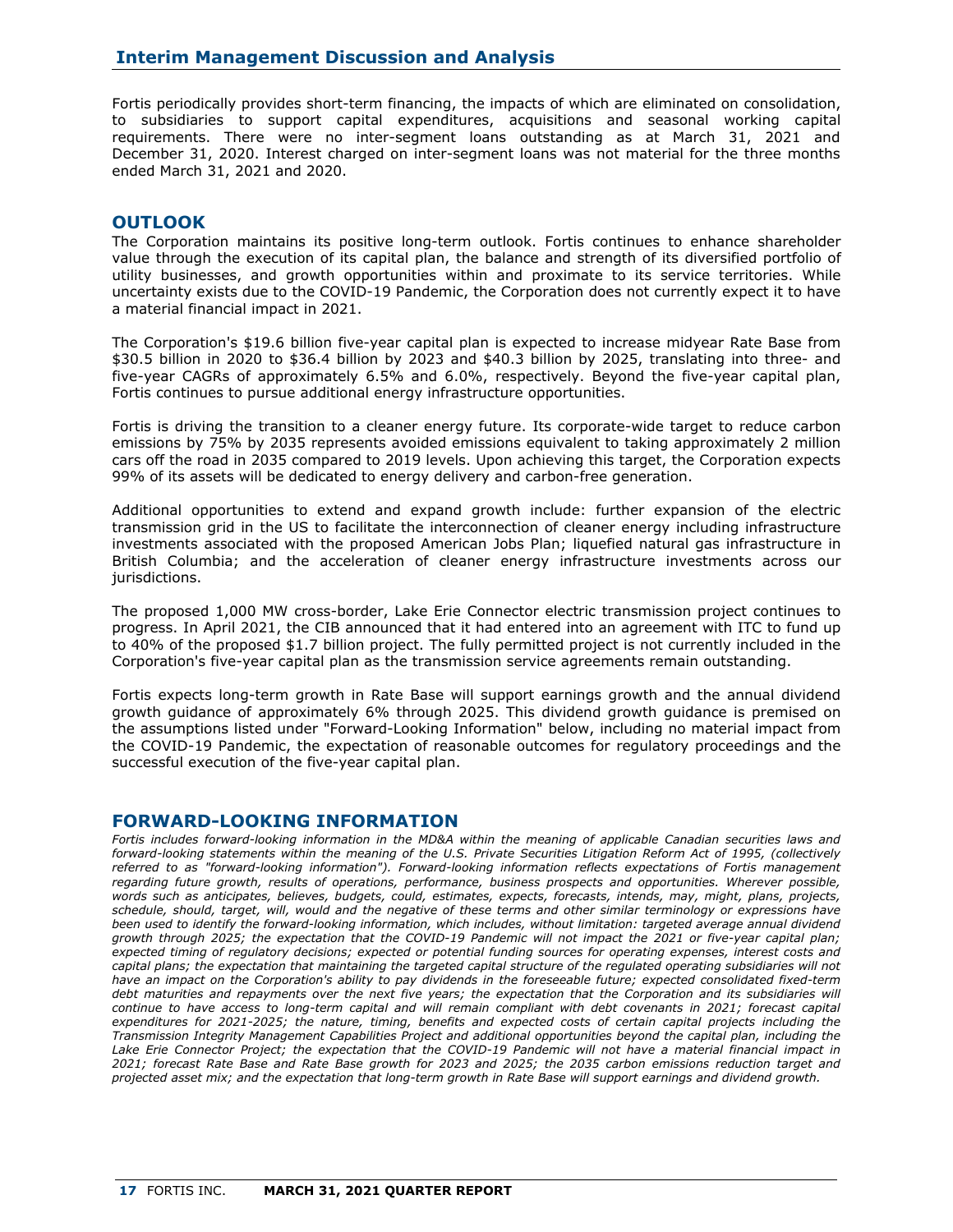*Forward-looking information involves significant risks, uncertainties and assumptions. Certain material factors or assumptions have been applied in drawing the conclusions contained in the forward-looking information including, without limitation: no material impact from the COVID-19 Pandemic; reasonable regulatory decisions and the expectation of regulatory stability; the successful execution of the five-year capital plan; no material capital project or financing cost overrun; sufficient human resources to deliver service and execute the capital plan; the realization of additional opportunities; the Board exercising its discretion to declare dividends, taking into account the financial performance and condition of the Corporation; no significant variability in interest rates; no significant operational disruptions or environmental liability or upset; the continued ability to maintain the performance of the electricity and gas systems; no severe and prolonged economic downturn; sufficient liquidity and capital resources; the ability to hedge exposures to fluctuations in foreign exchange rates, natural gas prices and electricity prices; the continued availability of natural gas, fuel, coal and electricity supply; continuation of power supply and capacity purchase contracts; no significant changes in government energy plans, environmental laws and regulations that could have a material negative impact; maintenance of adequate insurance coverage; the ability to obtain and maintain licences and permits; retention of existing service areas; no significant changes in tax laws and the continued tax deferred treatment of earnings from the Corporation's foreign operations; continued maintenance of information technology infrastructure and no material breach of cybersecurity; continued favourable relations with Indigenous Peoples; and favourable labour relations.*

*Fortis cautions readers that a number of factors could cause actual results, performance or achievements to differ materially from those discussed or implied in the forward-looking information. These factors should be considered carefully and undue reliance should not be placed on the forward-looking information. Risk factors which could cause results or events to differ from current expectations are detailed under the heading "Business Risks" in this Interim MD&A, in the 2020 Annual MD&A and in other continuous disclosure materials filed from time to time with Canadian securities regulatory authorities and the Securities and Exchange Commission. Key risk factors for 2021 include, but are not limited to: uncertainty regarding the outcome of regulatory proceedings at the Corporation's utilities; risks associated with climate change, physical risks and service disruption; the impact of pandemics and public health crises, including the COVID-19*  Pandemic; risks related to environmental laws and regulations; risks associated with capital projects and the impact on the *Corporation's continued growth; and the impact of weather variability and seasonality on heating and cooling loads, gas distribution volumes and hydroelectric generation.*

*All forward-looking information herein is given as of May 4, 2021. Fortis disclaims any intention or obligation to update or revise any forward-looking information, whether as a result of new information, future events or otherwise.*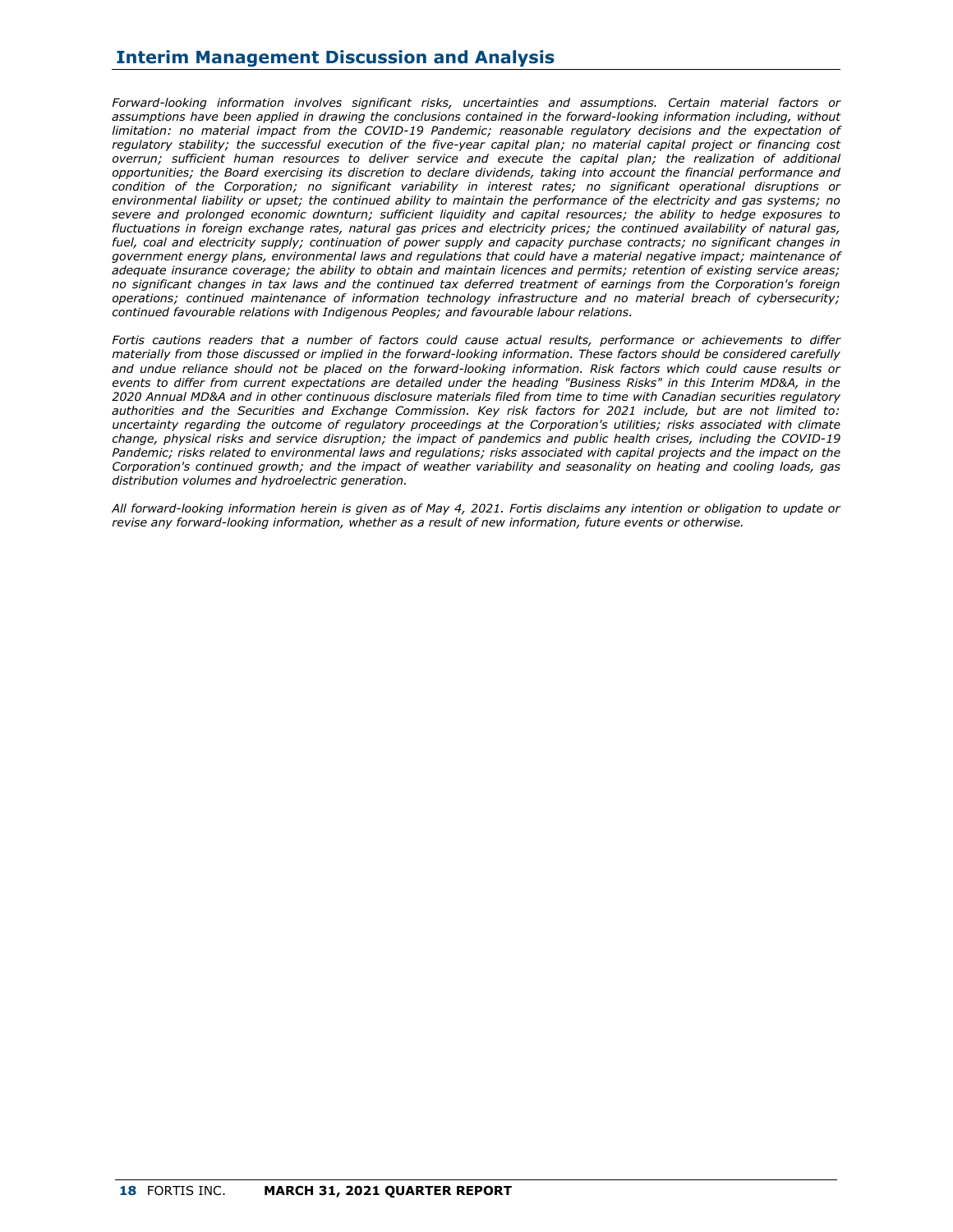## **GLOSSARY**

**2020 Annual Financial Statements:** the Corporation's audited consolidated financial statements and notes thereto for the year ended December 31, 2020

**2020 Annual MD&A**: the Corporation's management discussion and analysis for the year ended December 31, 2020

**Adjusted Basic EPS:** Adjusted Common Equity Earnings divided by the basic weighted average number of common shares outstanding

**Adjusted Common Equity Earnings:** net earnings attributable to common equity shareholders adjusted as shown under "Non-US GAAP Financial Measures" on page 9

**AESO:** Alberta Electric System Operator

**Aitken Creek:** Aitken Creek Gas Storage ULC, a direct 93.8% owned subsidiary of FortisBC Holdings Inc.

**AUC:** Alberta Utilities Commission

**BECOL:** Belize Electric Company Limited, an indirect wholly owned subsidiary of Fortis

**Belize Electricity:** Belize Electricity Limited, in which Fortis indirectly holds a 33% equity interest

**BCUC:** British Columbia Utilities Commission

**CAGR(s):** compound average growth rate of a particular item. CAGR =  $(EV/BV)^{1-N}-1$ , where: (i) EV is the ending value of the item; (ii) BV is the beginning value of the item; and (iii) N is the number of periods. Calculated on a constant US-to-Canadian dollar exchange rate

**Caribbean Utilities:** Caribbean Utilities Company, Ltd., an indirect approximately 60%-owned (as at December 31, 2020) subsidiary of Fortis, together with its subsidiary

**Central Hudson:** CH Energy Group Inc., an indirect wholly owned subsidiary of Fortis, together with its subsidiaries, including Central Hudson Gas & Electric Corporation

**CIB:** Canada Infrastructure Bank

**Common Equity Earnings:** net earnings attributable to common equity shareholders

**Corporation:** Fortis Inc.

**COS:** Cost-of-service

**COVID-19 Pandemic:** declared by the World Health Organization in March 2020 as a result of a novel coronavirus

**CPCN:** Certificate of Public Convenience and Necessity

**DBRS Morningstar:** DBRS Limited

**DRIP:** dividend reinvestment plan

**EPS:** earnings per common share

**FERC:** Federal Energy Regulatory Commission

**Fortis:** Fortis Inc.

**FortisAlberta:** FortisAlberta Inc., an indirect wholly owned subsidiary of Fortis

**FortisBC Electric:** FortisBC Inc., an indirect wholly owned subsidiary of Fortis, together with its subsidiaries

**FortisBC Energy:** FortisBC Energy Inc., an indirect wholly owned subsidiary of Fortis, together with its subsidiaries

**FortisOntario:** FortisOntario Inc., a direct wholly owned subsidiary of Fortis, together with its subsidiaries

**FortisTCI:** FortisTCI Limited, an indirect wholly owned subsidiary of Fortis, together with its subsidiary

**FX:** foreign exchange associated with the translation of US dollar-denominated amounts

**GCOC:** Generic Cost of Capital

**GWh:** gigawatt hour(s)

**Interim Financial Statements:** the Corporation's unaudited condensed consolidated interim financial statements and notes thereto for the three months ended March 31, 2021

**Interim MD&A:** the Corporation's management discussion and analysis for the three months ended March 31, 2021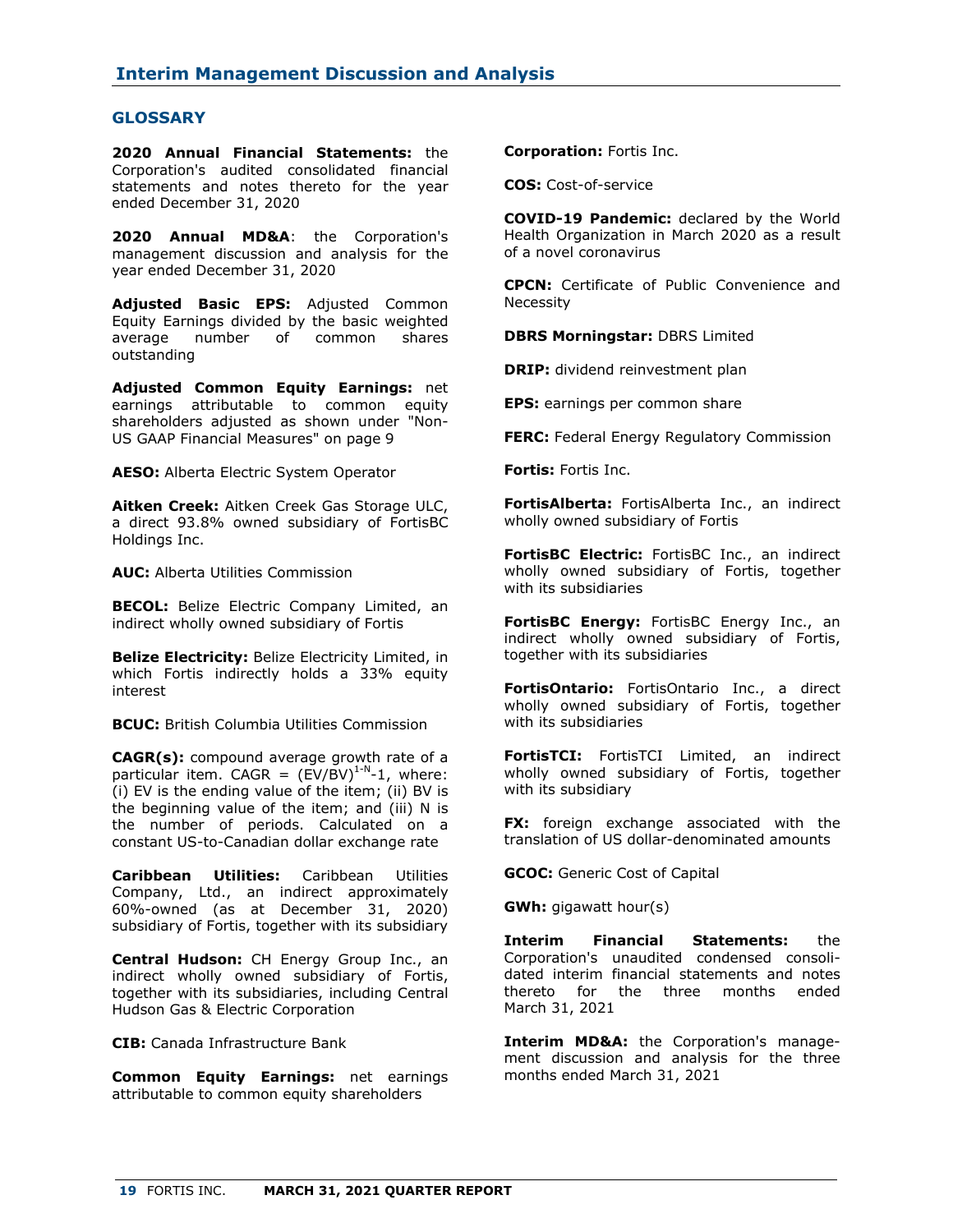**ITC:** ITC Investment Holdings Inc., an indirect 80.1%-owned subsidiary of Fortis, together with its subsidiaries, including International Transmission Company, Michigan Electric Transmission Company, LLC, ITC Midwest LLC, and ITC Great Plains, LLC

**Major Capital Projects:** projects, other than ongoing maintenance projects, individually costing \$200 million or more

**Maritime Electric:** Maritime Electric Company, Limited, an indirect wholly owned subsidiary of Fortis

**Moody's:** Moody's Investor Services, Inc.

**Newfoundland Power:** Newfoundland Power Inc., a direct wholly owned subsidiary of Fortis

**Non-US GAAP Financial Measures:** financial measures that do not have a standardized meaning prescribed by US GAAP

**NOPR:** notice of proposed rulemaking

**NYSE:** New York Stock Exchange

**Operating Cash Flow:** cash from operating activities

**PBR:** performance-based rate-setting

**PJ:** petajoule(s)

**PSC:** New York Public Service Commission

**Rate Base:** the stated value of property on which a regulated utility is permitted to earn a specified return in accordance with its regulatory construct

**ROE:** rate of return on common equity

**RTO:** regional transmission organization

**S&P:** Standard & Poor's Financial Services LLC

**SEDAR:** Canadian System for Electronic Document Analysis and Retrieval

**TEP:** Tucson Electric Power Company, a direct wholly owned subsidiary of UNS Energy

**TSR:** total shareholder return, which is a measure of the return to common equity shareholders in the form of share price appreciation and dividends (assuming reinvestment) over a specified time period in relation to the share price at the beginning of the period

**TSX:** Toronto Stock Exchange

**UNS Energy:** UNS Energy Corporation, an indirect wholly owned subsidiary of Fortis, together with its subsidiaries, including TEP, UNS Electric, Inc. and UNS Gas, Inc.

**US:** United States of America

**US GAAP:** accounting principles generally accepted in the US

**Waneta Expansion:** Waneta Expansion hydroelectric generation facility, in which Fortis held a 51% controlling interest prior to April 2019

**Wataynikaneyap Partnership:** Wataynikaneyap Power Limited Partnership, in which Fortis indirectly holds a 39% equity interest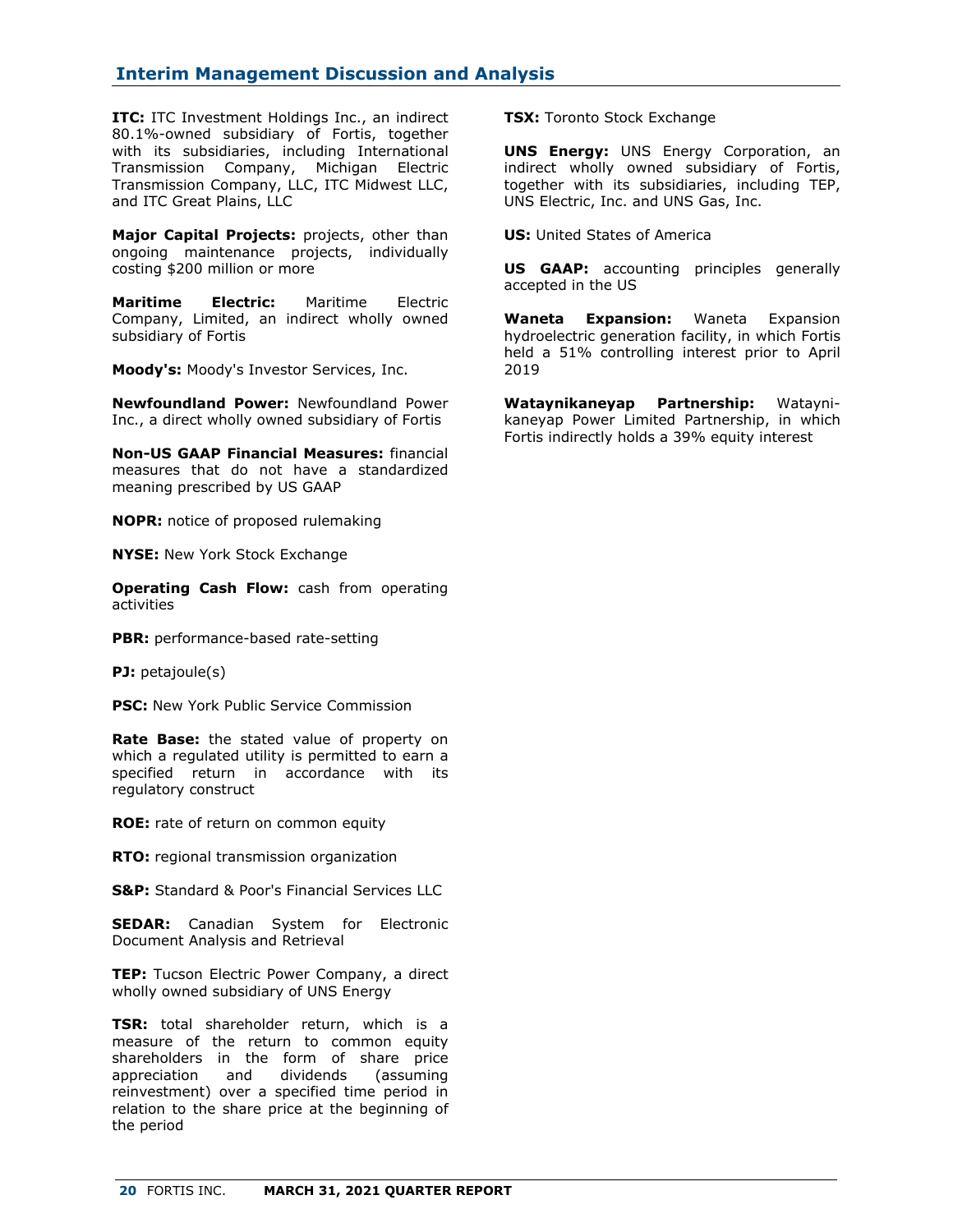# **FORTIS INC.**

Condensed Consolidated Interim Financial Statements For the three months ended March 31, 2021 and 2020 (Unaudited)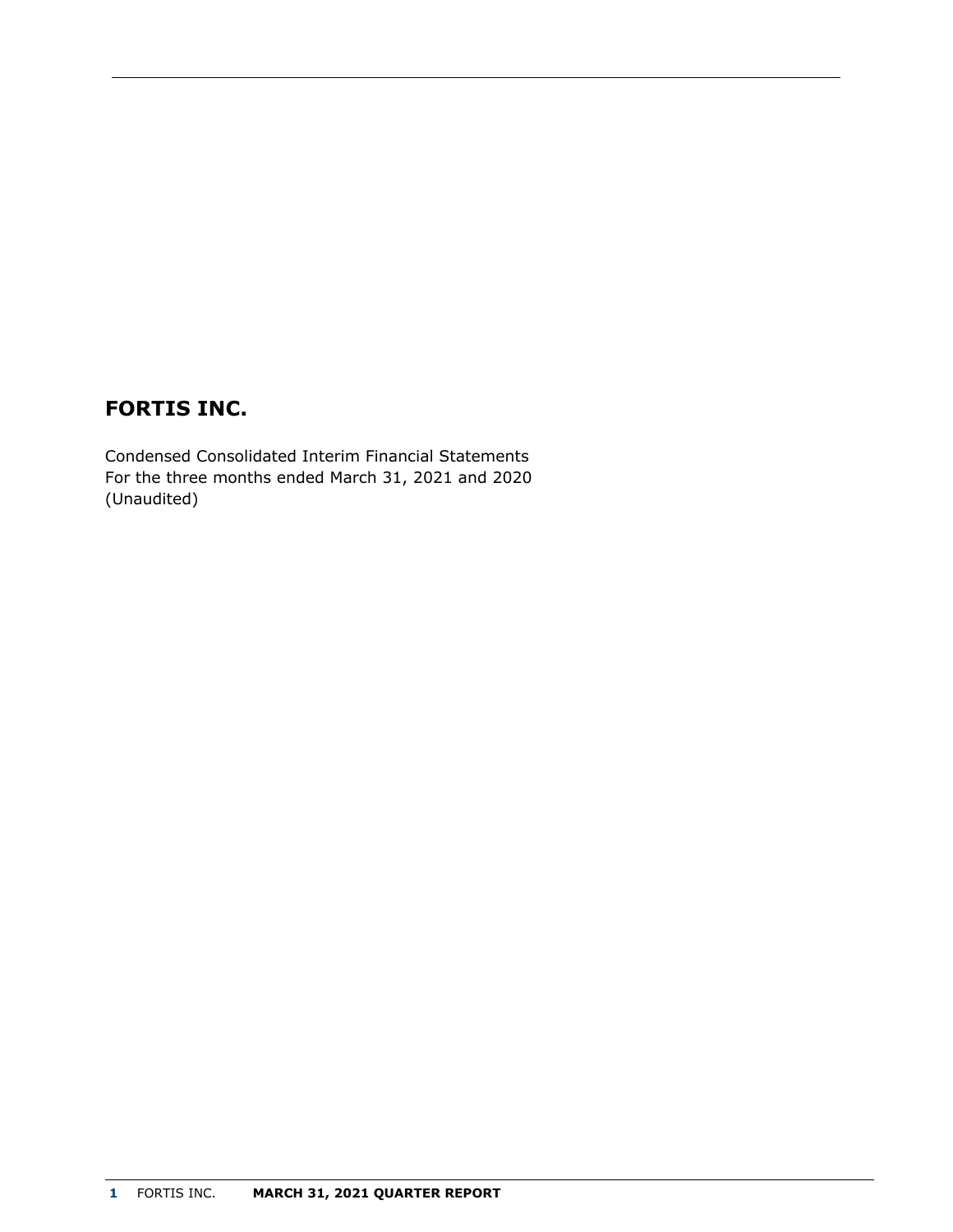# **CONDENSED CONSOLIDATED INTERIM BALANCE SHEETS** (Unaudited)

## **FORTIS INC.**

|                                                       | March 31,    | December 31, |
|-------------------------------------------------------|--------------|--------------|
| As at (in millions of Canadian dollars)               | 2021         | 2020         |
| <b>ASSETS</b>                                         |              |              |
| <b>Current assets</b>                                 |              |              |
| Cash and cash equivalents                             | \$<br>317    | \$<br>249    |
| Accounts receivable and other current assets (Note 5) | 1,408        | 1,369        |
| Prepaid expenses                                      | 104          | 102          |
| Inventories                                           | 394          | 422          |
| Regulatory assets (Note 6)                            | 547          | 470          |
| <b>Total current assets</b>                           | 2,770        | 2,612        |
| Other assets                                          | 687          | 670          |
| Regulatory assets (Note 6)                            | 3,148        | 3,118        |
| Property, plant and equipment, net                    | 36,069       | 35,998       |
| Intangible assets, net                                | 1,281        | 1,291        |
| Goodwill                                              | 11,659       | 11,792       |
| <b>Total assets</b>                                   | \$<br>55,614 | \$<br>55,481 |
| <b>LIABILITIES AND EQUITY</b>                         |              |              |
| <b>Current liabilities</b>                            |              |              |
| Short-term borrowings (Note 7)                        | \$<br>235    | \$<br>132    |
| Accounts payable and other current liabilities        | 2,314        | 2,321        |
| Regulatory liabilities (Note 6)                       | 430          | 441          |
| Current installments of long-term debt (Note 7)       | 1,276        | 1,254        |
| <b>Total current liabilities</b>                      | 4,255        | 4,148        |
| Other liabilities                                     | 1,562        | 1,599        |
| Regulatory liabilities (Note 6)                       | 2,647        | 2,662        |
| Deferred income taxes                                 | 3,377        | 3,344        |
| Long-term debt (Note 7)                               | 23,089       | 23,113       |
| Finance leases                                        | 338          | 331          |
| <b>Total liabilities</b>                              | 35,268       | 35,197       |
| Commitments and contingencies (Note 13)               |              |              |
| <b>Equity</b>                                         |              |              |
| Common shares <sup>(1)</sup>                          | 13,944       | 13,819       |
| Preference shares                                     | 1,623        | 1,623        |
| Additional paid-in capital                            | 10           | 11           |
| Accumulated other comprehensive income                | (133)        | 34           |
| Retained earnings                                     | 3,328        | 3,210        |
| Shareholders' equity                                  | 18,772       | 18,697       |
| Non-controlling interests                             | 1,574        | 1,587        |
| <b>Total equity</b>                                   | 20,346       | 20,284       |
| <b>Total liabilities and equity</b>                   | \$<br>55,614 | \$<br>55,481 |

*(1) No par value. Unlimited authorized shares. 469.4 million and 466.8 million issued and outstanding as at March 31, 2021 and December 31, 2020, respectively.*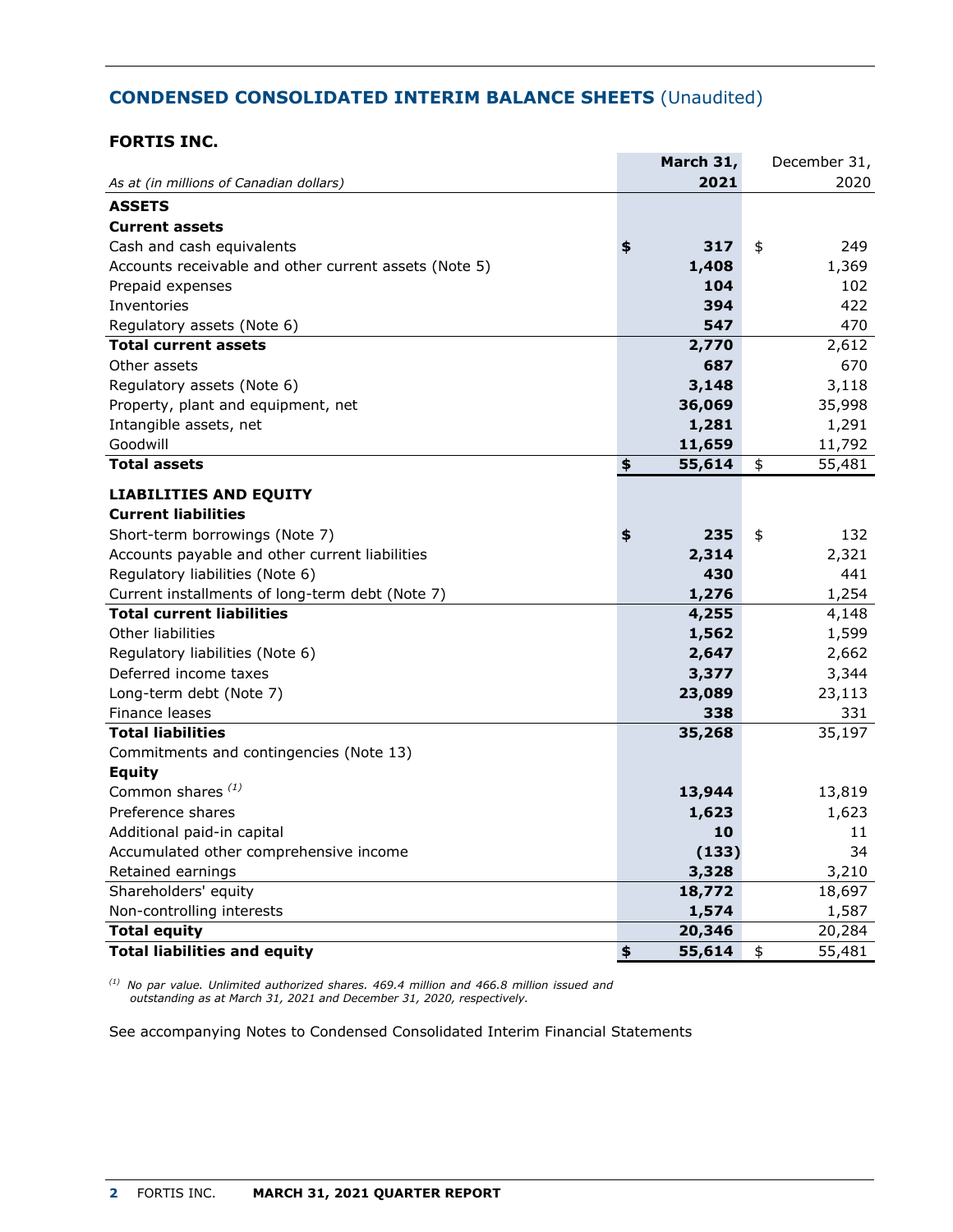# **CONDENSED CONSOLIDATED INTERIM STATEMENTS OF EARNINGS** (Unaudited)

## **FORTIS INC.**

| except per share amounts)                  | 2021        | 2020        |
|--------------------------------------------|-------------|-------------|
| <b>Revenue</b>                             | \$<br>2,539 | \$<br>2,391 |
| <b>Expenses</b>                            |             |             |
| Energy supply costs                        | 849         | 750         |
| Operating expenses                         | 650         | 626         |
| Depreciation and amortization              | 372         | 357         |
| <b>Total expenses</b>                      | 1,871       | 1,733       |
| <b>Operating income</b>                    | 668         | 658         |
| Other income, net (Note 9)                 | 50          | 9           |
| Finance charges                            | 252         | 256         |
| Earnings before income tax expense         | 466         | 411         |
| Income tax expense                         | 70          | 58          |
| <b>Net earnings</b>                        | \$<br>396   | \$<br>353   |
| Net earnings attributable to:              |             |             |
| Non-controlling interests                  | \$<br>25    | \$<br>25    |
| Preference equity shareholders             | 16          | 16          |
| Common equity shareholders                 | 355         | 312         |
|                                            | \$<br>396   | \$<br>353   |
| <b>Earnings per common share (Note 10)</b> |             |             |
| Basic                                      | \$<br>0.76  | \$<br>0.67  |
| Diluted                                    | \$<br>0.76  | \$<br>0.67  |

*For the quarter ended March 31 (in millions of Canadian dollars,*

See accompanying Notes to Condensed Consolidated Interim Financial Statements

# **CONDENSED CONSOLIDATED INTERIM STATEMENTS OF COMPREHENSIVE INCOME** (Unaudited)

## **FORTIS INC.**

| For the quarter ended March 31 (in millions of Canadian dollars)                                                                                                                  |    | 2021  | 2020      |
|-----------------------------------------------------------------------------------------------------------------------------------------------------------------------------------|----|-------|-----------|
| <b>Net earnings</b>                                                                                                                                                               | \$ | 396   | \$<br>353 |
| Other comprehensive (loss) income<br>Unrealized foreign currency translation (losses) gains, net of hedging<br>activities and income tax (expense) recovery of $$(2)$ million and |    |       |           |
| \$12 million, respectively                                                                                                                                                        |    | (189) | 1,202     |
| Other, net of income tax recovery of \$nil and \$9 million, respectively                                                                                                          |    |       | (21)      |
|                                                                                                                                                                                   |    | (187) | 1,181     |
| <b>Comprehensive income</b>                                                                                                                                                       | \$ | 209   | 1,534     |
| Comprehensive income attributable to:                                                                                                                                             |    |       |           |
| Non-controlling interests                                                                                                                                                         | \$ | 5     | \$<br>150 |
| Preference equity shareholders                                                                                                                                                    |    | 16    | 16        |
| Common equity shareholders                                                                                                                                                        |    | 188   | 1,368     |
|                                                                                                                                                                                   | S  | 209   | 1,534     |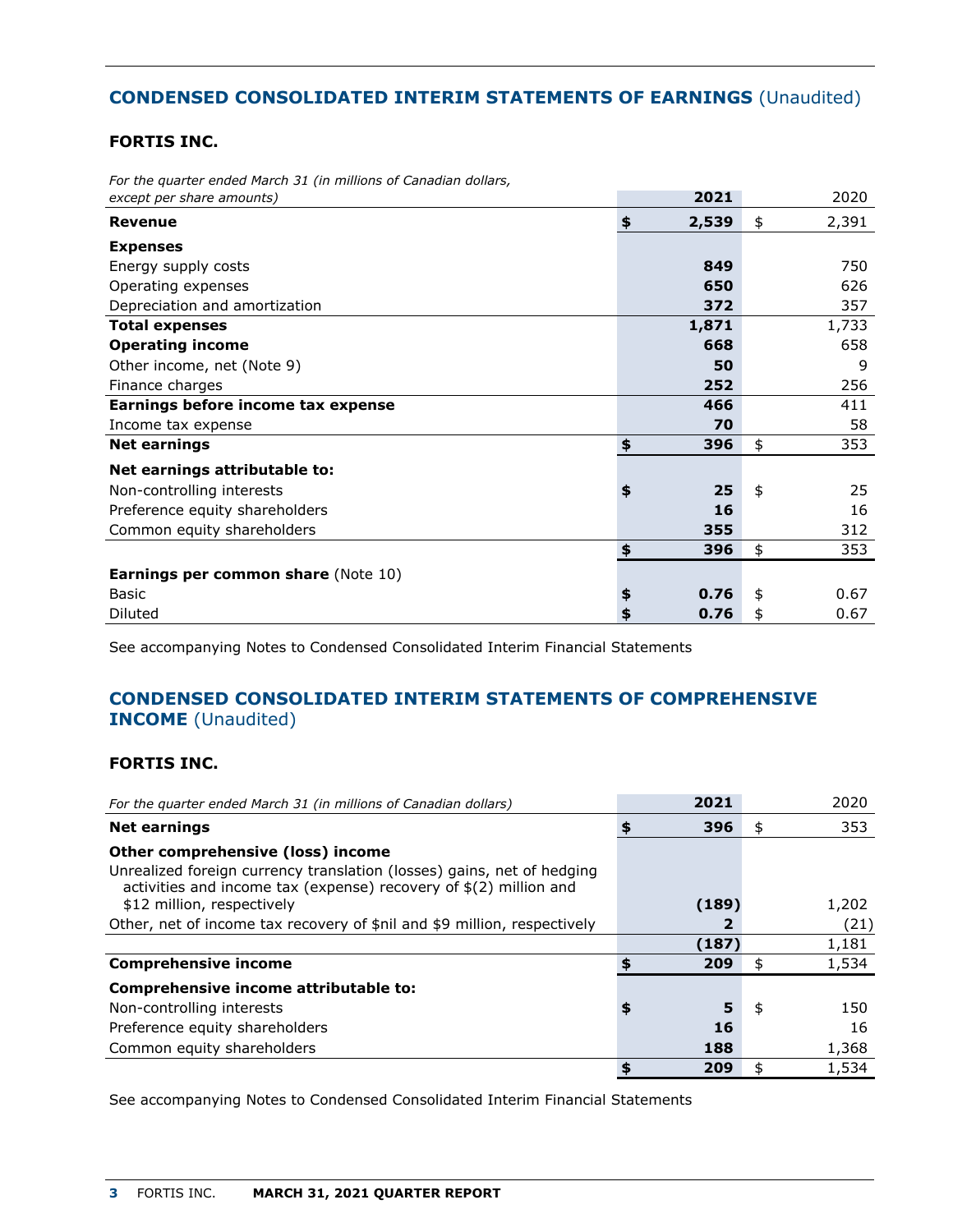# **CONDENSED CONSOLIDATED INTERIM STATEMENTS OF CASH FLOWS**  (Unaudited)

## **FORTIS INC.**

| For the quarter ended March 31 (in millions of Canadian dollars) | 2021      | 2020      |
|------------------------------------------------------------------|-----------|-----------|
| <b>Operating activities</b>                                      |           |           |
| Net earnings                                                     | 396<br>\$ | \$<br>353 |
| Adjustments to reconcile net earnings to net cash provided by    |           |           |
| operating activities:                                            |           |           |
| Depreciation - property, plant and equipment                     | 324       | 321       |
| Amortization - intangible assets                                 | 34        | 32        |
| Amortization - other                                             | 14        | 4         |
| Deferred income tax expense                                      | 46        | 59        |
| Equity component, allowance for funds used                       |           |           |
| during construction (Note 9)                                     | (22)      | (14)      |
| Other                                                            | 20        | 47        |
| Change in long-term regulatory assets and liabilities            | 14        | (58)      |
| Change in working capital (Note 11)                              | (87)      | (154)     |
| <b>Cash from operating activities</b>                            | 739       | 590       |
| <b>Investing activities</b>                                      |           |           |
| Capital expenditures - property, plant and equipment             | (764)     | (1, 111)  |
| Capital expenditures - intangible assets                         | (40)      | (51)      |
| Contributions in aid of construction                             | 14        | 17        |
| Other                                                            | (48)      | (44)      |
| Cash used in investing activities                                | (838)     | (1, 189)  |
| <b>Financing activities</b>                                      |           |           |
| Proceeds from long-term debt, net of issuance costs              | 94        | 359       |
| Repayments of long-term debt and finance leases                  | (6)       | (17)      |
| Borrowings under committed credit facilities                     | 1,267     | 1,756     |
| Repayments under committed credit facilities                     | (1, 155)  | (1,263)   |
| Net change in short-term borrowings                              | 106       | (132)     |
| Issue of common shares, net of costs and dividends reinvested    | 35        | 34        |
| Dividends                                                        |           |           |
| Common shares, net of dividends reinvested                       | (147)     | (213)     |
| Preference shares                                                | (16)      | (16)      |
| Subsidiary dividends paid to non-controlling interests           | (18)      | (25)      |
| Other                                                            | 9         | 3         |
| <b>Cash from financing activities</b>                            | 169       | 486       |
| Effect of exchange rate changes on cash and cash equivalents     | (2)       | 15        |
| Change in cash and cash equivalents                              | 68        | (98)      |
| Cash and cash equivalents, beginning of period                   | 249       | 370       |
| Cash and cash equivalents, end of period                         | 317<br>\$ | \$<br>272 |

Supplementary Cash Flow Information (Note 11)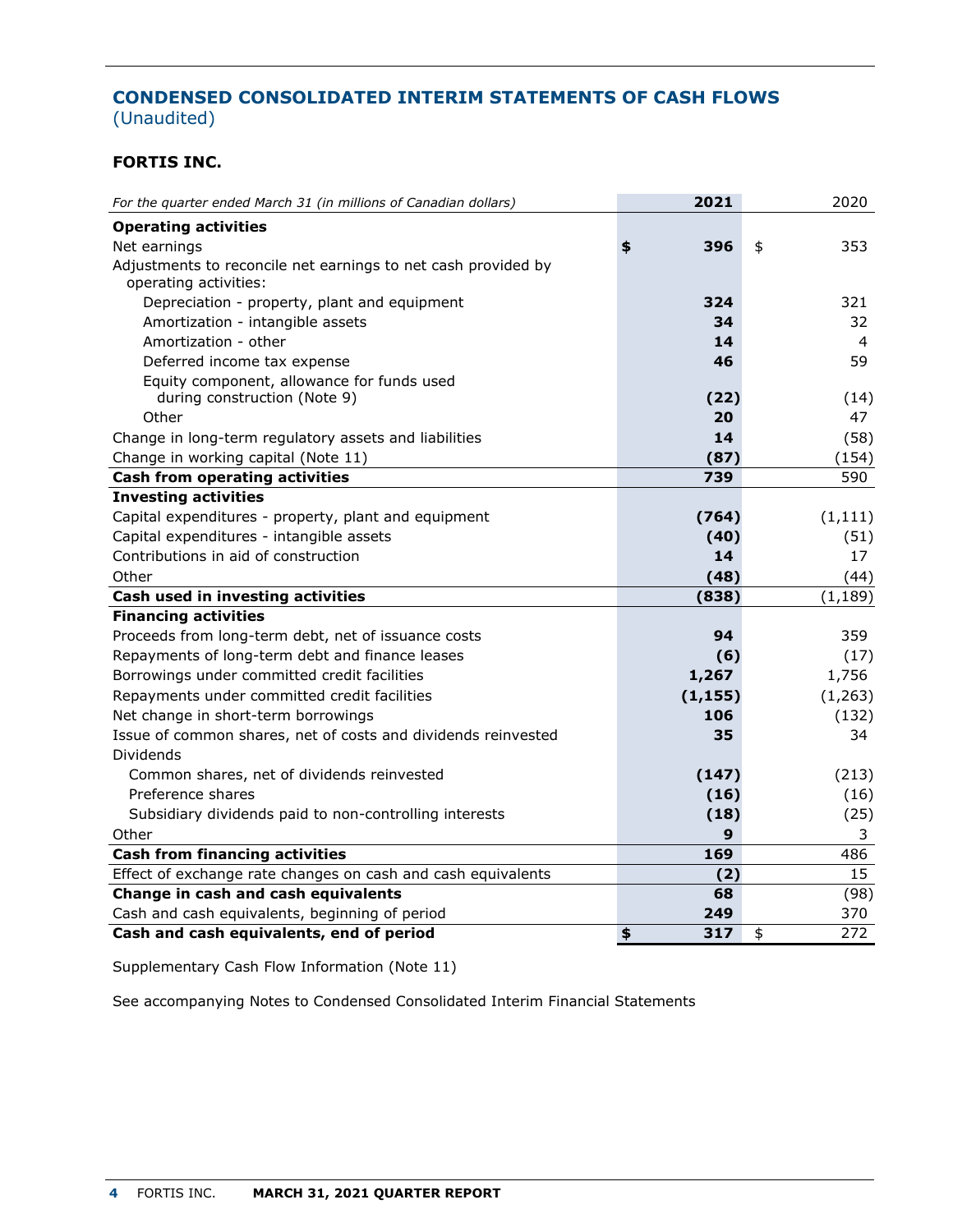# **CONDENSED CONSOLIDATED INTERIM STATEMENTS OF CHANGES IN EQUITY** (Unaudited)

## **FORTIS INC.**

| For the quarter ended March 31 (in millions of Canadian dollars,<br>except share numbers) | <b>Common</b><br><b>Shares</b><br>$#$ millions) | <b>Common</b><br><b>Shares</b> |     | <b>Preference</b><br><b>Shares</b> |     | <b>Additional</b><br>Paid-In<br>Capital | <b>Accumulated</b><br><b>Other</b><br><b>Comprehensive</b><br>Income (Loss) |     | <b>Retained</b><br><b>Earnings</b> |    | Non-<br><b>Controlling</b><br><b>Interests</b> | <b>Total</b><br><b>Equity</b> |
|-------------------------------------------------------------------------------------------|-------------------------------------------------|--------------------------------|-----|------------------------------------|-----|-----------------------------------------|-----------------------------------------------------------------------------|-----|------------------------------------|----|------------------------------------------------|-------------------------------|
| As at December 31, 2020                                                                   | 466.8                                           | \$13,819                       | -\$ | 1,623                              | \$  | 11                                      | 34<br>£.                                                                    | \$  | 3,210                              | \$ | 1,587                                          | \$20,284                      |
| Net earnings                                                                              |                                                 |                                |     |                                    |     |                                         |                                                                             |     | 371                                |    | 25                                             | 396                           |
| Other comprehensive loss                                                                  |                                                 |                                |     |                                    |     |                                         | (167)                                                                       |     |                                    |    | (20)                                           | (187)                         |
| Common shares issued                                                                      | 2.6                                             | 125                            |     |                                    |     | (2)                                     |                                                                             |     |                                    |    | -                                              | 123                           |
| Subsidiary dividends paid to non-controlling interests                                    |                                                 |                                |     |                                    |     |                                         |                                                                             |     | –                                  |    | (18)                                           | (18)                          |
| Dividends declared on common shares (\$0.505 per share)                                   |                                                 |                                |     |                                    |     |                                         |                                                                             |     | (237)                              |    |                                                | (237)                         |
| Dividends on preference shares                                                            |                                                 |                                |     |                                    |     |                                         |                                                                             |     | (16)                               |    |                                                | (16)                          |
| Other                                                                                     |                                                 |                                |     |                                    |     |                                         |                                                                             |     |                                    |    |                                                |                               |
| As at March 31, 2021                                                                      | 469.4                                           | \$13,944                       | S.  | 1,623                              | \$. | 10                                      | (133)<br>\$                                                                 | \$. | 3,328                              | S. | 1,574                                          | \$20,346                      |
| As at December 31, 2019                                                                   | 463.3                                           | 13,645<br>\$                   | -\$ | 1,623                              | \$  | 11                                      | 336<br>\$                                                                   | \$  | 2,916                              | \$ | 1,582                                          | 20,113<br>£.                  |
| Net earnings                                                                              |                                                 |                                |     |                                    |     |                                         |                                                                             |     | 328                                |    | 25                                             | 353                           |
| Other comprehensive income                                                                |                                                 |                                |     |                                    |     |                                         | 1,056                                                                       |     |                                    |    | 125                                            | 1,181                         |
| Common shares issued                                                                      | 0.9                                             | 43                             |     |                                    |     | (2)                                     |                                                                             |     |                                    |    |                                                | 41                            |
| Subsidiary dividends paid to non-controlling interests                                    |                                                 |                                |     |                                    |     |                                         |                                                                             |     |                                    |    | (25)                                           | (25)                          |
| Dividends declared on common shares (\$0.4775 per share)                                  |                                                 |                                |     |                                    |     |                                         |                                                                             |     | (223)                              |    | $\hspace{0.05cm}$                              | (223)                         |
| Dividends on preference shares                                                            |                                                 |                                |     |                                    |     |                                         |                                                                             |     | (16)                               |    |                                                | (16)                          |
| Other                                                                                     |                                                 |                                |     |                                    |     |                                         |                                                                             |     |                                    |    | (6)                                            | (5)                           |
| As at March 31, 2020                                                                      | 464.2                                           | \$13,688                       |     | 1,623                              |     | 10                                      | 1,392<br>\$                                                                 | -55 | 3,005                              | \$ | 1,701                                          | 21,419<br>S.                  |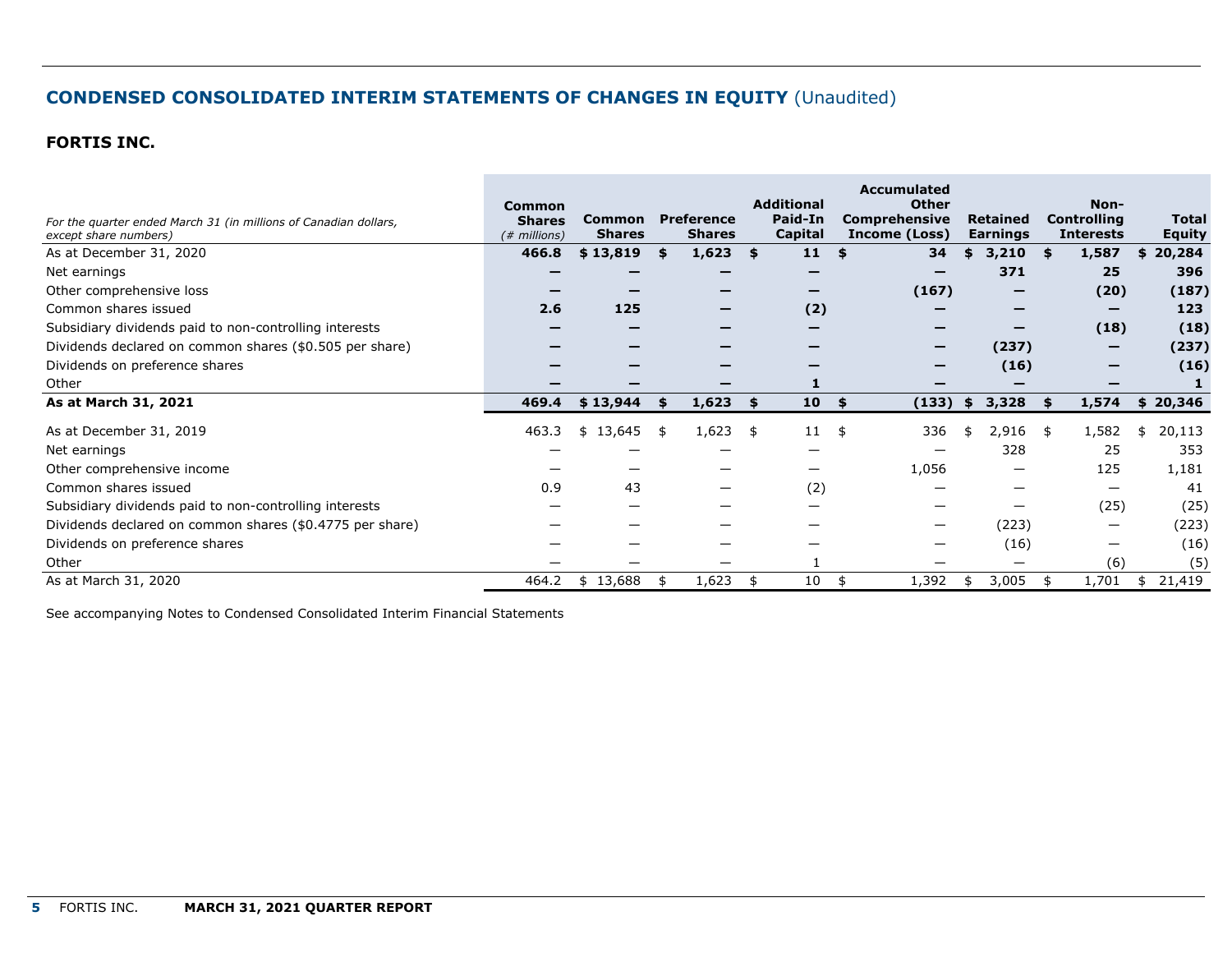For the three months ended March 31, 2021 and 2020 (Unaudited)

## **1. DESCRIPTION OF BUSINESS**

### **Nature of Operations**

Fortis Inc. ("Fortis" or the "Corporation") is a well-diversified North American regulated electric and gas utility holding company.

Earnings for interim periods may not be indicative of annual results due to the impact of seasonal weather conditions on customer demand and market pricing and the timing and recognition of regulatory decisions. Earnings of the gas utilities tend to be highest in the first and fourth quarters due to space-heating requirements. Earnings of the electric distribution utilities in the United States tend to be highest in the second and third quarters due to the use of air conditioning and other cooling equipment.

Entities within the reporting segments that follow operate with substantial autonomy.

#### **Regulated Utilities**

*ITC:* ITC Investment Holdings Inc., ITC Holdings Corp. and the electric transmission operations of its regulated operating subsidiaries, which include International Transmission Company, Michigan Electric Transmission Company, LLC, ITC Midwest LLC and ITC Great Plains, LLC. Fortis owns 80.1% of ITC and an affiliate of GIC Private Limited owns a 19.9% minority interest.

*UNS Energy:* UNS Energy Corporation, which primarily includes Tucson Electric Power Company, UNS Electric, Inc. and UNS Gas, Inc.

*Central Hudson:* CH Energy Group, Inc,. which primarily includes Central Hudson Gas & Electric Corporation.

*FortisBC Energy:* FortisBC Energy Inc.

*FortisAlberta:* FortisAlberta Inc.

*FortisBC Electric:* FortisBC Inc.

*Other Electric:* Eastern Canadian and Caribbean utilities, as follows: Newfoundland Power Inc.; Maritime Electric Company, Limited; FortisOntario Inc.; a 39% equity investment in Wataynikaneyap Power Limited Partnership; an approximate 60% controlling interest in Caribbean Utilities Company, Ltd. ("Caribbean Utilities"); FortisTCI Limited and Turks and Caicos Utilities Limited (collectively "FortisTCI"); and a 33% equity investment in Belize Electricity Limited ("Belize Electricity").

### **Non-Regulated**

*Energy Infrastructure:* Long-term contracted generation assets in Belize and the Aitken Creek natural gas storage facility ("Aitken Creek") in British Columbia.

*Corporate and Other*: Captures expenses and revenues not specifically related to any reportable segment and those business operations that are below the required threshold for segmented reporting, including net corporate expenses of Fortis.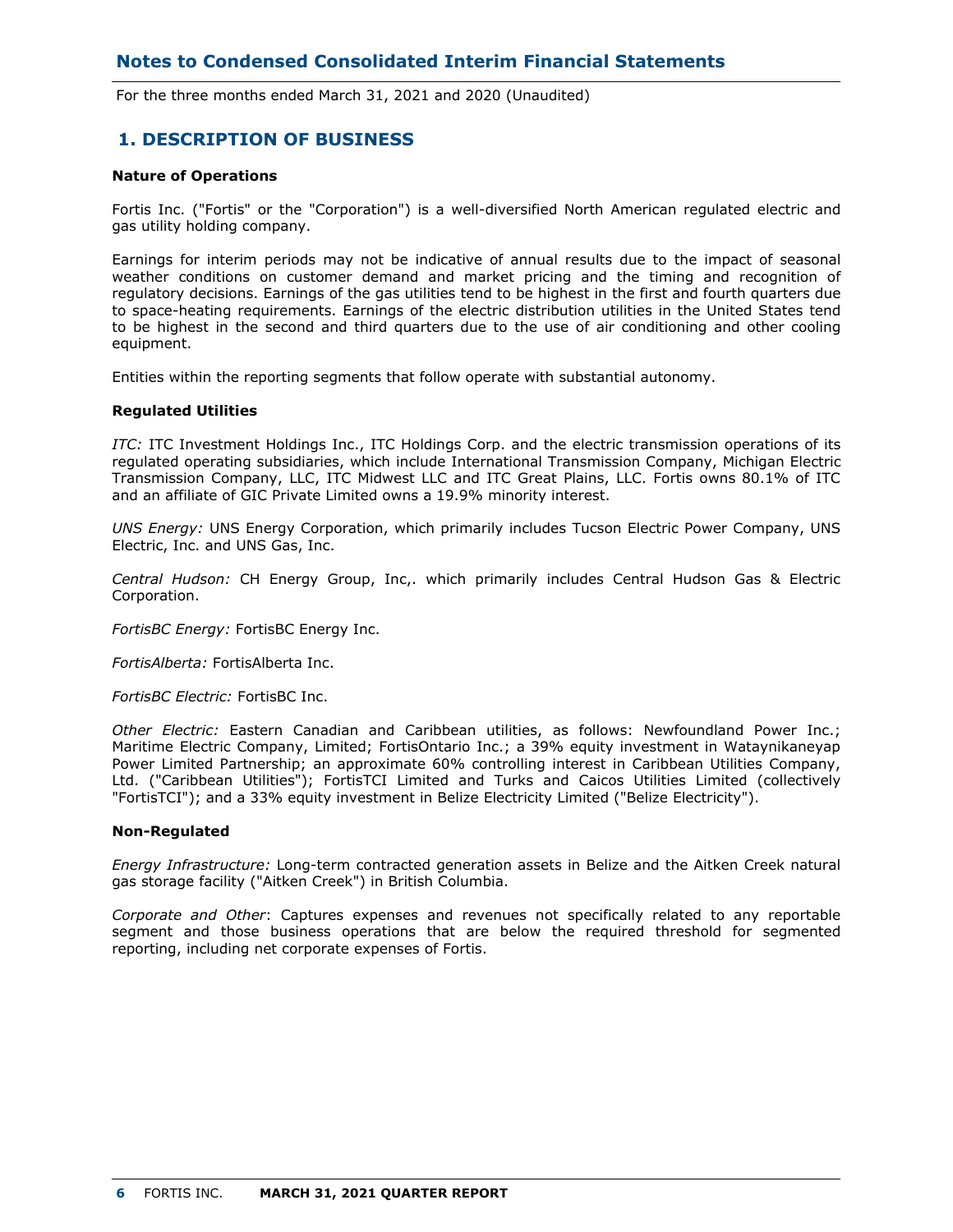For the three months ended March 31, 2021 and 2020 (Unaudited)

## **2. REGULATORY DEVELOPMENTS**

Regulation of the Corporation's utilities is generally consistent with that disclosed in Note 2 of the Corporation's annual audited consolidated financial statements ("2020 Annual Financial Statements"). A summary of significant regulatory developments year-to-date 2021 follows.

## **ITC**

*Transmission Incentives:* In April 2021, the Federal Energy Regulatory Commission ("FERC") issued a supplemental notice of proposed rulemaking ("NOPR") on transmission incentives modifying the proposal in the initial NOPR initiated in March 2020. The supplemental NOPR proposes to eliminate the 50-basis point regional transmission organization ("RTO") return on common equity ("ROE") incentive adder for existing RTO members, like ITC, that have been members longer than three years. The timeline for FERC to issue a final ruling in this proceeding as well as the likely outcome and potential impacts to Fortis cannot be determined at this time.

#### **Central Hudson**

*General Rate Application:* In August 2020, Central Hudson filed a rate application with the New York State Public Service Commission ("PSC") requesting an increase in electric and natural gas delivery revenue of \$44 million and \$19 million, respectively, effective July 1, 2021. In January 2021, Central Hudson filed a notice of impending settlement negotiations and the first settlement conference was held in February 2021. An order from the PSC is expected in 2021.

*COVID-19 Proceeding:* The generic proceeding initiated by the PSC in June 2020 to identify and address the financial effects of the novel coronavirus ("COVID-19") pandemic and any associated cost recovery is ongoing. The potential impacts of this proceeding are unknown at this time.

#### **FortisBC Energy and FortisBC Electric**

*Generic Cost of Capital ("GCOC") Proceeding:* In January 2021, the British Columbia Utilities Commission issued a notice that a GCOC proceeding will be initiated in the second quarter of 2021 and will include a review of the common equity component of capital structure and the allowed ROE effective January 1, 2022. In March 2021, participants were invited to comment on the scope of the proceeding, including the proposed effective date.

### **FortisAlberta**

*GCOC Proceeding:* In March 2021, the Alberta Utilities Commission ("AUC") concluded the 2022 GCOC proceeding and extended the existing allowed ROE of 8.5% using a 37% equity component of capital structure through 2022. The Office of the Utilities Consumer Advocate has filed an application seeking permission to appeal the decision to the Alberta Court of Appeal.

*2023 Generic Cost of Service ("COS") Proceeding and Evaluation of Performance-Based Rate-Setting ("PBR"):* In March 2021, the AUC initiated: (i) a generic COS proceeding to establish the process for setting 2023 rates; and (ii) a generic proceeding to evaluate the effectiveness of the past and current PBR plans to determine whether a third PBR term should be established. The rates established for 2023 under the COS proceeding may be used as going-in rates for a subsequent PBR term. Decisions on the timing and form of both proceedings are expected in the second quarter of 2021.

*Independent System Operator Tariff Proceeding:* In April 2021, the AUC issued a decision confirming that distribution facility owners, such as FortisAlberta, will no longer be permitted to earn a return on contributions made to the Alberta Electric System Operator on a prospective basis from the date of the decision. Contributions made prior to that date are not impacted. This decision is not expected to have a material financial impact on the Corporation.

## **3. ACCOUNTING POLICIES**

These condensed consolidated interim financial statements ("Interim Financial Statements") have been prepared and presented in accordance with accounting principles generally accepted in the United States of America for rate-regulated entities and are in Canadian dollars unless otherwise indicated.

The Interim Financial Statements include the accounts of the Corporation and its subsidiaries and reflect the equity method of accounting for entities in which Fortis has significant influence, but not control, and proportionate consolidation for assets that are jointly owned with non-affiliated entities.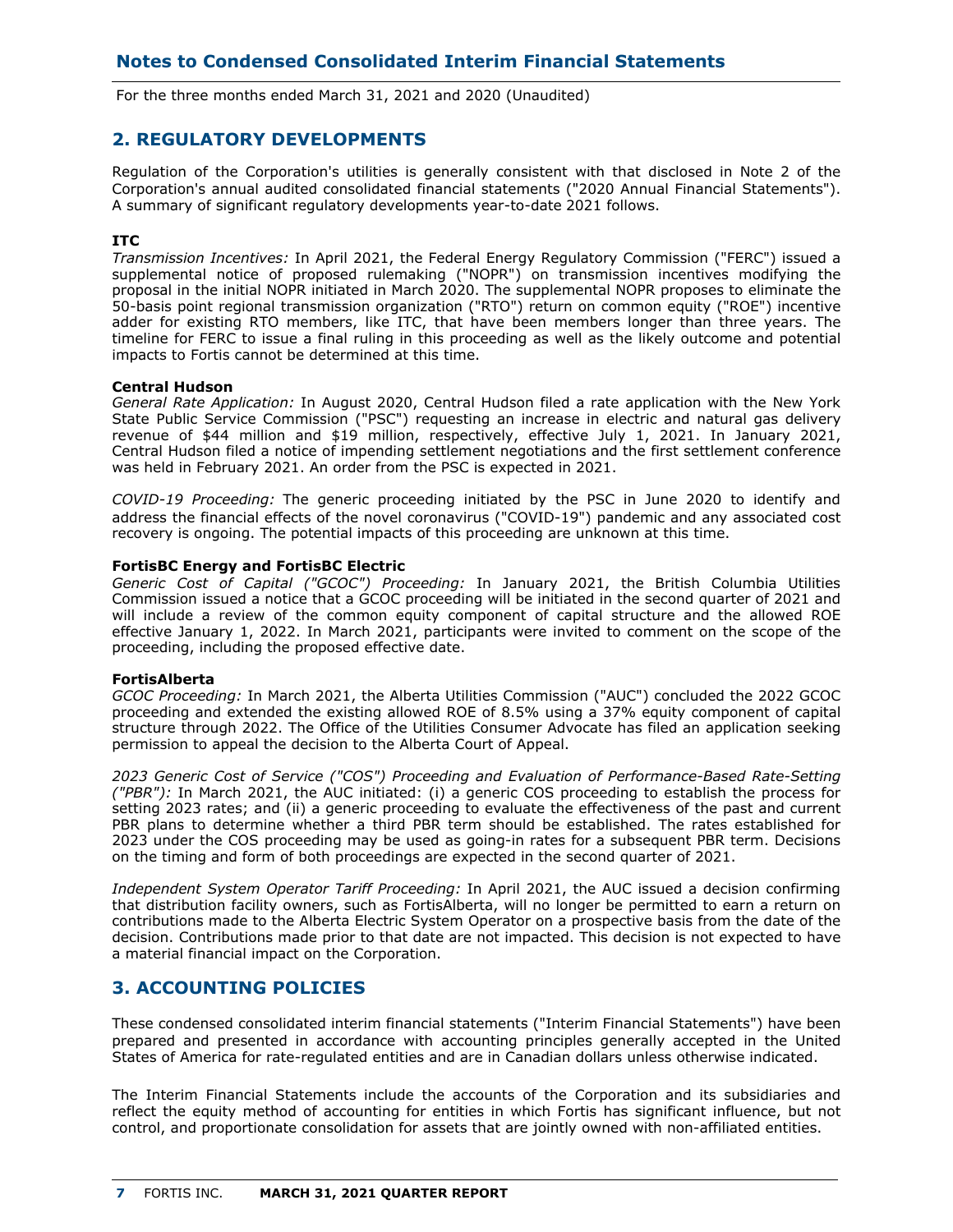For the three months ended March 31, 2021 and 2020 (Unaudited)

## **3. ACCOUNTING POLICIES (cont'd)**

Intercompany transactions have been eliminated, except for transactions between non-regulated and regulated entities in accordance with US GAAP for rate-regulated entities.

These Interim Financial Statements do not include all of the disclosures required in the annual financial statements and should be read in conjunction with the Corporation's 2020 Annual Financial Statements. In management's opinion, these Interim Financial Statements include all adjustments that are of a normal recurring nature, necessary for fair presentation.

The preparation of the Interim Financial Statements requires management to make estimates and judgments, including those related to regulatory decisions, that affect the reported amounts of, and disclosures related to, assets, liabilities, revenues and expenses. Actual results could differ from estimates.

The accounting policies applied herein are consistent with those outlined in the Corporation's 2020 Annual Financial Statements.

#### **Future Accounting Pronouncements**

The Corporation considers the applicability and impact of all Accounting Standards Updates ("ASUs") issued by the Financial Accounting Standards Board. Any ASUs not included in these Interim Financial Statements were assessed and determined to be either not applicable to the Corporation or are not expected to have a material impact on the Interim Financial Statements.

## **4. SEGMENTED INFORMATION**

Fortis segments its business based on regulatory jurisdiction and service territory, as well as the information used by its Chief Executive Officer in deciding how to allocate resources. Segment performance is evaluated principally on net earnings attributable to common equity shareholders.

#### **Related-Party and Inter-Company Transactions**

Related-party transactions are in the normal course of operations and are measured at the amount of consideration agreed to by the related parties. There were no material related-party transactions for the three months ended March 31, 2021 and 2020.

The lease of gas storage capacity and gas sales from Aitken Creek to FortisBC Energy of \$8 million for the three months ended March 31, 2021 (2020 - \$7 million) are inter-company transactions between non-regulated and regulated entities, which were not eliminated on consolidation.

As at March 31, 2021, accounts receivable included approximately \$30 million due from Belize Electricity (December 31, 2020 - \$28 million).

Fortis periodically provides short-term financing, the impacts of which are eliminated on consolidation, to subsidiaries to support capital expenditures, acquisitions and seasonal working capital requirements. There were no inter-segment loans outstanding as at March 31, 2021 and December 31, 2020. Interest charged on inter-segment loans was not material for the three months ended March 31, 2021 and 2020.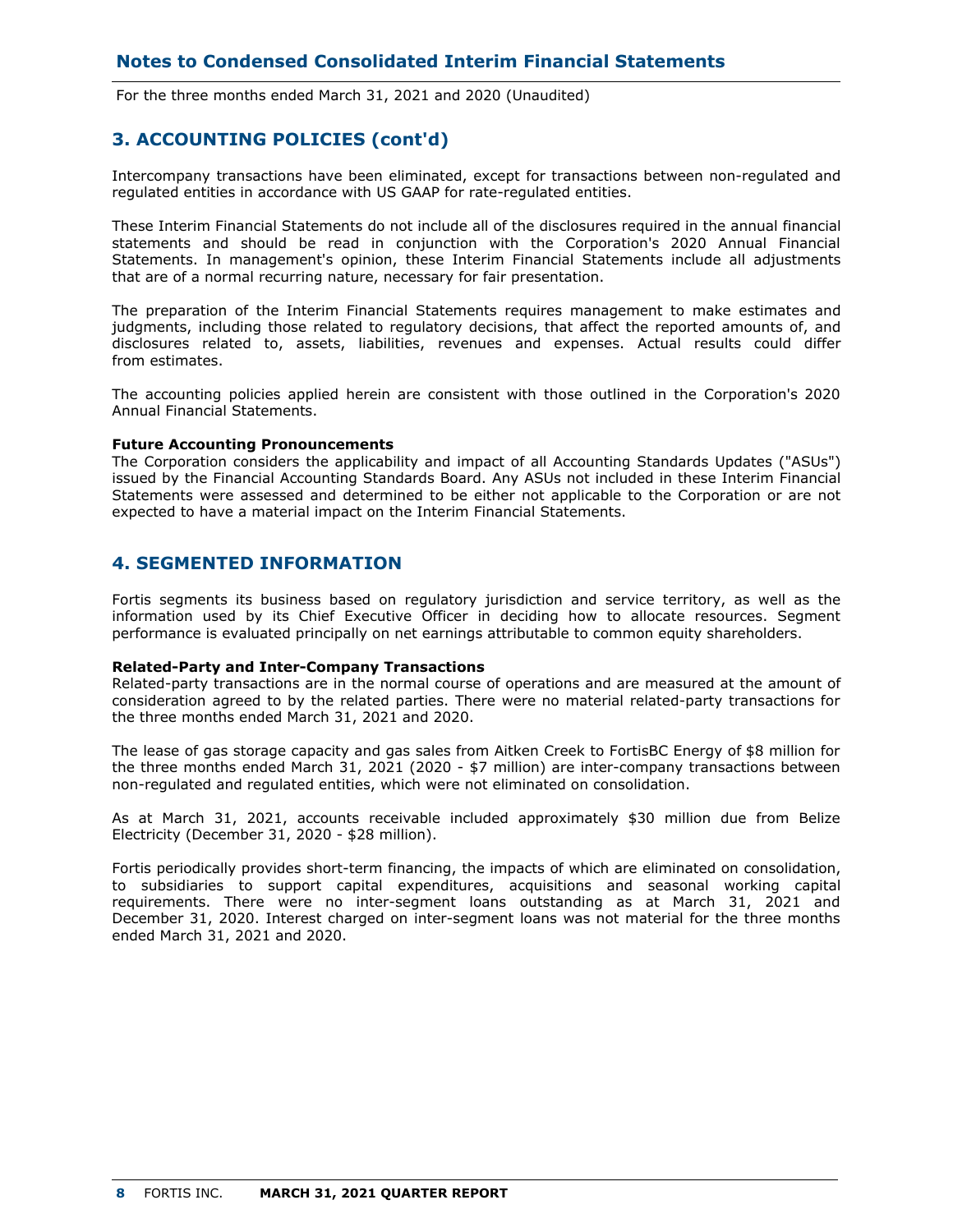For the three months ended March 31, 2021 and 2020 (Unaudited)

# **4. SEGMENTED INFORMATION (cont'd)**

|                                                            |                          |                          |                          |                 | <b>Regulated</b>         |                 |                   |          |                          | <b>Non-Regulated</b> |                          |              |
|------------------------------------------------------------|--------------------------|--------------------------|--------------------------|-----------------|--------------------------|-----------------|-------------------|----------|--------------------------|----------------------|--------------------------|--------------|
|                                                            |                          |                          |                          |                 |                          |                 |                   |          | <b>Energy</b>            |                      | Inter-                   |              |
| <b>Quarter ended March 31, 2021</b>                        |                          | <b>UNS</b>               | Central                  | FortisBC        | Fortis                   | FortisBC        | Other             | Sub      | Infra-                   | Corporate            | segment                  |              |
| $($$ millions)                                             | <b>ITC</b>               | Energy                   | Hudson                   | Energy          | Alberta                  | Electric        | Electric          | Total    | structure                | and Other            | eliminations             | <b>Total</b> |
| Revenue                                                    | 426                      | 522                      | 285                      | 586             | 158                      | 120             | 413               | 2,510    | 29                       |                      | —                        | 2,539        |
| Energy supply costs                                        | $\overline{\phantom{m}}$ | 200                      | 81                       | 254             | $\overline{\phantom{0}}$ | 39              | 274               | 848      | $\mathbf{1}$             |                      |                          | 849          |
| Operating expenses                                         | 117                      | 177                      | 131                      | 84              | 39                       | 30              | 49                | 627      | 9                        | 14                   | -                        | 650          |
| Depreciation and amortization                              | 72                       | 83                       | 23                       | 71              | 57                       | 16              | 45                | 367      | 4                        | $\mathbf{1}$         |                          | 372          |
| Operating income                                           | 237                      | 62                       | 50                       | 177             | 62                       | 35              | 45                | 668      | 15                       | (15)                 | $\qquad \qquad$          | 668          |
| Other income, net                                          | 9                        | 16                       | 9                        | $\overline{2}$  | $\mathbf{1}$             | $\mathbf{1}$    | $\qquad \qquad -$ | 38       | -                        | 12                   | -                        | 50           |
| Finance charges                                            | 79                       | 28                       | 12                       | 36              | 26                       | 18              | 18                | 217      | -                        | 35                   | -                        | 252          |
| Income tax expense                                         | 41                       | 5                        | 8                        | 32              | $\overline{2}$           | 2               | 5                 | 95       | 1                        | (26)                 | $\qquad \qquad$          | 70           |
| Net earnings                                               | 126                      | 45                       | 39                       | 111             | 35                       | 16              | $\overline{22}$   | 394      | 14                       | (12)                 | $\qquad \qquad$          | 396          |
| Non-controlling interests                                  | 23                       |                          | -                        |                 |                          |                 | 2                 | 25       | –                        |                      | -                        | 25           |
| Preference share dividends                                 |                          | —                        |                          |                 |                          |                 |                   |          | –                        | 16                   | -                        | 16           |
| Net earnings attributable to common equity                 | 103                      | 45                       | 39                       | 111             | 35                       | 16              | 20                | 369      | 14                       | (28)                 |                          | 355          |
| shareholders<br>Goodwill                                   | 7,710                    | 1,735                    | 567                      | 913             | 228                      | 235             | 244               | 11,632   | $\overline{27}$          | $\qquad \qquad$      | —                        | 11,659       |
| <b>Total assets</b>                                        | 20,360                   | 10,744                   | 3,994                    | 7,745           | 5,128                    | 2,465           | 4,269             | 54,705   | 730                      | 225                  |                          | 55,614       |
|                                                            | 302                      | 152                      | 61                       | 93              | 104                      | 28              | 63                | 803      | $\mathbf{1}$             | —                    | (46)<br>—                | 804          |
| Capital expenditures                                       |                          |                          |                          |                 |                          |                 |                   |          |                          |                      |                          |              |
| Quarter ended March 31, 2020                               |                          |                          |                          |                 |                          |                 |                   |          |                          |                      |                          |              |
| $(*)$ millions)                                            |                          |                          |                          |                 |                          |                 |                   |          |                          |                      |                          |              |
| Revenue                                                    | 433                      | 473                      | 280                      | 466             | 152                      | 114             | 448               | 2,366    | 25                       | —                    |                          | 2,391        |
| Energy supply costs                                        |                          | 167                      | 78                       | 160             | $\equiv$                 | 39              | 305               | 749      | -1                       |                      |                          | 750          |
| Operating expenses                                         | 118                      | 158                      | 134                      | 82              | 38                       | 27              | 51                | 608      | 8                        | 10                   | —                        | 626          |
| Depreciation and amortization                              | 73                       | 81                       | 22                       | 60              | 55                       | 15              | 46                | 352      | 4                        | $\mathbf{1}$         | $\overline{\phantom{0}}$ | 357          |
| Operating income                                           | $\overline{242}$         | 67                       | 46                       | 164             | $\overline{59}$          | $\overline{33}$ | 46                | 657      | $\overline{12}$          | (11)                 | $\equiv$                 | 658          |
| Other income, net                                          | $\overline{4}$           | (3)                      | 9                        | 1               | 1                        | 1               | 3                 | 16       | $\qquad \qquad \qquad$   | (7)                  | $\qquad \qquad -$        | 9            |
| Finance charges                                            | 80                       | 28                       | 12                       | 36              | 26                       | 18              | 19                | 219      | —                        | 37                   | $\qquad \qquad -$        | 256          |
| Income tax expense                                         | 43                       | 8                        | $\,8\,$                  | 23              | $\overline{2}$           | $\mathbf{1}$    | $\overline{4}$    | 89       | 3                        | (34)                 | $\equiv$                 | 58           |
| Net earnings                                               | $\overline{123}$         | $\overline{28}$          | $\overline{35}$          | 106             | $\overline{32}$          | $\overline{15}$ | $\overline{26}$   | 365      | 9                        | (21)                 | $\equiv$                 | 353          |
| Non-controlling interests                                  | 22                       | $\overline{\phantom{0}}$ | -                        | -               |                          |                 | 3                 | 25       | $\overline{\phantom{0}}$ | -                    | $\qquad \qquad -$        | 25           |
| Preference share dividends                                 | $\qquad \qquad -$        | $\overline{\phantom{m}}$ | $\overline{\phantom{m}}$ | $\qquad \qquad$ | —                        | $\qquad \qquad$ | $\equiv$          | $\equiv$ | —                        | 16                   | $\overline{\phantom{m}}$ | 16           |
| Net earnings attributable to common equity<br>shareholders | 101                      | 28                       | 35                       | 106             | 32                       | 15              | 23                | 340      | 9                        | (37)                 | $\qquad \qquad$          | 312          |
| Goodwill                                                   | 8,630                    | 1,943                    | 634                      | 913             | 228                      | 235             | 266               | 12,849   | $\overline{27}$          | $\equiv$             | $\equiv$                 | 12,876       |
| Total assets                                               | 21,676                   | 11,426                   | 4,120                    | 7,297           | 4,884                    | 2,359           | 4,342             | 56,104   | 727                      | 365                  | (177)                    | 57,019       |
| Capital expenditures                                       | 249                      | 509                      | 73                       | 121             | 121                      | 28              | 57                | 1,158    | 4                        | $\qquad \qquad -$    | $\qquad \qquad -$        | 1,162        |
|                                                            |                          |                          |                          |                 |                          |                 |                   |          |                          |                      |                          |              |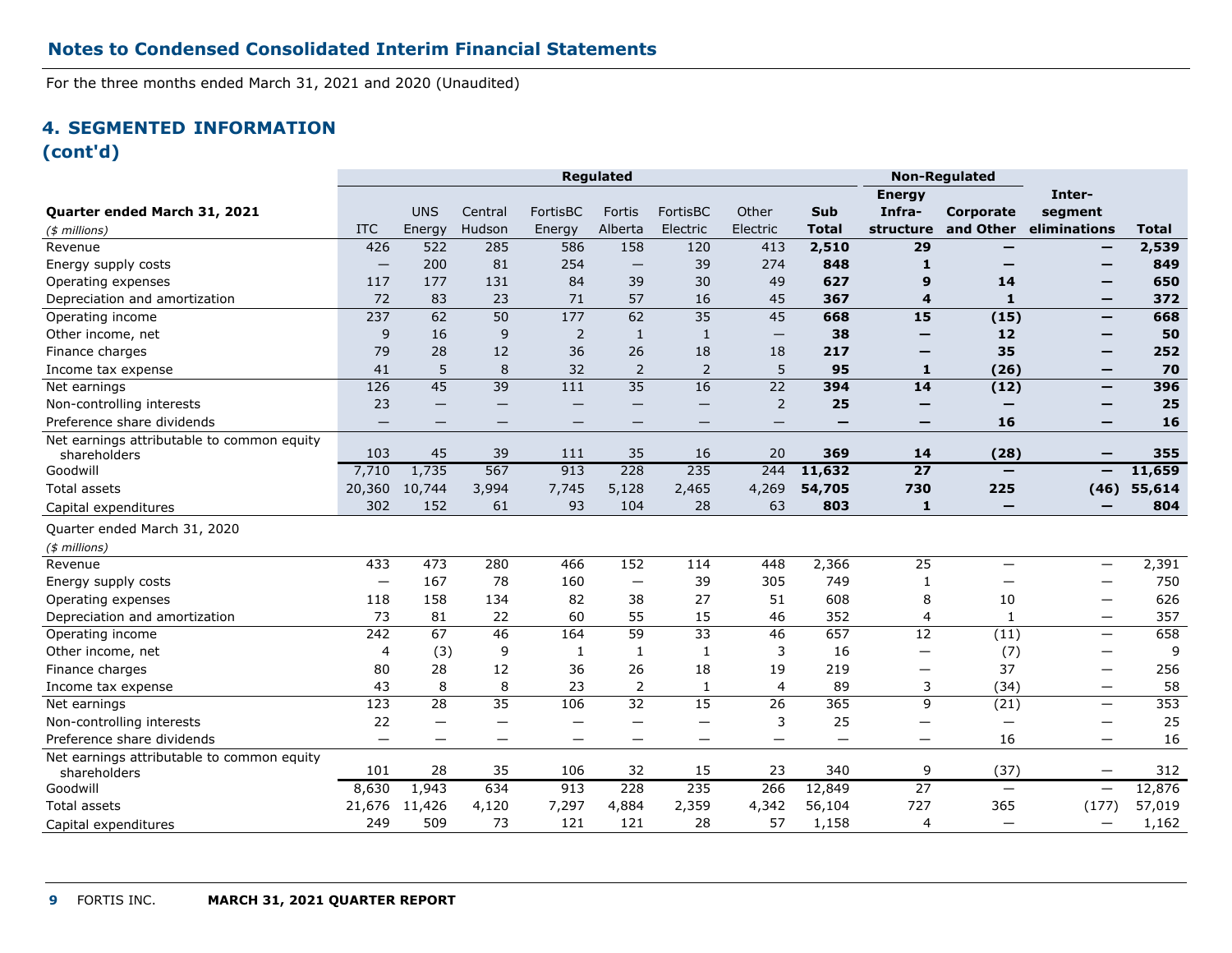For the three months ended March 31, 2021 and 2020 (Unaudited)

# **5. ALLOWANCE FOR CREDIT LOSSES**

The allowance for credit losses balance, which is netted against accounts receivable and other current assets, changed from December 31, 2020 and 2019 as follows.

| <b>Quarter ended March 31</b> |                         |      |
|-------------------------------|-------------------------|------|
| $($$ millions)                | 2021                    | 2020 |
| <b>Beginning of period</b>    | (64)                    | (35) |
| Credit loss expensed          | (7)                     | (9)  |
| Write-offs, net of recoveries | 5                       |      |
| Foreign exchange              | $\overline{\mathbf{2}}$ | (3)  |
| <b>End of period</b>          | (64                     | (44) |

See Note 12 for disclosure on the Corporation's credit risk.

# **6. REGULATORY ASSETS AND LIABILITIES**

Detailed information about the Corporation's regulatory assets and liabilities is provided in Note 8 to the 2020 Annual Financial Statements. A summary follows.

|                                                  | As at     |              |  |  |
|--------------------------------------------------|-----------|--------------|--|--|
|                                                  | March 31, | December 31, |  |  |
| $($$ millions)                                   | 2021      | 2020         |  |  |
| <b>Regulatory assets</b>                         |           |              |  |  |
| Deferred income taxes                            | 1,705     | 1,697        |  |  |
| Employee future benefits                         | 567       | 588          |  |  |
| Deferred energy management costs                 | 342       | 334          |  |  |
| Rate stabilization and related accounts          | 288       | 213          |  |  |
| Deferred lease costs                             | 131       | 122          |  |  |
| Manufactured gas plant site remediation deferral | 103       | 107          |  |  |
| Derivatives                                      | 79        | 73           |  |  |
| Generation early retirement costs                | 52        | 55           |  |  |
| Other regulatory assets                          | 428       | 399          |  |  |
| <b>Total regulatory assets</b>                   | 3,695     | 3,588        |  |  |
| <b>Less: Current portion</b>                     | (547)     | (470)        |  |  |
| Long-term regulatory assets                      | 3,148     | 3,118        |  |  |
| <b>Regulatory liabilities</b>                    |           |              |  |  |
| Deferred income taxes                            | 1,336     | 1,361        |  |  |
| Asset removal cost provision                     | 1,174     | 1,206        |  |  |
| Rate stabilization and related accounts          | 104       | 104          |  |  |
| Renewable energy surcharge                       | 99        | 100          |  |  |
| Energy efficiency liability                      | 72        | 83           |  |  |
| Employee future benefits                         | 17        | 43           |  |  |
| Other regulatory liabilities                     | 275       | 206          |  |  |
| <b>Total regulatory liabilities</b>              | 3,077     | 3,103        |  |  |
| <b>Less: Current portion</b>                     | (430)     | (441)        |  |  |
| Long-term regulatory liabilities                 | 2,647     | 2,662        |  |  |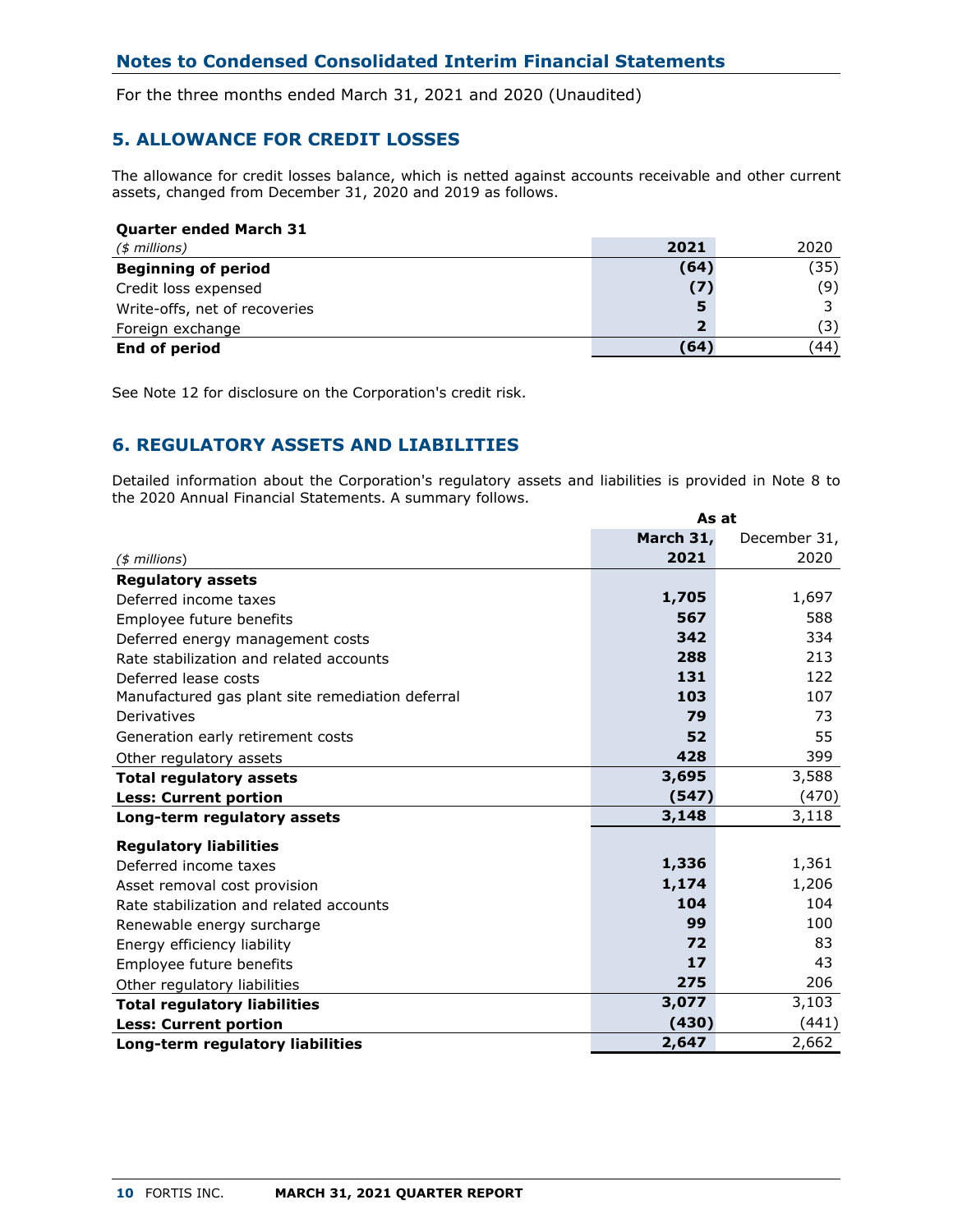For the three months ended March 31, 2021 and 2020 (Unaudited)

# **7. LONG-TERM DEBT**

|                                                   | As at     |              |  |  |
|---------------------------------------------------|-----------|--------------|--|--|
|                                                   | March 31, | December 31, |  |  |
| $($$ millions)                                    | 2021      | 2020         |  |  |
| Long-term debt                                    | 23,423    | 23,534       |  |  |
| Credit facility borrowings                        | 1,085     | 980          |  |  |
| Total long-term debt                              | 24,508    | 24,514       |  |  |
| Less: Deferred financing costs and debt discounts | (143)     | (147)        |  |  |
| Less: Current installments of long-term debt      | (1, 276)  | (1, 254)     |  |  |
|                                                   | 23,089    | 23,113       |  |  |

In March 2021, Central Hudson issued 30-year US\$75 million unsecured senior notes at 3.29%. The net proceeds were used to repay maturing long-term debt and for general corporate purposes.

In April 2021, FortisBC Energy issued 10-year \$150 million unsecured debentures at 2.42%. The net proceeds were used to repay credit facility borrowings, finance capital expenditures and for general corporate purposes.

|                                                     |                  |           | As at     |              |  |
|-----------------------------------------------------|------------------|-----------|-----------|--------------|--|
| <b>Credit facilities</b>                            | Regulated        | Corporate | March 31, | December 31, |  |
| $($$ millions)                                      | <b>Utilities</b> | and Other | 2021      | 2020         |  |
| Total credit facilities                             | 3,585            | 1,880     | 5,465     | 5,581        |  |
| Credit facilities utilized:                         |                  |           |           |              |  |
| Short-term borrowings <sup>(1)</sup>                | (235)            |           | (235)     | (132)        |  |
| Long-term debt (including<br>current portion) $(2)$ | (740)            | (345)     | (1,085)   | (980)        |  |
| Letters of credit outstanding                       | (77)             | (47)      | (124)     | (130)        |  |
| <b>Credit facilities unutilized</b>                 | 2,533            | 1,488     | 4,021     | 4,339        |  |

*(1) The weighted average interest rate was approximately 0.4% (December 31, 2020 - 0.8%).*

*(2) The weighted average interest rate was approximately 1.1% (December 31, 2020 - 0.9%). The current portion was \$679 million (December 31, 2020 - \$651 million).* 

Credit facilities are syndicated primarily with large banks in Canada and the United States, with no one bank holding more than approximately 25% of the total facilities. Approximately \$5.2 billion of the total credit facilities are committed facilities with maturities ranging from 2021 through 2025.

See Note 14 in the 2020 Annual Financial Statements for a description of the credit facilities as at December 31, 2020.

In April 2021, the Corporation's unsecured \$500 million revolving term committed credit facility expired and was not renewed.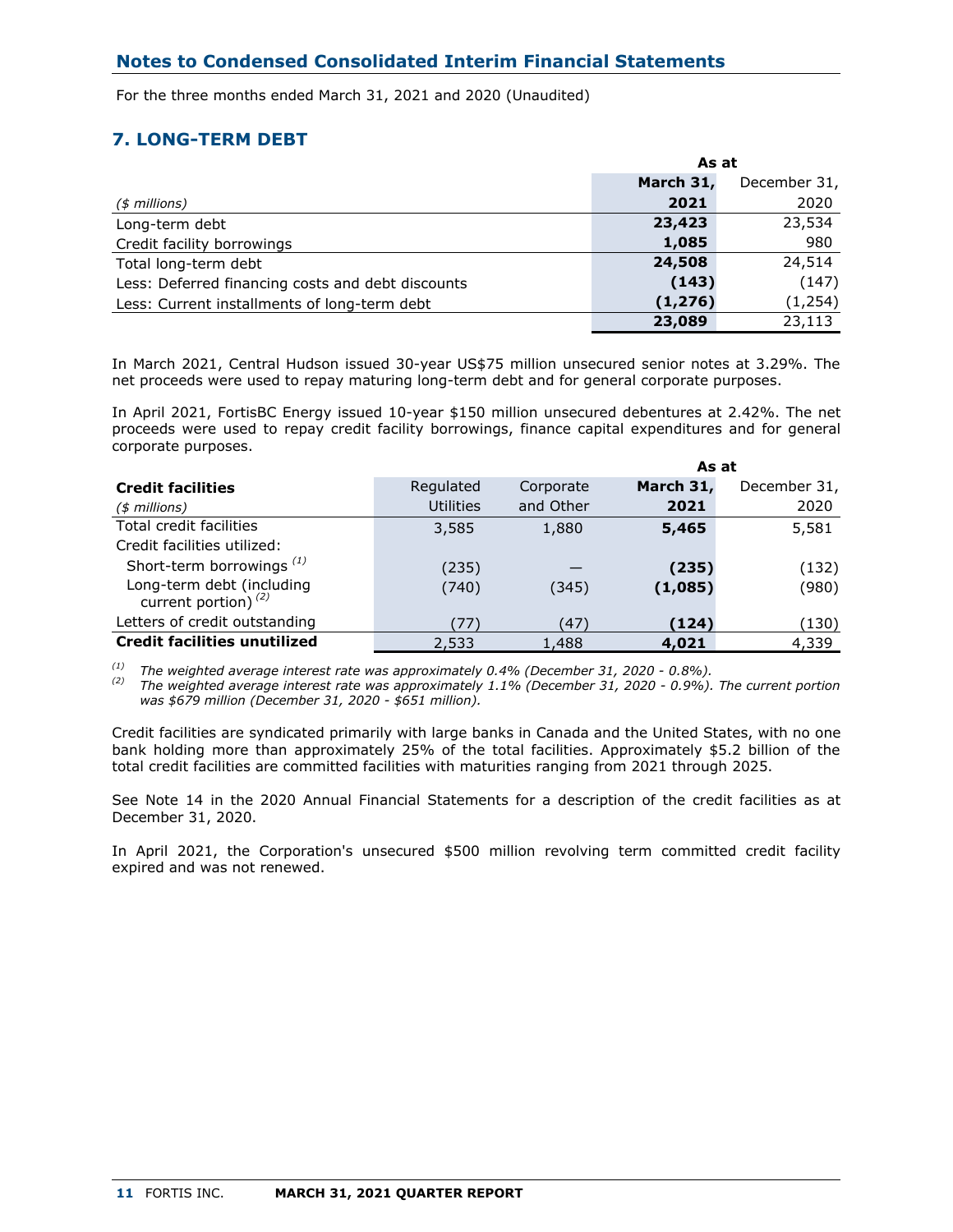For the three months ended March 31, 2021 and 2020 (Unaudited)

## **8. EMPLOYEE FUTURE BENEFITS**

Fortis and each subsidiary maintain one or a combination of defined benefit pension plans and defined contribution pension plans, as well as other post-employment benefit ("OPEB") plans, including health and dental coverage and life insurance benefits, for qualifying members. The net benefit cost is detailed below.

|                                                      |      | <b>Defined Benefit</b> |      |                   |  |  |
|------------------------------------------------------|------|------------------------|------|-------------------|--|--|
| <b>Quarter ended March 31</b>                        |      | <b>Pension Plans</b>   |      | <b>OPEB Plans</b> |  |  |
| $($$ millions)                                       | 2021 | 2020                   | 2021 | 2020              |  |  |
| <b>Components of net benefit cost</b>                |      |                        |      |                   |  |  |
| Service costs                                        | 28   | 25                     | 9    |                   |  |  |
| Interest costs                                       | 25   | 28                     | 5    | 6                 |  |  |
| Expected return on plan assets                       | (45) | (44)                   | 〔5〕  | (5)               |  |  |
| Amortization of actuarial losses (gains)             | 9    | 8                      | (1)  | (1)               |  |  |
| Amortization of past service credits/plan amendments |      |                        |      | (1)               |  |  |
| Regulatory adjustments                               |      | (1)                    |      |                   |  |  |
| <b>Net benefit cost</b>                              |      | 16                     | 9    |                   |  |  |

Defined contribution pension plan expense for the three months ended March 31, 2021 was \$13 million (2020 - \$13 million).

## **9. OTHER INCOME, NET**

## **Quarter ended March 31**

| $($$ millions)                                                 | 2021 | 2020 |
|----------------------------------------------------------------|------|------|
| Equity component, allowance for funds used during construction | 22   | 14   |
| Non-service benefit cost                                       | 11   |      |
| Derivative gains (losses)                                      | 9    |      |
| Interest income                                                | 2    |      |
| Other                                                          | 6    |      |
|                                                                | 50   |      |

## **10. EARNINGS PER COMMON SHARE**

Diluted earnings per share ("EPS") was calculated using the treasury stock method for stock options.

|                                               |                     | 2021           | 2020       |               |              |      |
|-----------------------------------------------|---------------------|----------------|------------|---------------|--------------|------|
|                                               | <b>Net Earnings</b> | Weighted       |            | Net Earnings  | Weighted     |      |
|                                               | to Common           | <b>Average</b> |            | to Common     | Average      |      |
|                                               | <b>Shareholders</b> | <b>Shares</b>  | <b>EPS</b> | Shareholders  | Shares       | EPS. |
| <b>Quarter ended March 31</b>                 | $($$ millions)      | (# millions)   | (5)        | (\$ millions) | (# millions) | (\$) |
| <b>Basic EPS</b>                              | 355                 | 467.8          | 0.76       | 312           | 463.9        | 0.67 |
| Potential dilutive effect of<br>stock options |                     | 0.4            |            |               | 0.7          |      |
| <b>Diluted EPS</b>                            | 355                 | 468.2          | 0.76       | 312           | 464.6        | 0.67 |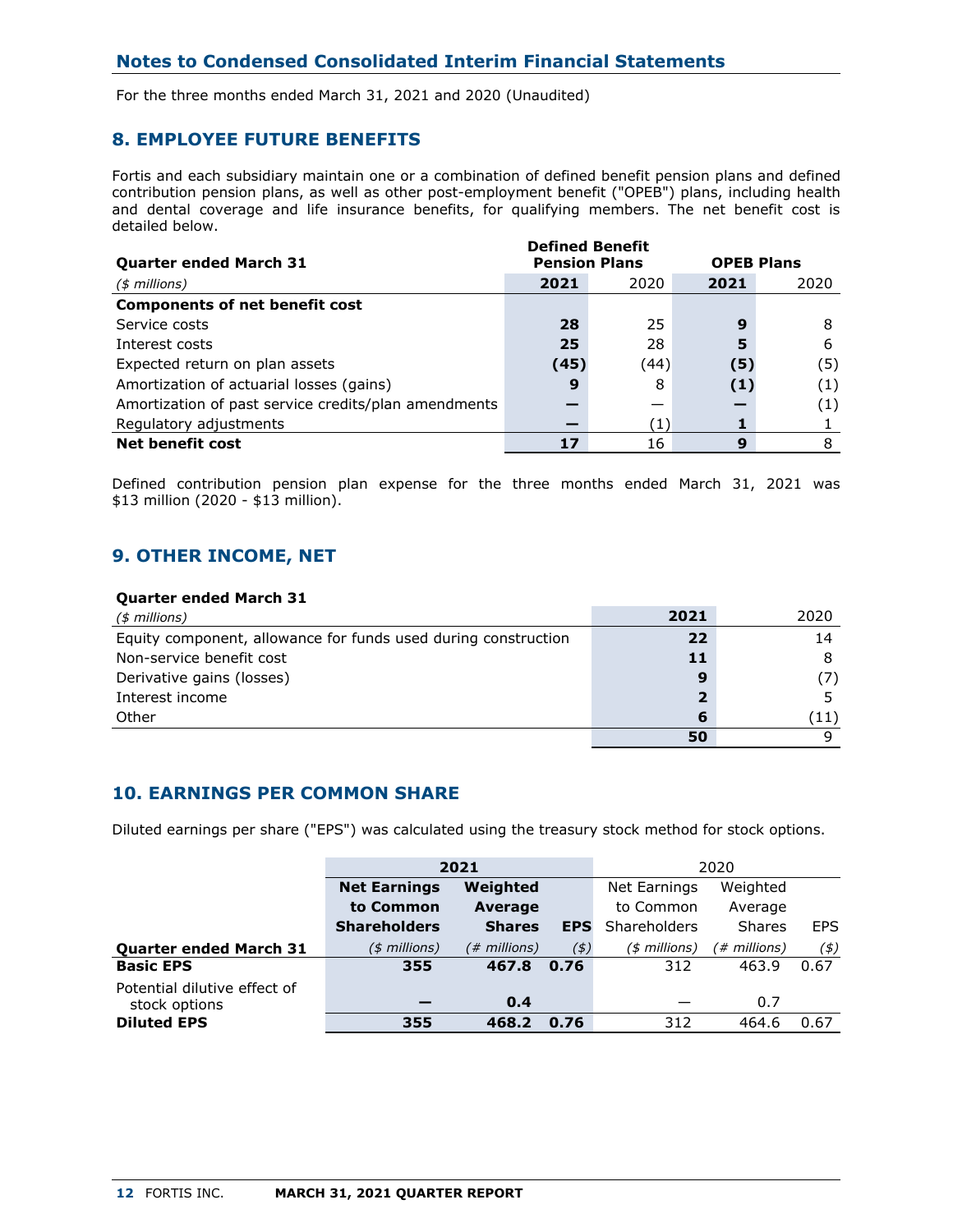For the three months ended March 31, 2021 and 2020 (Unaudited)

## **11. SUPPLEMENTARY CASH FLOW INFORMATION**

## **Quarter ended March 31**

| $($$ millions)                                 | 2021 | 2020  |
|------------------------------------------------|------|-------|
| Change in working capital                      |      |       |
| Accounts receivable and other current assets   | (49) | 38    |
| Prepaid expenses                               | (3)  | (4)   |
| Inventories                                    | 25   | 44    |
| Regulatory assets - current portion            | (69) | 14    |
| Accounts payable and other current liabilities | 30   | (208) |
| Regulatory liabilities - current portion       | (21) | (38)  |
|                                                | (87) | (154) |
| Non-cash investing and financing activities    |      |       |
| Accrued capital expenditures                   | 326  | 324   |
| Common share dividends reinvested              | 89   | 8     |
| Contributions in aid of construction           | 12   | 8     |

## **12. FAIR VALUE OF FINANCIAL INSTRUMENTS AND RISK MANAGEMENT**

### **Derivatives**

The Corporation generally limits the use of derivatives to those that qualify as accounting, economic or cash flow hedges, or those that are approved for regulatory recovery.

The Corporation records all derivatives at fair value, with certain exceptions including those derivatives that qualify for the normal purchase and normal sale exception. Fair values reflect estimates based on current market information about the derivatives as at the balance sheet dates. The estimates cannot be determined with precision as they involve uncertainties and matters of judgment and, therefore, may not be relevant in predicting the Corporation's future consolidated earnings or cash flow.

Cash flow associated with the settlement of all derivatives is included in operating activities on the condensed consolidated interim statements of cash flows.

#### *Energy Contracts Subject to Regulatory Deferral*

UNS Energy holds electricity power purchase contracts, customer supply contracts and gas swap contracts to reduce its exposure to energy price risk. Fair values are measured primarily under the market approach using independent third-party information, where possible. When published prices are not available, adjustments are applied based on historical price curve relationships, transmission costs and line losses.

Central Hudson holds swap contracts for electricity and natural gas to minimize price volatility by fixing the effective purchase price. Fair values are measured using forward pricing provided by independent third-party information.

FortisBC Energy holds gas supply contracts to fix the effective purchase price of natural gas. Fair values reflect the present value of future cash flows based on published market prices and forward natural gas curves.

Unrealized gains or losses associated with changes in the fair value of these energy contracts are deferred as a regulatory asset or liability for recovery from, or refund to, customers in future rates, as permitted by the regulators. As at March 31, 2021, unrealized losses of \$79 million (December 31, 2020 - \$73 million) were recognized as regulatory assets and unrealized gains of \$23 million (December 31, 2020 - \$17 million) were recognized as regulatory liabilities.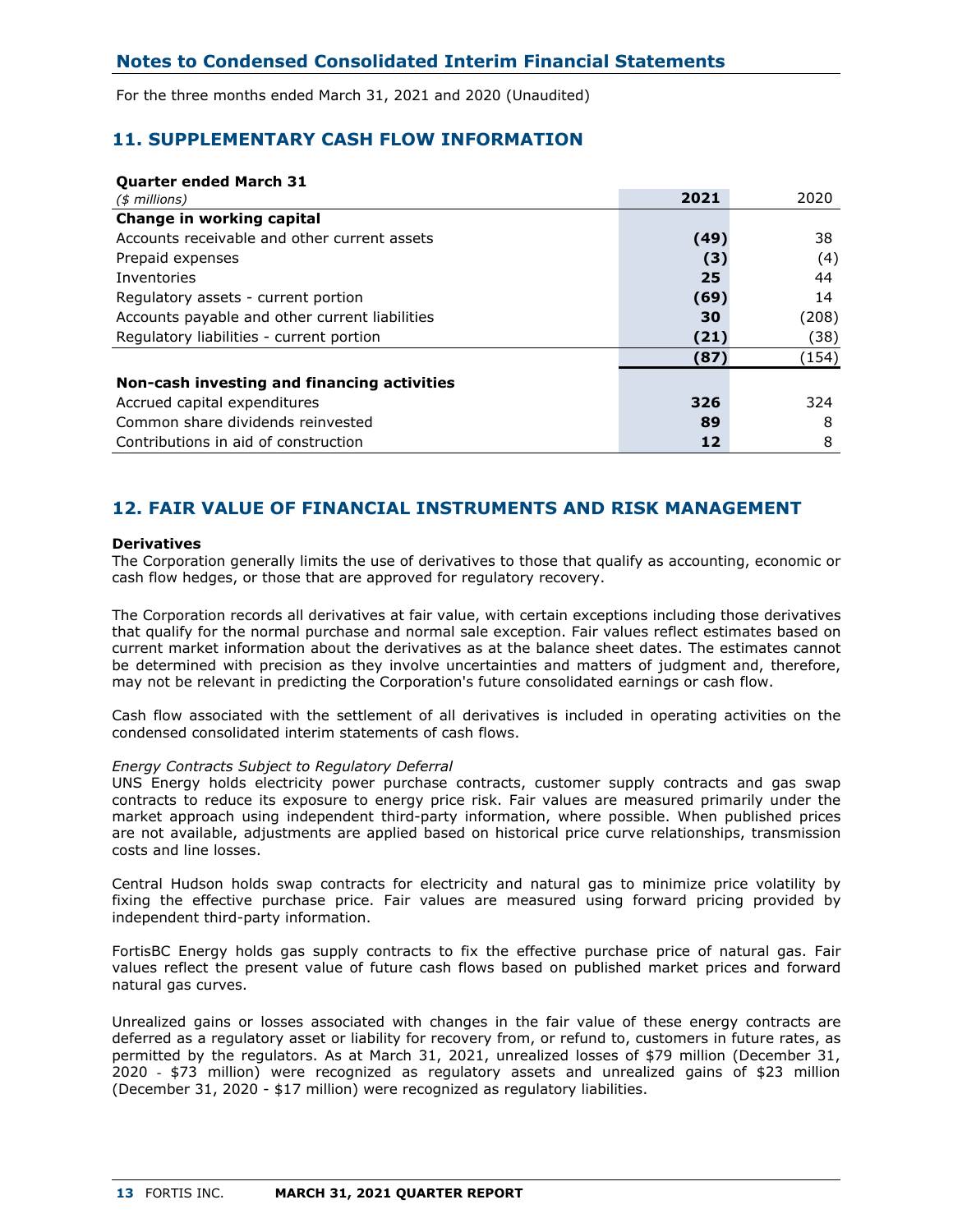For the three months ended March 31, 2021 and 2020 (Unaudited)

## **12. FAIR VALUE OF FINANCIAL INSTRUMENTS AND RISK MANAGEMENT (cont'd)**

#### *Energy Contracts Not Subject to Regulatory Deferral*

UNS Energy holds wholesale trading contracts to fix power prices and realize potential margin, of which 10% of any realized gains is shared with customers through rate stabilization accounts. Fair values are measured using a market approach incorporating, where possible, independent third-party information.

Aitken Creek holds gas swap contracts to manage its exposure to changes in natural gas prices, capture natural gas price spreads, and manage the financial risk posed by physical transactions. Fair values are measured using forward pricing from published market sources.

Unrealized gains or losses associated with changes in the fair value of these energy contracts are recognized in revenue and were not material for the three months ended March 31, 2021 and 2020.

#### *Total Return Swaps*

The Corporation holds total return swaps to manage the cash flow risk associated with forecast future cash settlements of certain stock-based compensation obligations. The swaps have a combined notional amount of \$112 million and terms of one to three years expiring at varying dates through January 2024. Fair value is measured using an income valuation approach based on forward pricing curves. Unrealized gains and losses associated with changes in fair value are recognized in other income, net and were not material for the three months ended March 31, 2021 and 2020.

#### *Foreign Exchange Contracts*

The Corporation holds US dollar denominated foreign exchange contracts to help mitigate exposure to foreign exchange rate volatility. The contracts expire at varying dates through February 2022 and have a combined notional amount of \$240 million. Fair value was measured using independent thirdparty information. Unrealized gains and losses associated with changes in fair value are recognized in other income, net and were not material for the three months ended March 31, 2021 and 2020.

### *Other Investments*

ITC, UNS Energy and Central Hudson hold investments in trust associated with supplemental retirement benefit plans for select employees. These investments consist of mutual funds and money market accounts, which are recorded at fair value based on quoted market prices in active markets. Gains and losses are recognized in other income, net and were not material for the three months ended March 31, 2021 and 2020.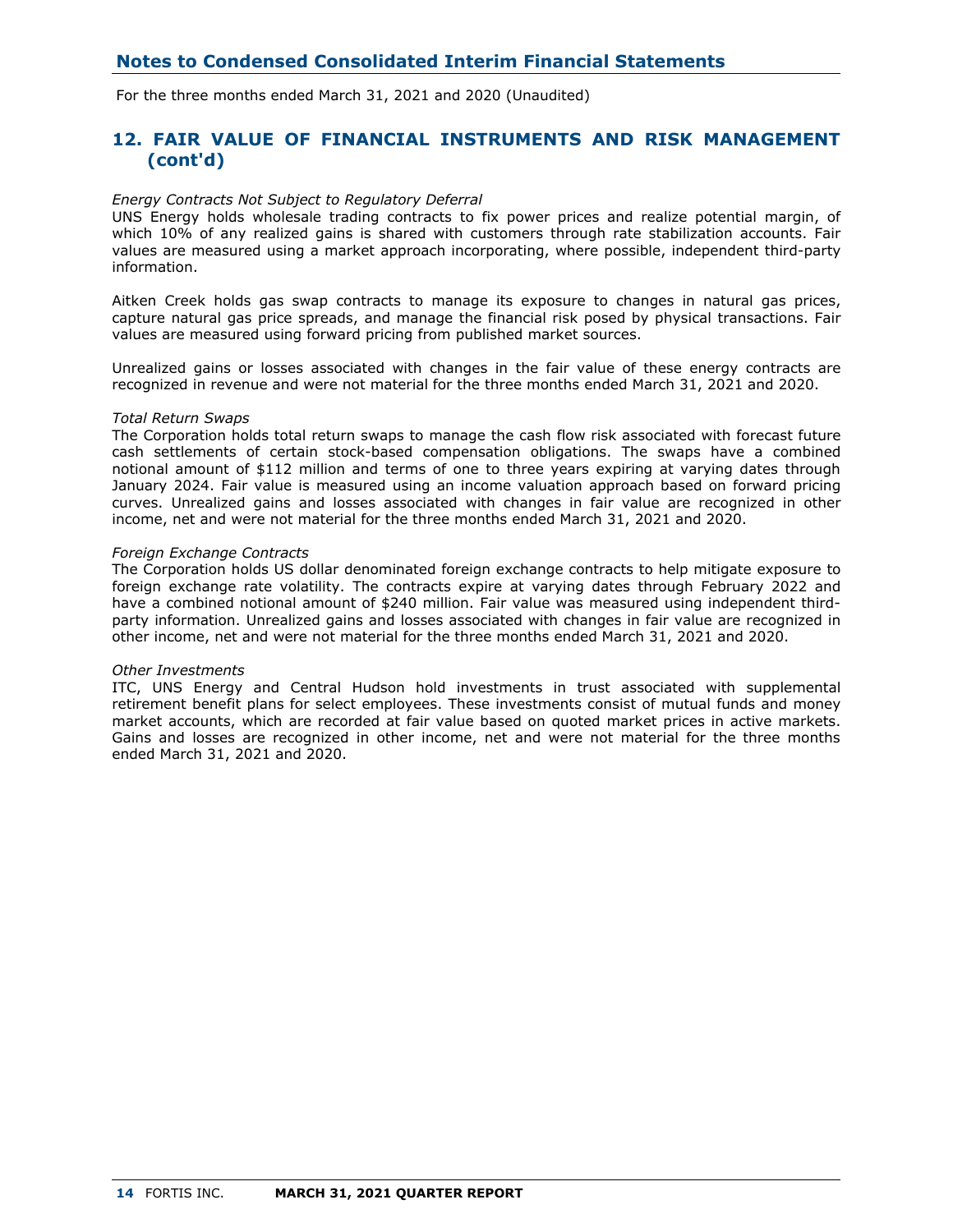For the three months ended March 31, 2021 and 2020 (Unaudited)

## **12. FAIR VALUE OF FINANCIAL INSTRUMENTS AND RISK MANAGEMENT (cont'd)**

## **Recurring Fair Value Measures**

The following table presents derivative assets and liabilities that are accounted for at fair value on a recurring basis.

| $(*)$ millions)                                                  |     | Level 1 <sup>(1)</sup> Level 2 <sup>(1)</sup> Level 3 <sup>(1)</sup> | <b>Total</b> |
|------------------------------------------------------------------|-----|----------------------------------------------------------------------|--------------|
| As at March 31, 2021                                             |     |                                                                      |              |
| <b>Assets</b>                                                    |     |                                                                      |              |
| Energy contracts subject to regulatory deferral $^{(2) (3)}$     |     | 42                                                                   | 42           |
| Energy contracts not subject to regulatory deferral $(2)$        |     | 3                                                                    | 3            |
| Foreign exchange contracts and total return swaps $(2)$          | 20  |                                                                      | 20           |
| Other investments <sup>(4)</sup>                                 | 121 |                                                                      | 121          |
|                                                                  | 141 | 45                                                                   | 186          |
| <b>Liabilities</b>                                               |     |                                                                      |              |
| Energy contracts subject to regulatory deferral $(3)(5)$         |     | (98)                                                                 | (98)         |
| Energy contracts not subject to regulatory deferral (5)          |     | (15)                                                                 | (15)         |
|                                                                  |     | (113)                                                                | (113)        |
| As at December 31, 2020                                          |     |                                                                      |              |
| <b>Assets</b>                                                    |     |                                                                      |              |
| Energy contracts subject to regulatory deferral $^{(2) (3)}$     |     | 38                                                                   | 38           |
| Energy contracts not subject to regulatory deferral $(2)$        |     | 6                                                                    | 6            |
| Foreign exchange contracts and total return swaps <sup>(2)</sup> | 16  |                                                                      | 16           |
| Other investments <sup>(4)</sup>                                 | 126 |                                                                      | 126          |
|                                                                  | 142 | 44                                                                   | 186          |
| <b>Liabilities</b>                                               |     |                                                                      |              |
| Energy contracts subject to regulatory deferral $(3)(5)$         |     | (94)                                                                 | (94)         |
| Energy contracts not subject to regulatory deferral (5)          |     | (12)                                                                 | (12)         |
|                                                                  |     | (106)                                                                | (106)        |

*(1) Under the hierarchy, fair value is determined using: (i) level 1 - unadjusted quoted prices in active markets; (ii) level 2 - other pricing inputs directly or indirectly observable in the marketplace; and (iii) level 3 unobservable inputs, used when observable inputs are not available. Classifications reflect the lowest level of input that is significant to the fair value measurement.*

*(2) Included in accounts receivable and other current assets or other assets*

*(3) Unrealized gains and losses arising from changes in fair value of these contracts are deferred as a regulatory asset or liability for recovery from, or refund to, customers in future rates as permitted by the regulators, with the exception of long-term wholesale trading contracts and certain gas swap contracts.*

*(4) Included in other assets*

*(5) Included in accounts payable and other current liabilities or other liabilities*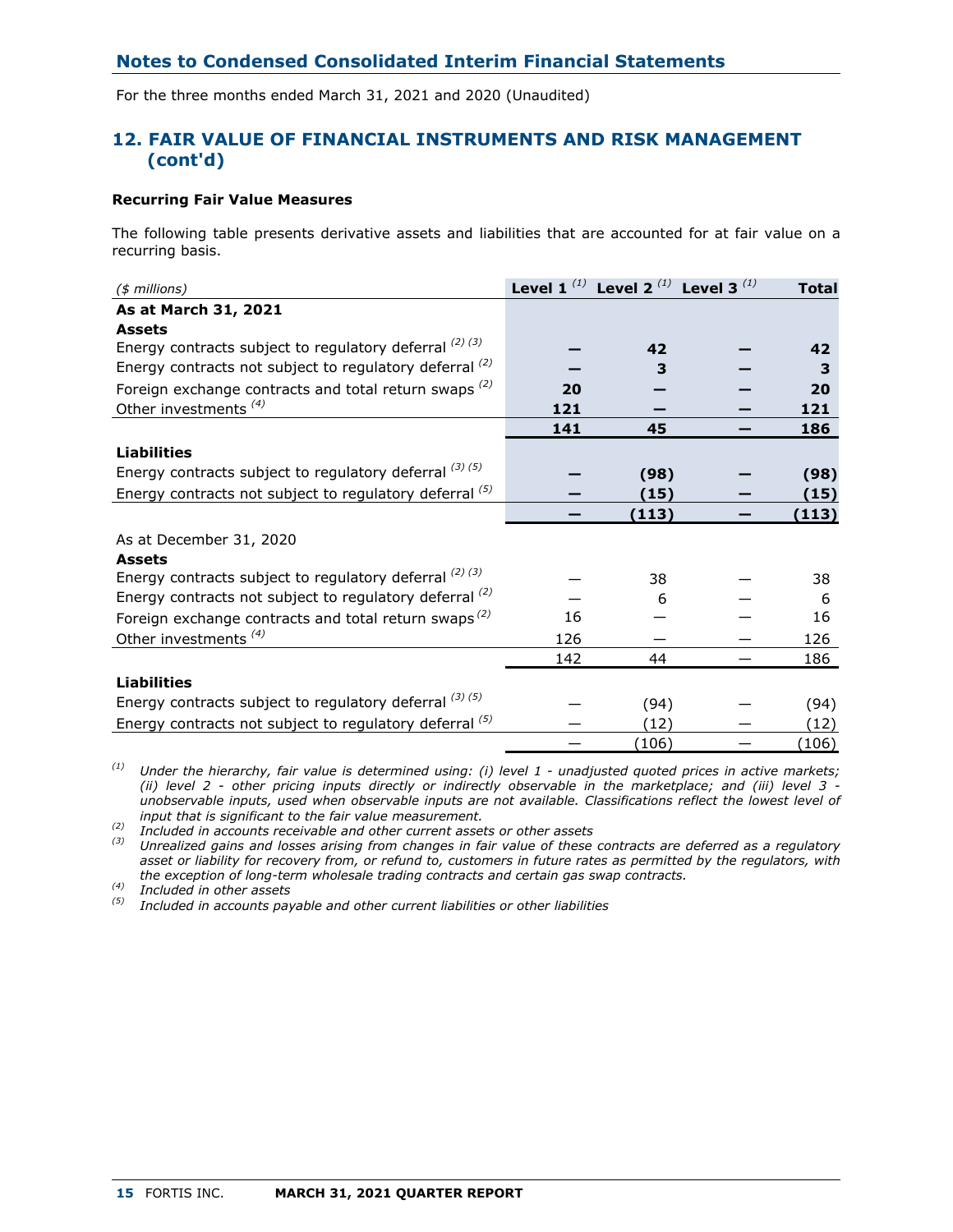For the three months ended March 31, 2021 and 2020 (Unaudited)

## **12. FAIR VALUE OF FINANCIAL INSTRUMENTS AND RISK MANAGEMENT (cont'd)**

## **Energy Contracts**

The Corporation has elected gross presentation for its derivative contracts under master netting agreements and collateral positions, which apply only to its energy contracts. The following table presents the potential offset of counterparty netting.

|                         | <b>Gross</b> |                            |                   |                   |
|-------------------------|--------------|----------------------------|-------------------|-------------------|
|                         |              | <b>Amount Counterparty</b> | Cash              |                   |
|                         | Recognized   | <b>Netting of</b>          | <b>Collateral</b> |                   |
|                         | on Balance   | <b>Energy</b>              | Received/         |                   |
| $($$ millions)          | <b>Sheet</b> | <b>Contracts</b>           | <b>Posted</b>     | <b>Net Amount</b> |
| As at March 31, 2021    |              |                            |                   |                   |
| Derivative assets       | 45           | 25                         | 10                | 10                |
| Derivative liabilities  | (113)        | (25)                       | (18)              | (70)              |
| As at December 31, 2020 |              |                            |                   |                   |
| Derivative assets       | 44           | 26                         | 10                | 8                 |
| Derivative liabilities  | (106)        | (26)                       | (9)               | (71)              |

## **Volume of Derivative Activity**

As at March 31, 2021, the Corporation had various energy contracts that will settle on various dates through 2029. The volumes related to electricity and natural gas derivatives are outlined below.

|                                                              | As at     |              |
|--------------------------------------------------------------|-----------|--------------|
|                                                              | March 31, | December 31, |
|                                                              | 2021      | 2020         |
| Energy contracts subject to regulatory deferral $^{(1)}$     |           |              |
| Electricity swap contracts (GWh)                             | 99        | 522          |
| Electricity power purchase contracts (GWh)                   | 2,195     | 2,781        |
| Gas swap contracts (PJ)                                      | 164       | 156          |
| Gas supply contract premiums (PJ)                            | 179       | 203          |
| Energy contracts not subject to regulatory deferral $^{(1)}$ |           |              |
| Wholesale trading contracts (GWh)                            | 1,626     | 1,588        |
| Gas swap contracts (PJ)                                      | 22        | 36           |

*(1) GWh means gigawatt hours and PJ means petajoules.*

### **Credit Risk**

For cash equivalents, accounts receivable and other current assets, and long-term other receivables, credit risk is generally limited to the carrying value on the consolidated balance sheets. The Corporation's subsidiaries generally have a large and diversified customer base, which minimizes the concentration of credit risk. Policies in place to minimize credit risk include requiring customer deposits, prepayments and/or credit checks for certain customers, performing disconnections and/or using third-party collection agencies for overdue accounts. As a result of the impact of the COVID-19 pandemic, certain of the Corporation's utilities temporarily suspended non-payment disconnects. The Corporation has seen an increase in accounts receivable and, accordingly, its allowance for credit losses since the beginning of the pandemic. There was no material change to credit loss expense for the three months ended March 31, 2021 (Note 5).

ITC has a concentration of credit risk as approximately 70% of its revenue is derived from three customers. The customers have investment-grade credit ratings and credit risk is further managed by MISO by requiring a letter of credit or cash deposit equal to the credit exposure, which is determined by a credit-scoring model and other factors.